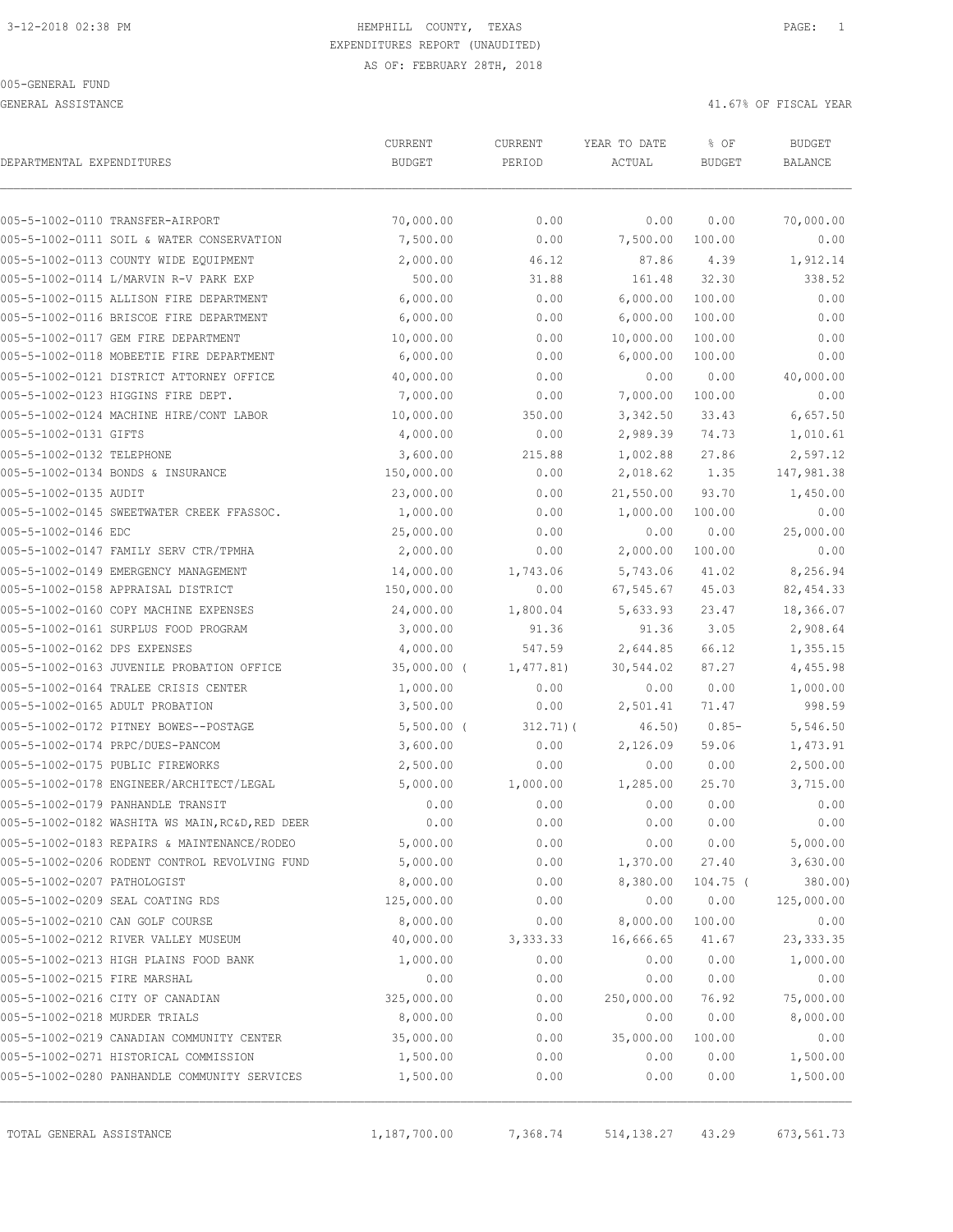COUNTY & DISTRICT CLERK 41.67% OF FISCAL YEAR

|                                               | <b>CURRENT</b> | CURRENT   | YEAR TO DATE | % OF          | <b>BUDGET</b>  |
|-----------------------------------------------|----------------|-----------|--------------|---------------|----------------|
| DEPARTMENTAL EXPENDITURES                     | <b>BUDGET</b>  | PERIOD    | ACTUAL       | <b>BUDGET</b> | <b>BALANCE</b> |
|                                               |                |           |              |               |                |
| 005-5-1510-0090 CO & DISTRICT CLK             | 58,595.00      | 4,882.92  | 24, 414.60   | 41.67         | 34,180.40      |
| 005-5-1510-0094 DEPUTY CLERK-GANDARA          | 38,007.00      | 3,167.26  | 15,836.30    | 41.67         | 22,170.70      |
| 005-5-1510-0095 DEPUTY CLERK-OGLE             | 38,007.00      | 3,167.26  | 15,836.30    | 41.67         | 22,170.70      |
| 005-5-1510-0096 LONGEVITY                     | 1,450.00       | 110.00    | 550.00       | 37.93         | 900.00         |
| 005-5-1510-0097 CHIEF DEPUTY CLERK-GUERRERO   | 40,119.00      | 3,343.26  | 16,716.30    | 41.67         | 23,402.70      |
| 005-5-1510-0098 PART TIME                     | 0.00           | 0.00      | 40.63        | $0.00$ (      | 40.63)         |
| 005-5-1510-0101 SOCIAL SECURITY/MEDICARE      | 13,500.00      | 994.12    | 4,948.43     | 36.66         | 8,551.57       |
| 005-5-1510-0102 RETIREMENT                    | 17,800.00      | 1,467.06  | 7,335.30     | 41.21         | 10,464.70      |
| 005-5-1510-0103 GROUP TERM LIFE               | 600.00         | 39.60     | 184.80       | 30.80         | 415.20         |
| 005-5-1510-0104 GROUP INSURANCE               | 30,000.00      | 2,552.08  | 12, 473.76   | 41.58         | 17,526.24      |
| 005-5-1510-0105 UNEMPLOYMENT INSURANCE        | 1,000.00       | 0.00      | 27.37        | 2.74          | 972.63         |
| 005-5-1510-0106 WORKERS' COMPENSATION         | 2,600.00       | 0.00      | 592.00       | 22.77         | 2,008.00       |
| 005-5-1510-0109 POSTAGE                       | 1,800.00       | 449.71    | 964.77       | 53.60         | 835.23         |
| 005-5-1510-0112 TRAVEL                        | 7,000.00       | 1,181.38  | 3,294.69     | 47.07         | 3,705.31       |
| 005-5-1510-0119 DUES & SUBSCRIPTIONS          | 250.00         | 0.00      | 50.00        | 20.00         | 200.00         |
| 005-5-1510-0132 TELEPHONE                     | 3,800.00       | 624.61    | 1,768.62     | 46.54         | 2,031.38       |
| 005-5-1510-0142 SOFTWARE SUPPORT              | 28,000.00      | 5,210.00  | 10,840.00    | 38.71         | 17,160.00      |
| 005-5-1510-0183 OFFICE EQUIP. REPAIRS & MAIN. | 500.00         | 0.00      | 2,200.00     | 440.00 (      | 1,700.00)      |
| 005-5-1510-0188 OFFICE SUPPLIES               | 6,000.00       | 155.70    | 1,086.00     | 18.10         | 4,914.00       |
| 005-5-1510-0189 INVENTORY                     | 2,000.00       | 0.00      | 3,605.44     | $180.27$ (    | 1,605.44)      |
| 005-5-1510-0510 CAPITAL OUTLAY                | 56,000.00      | 0.00      | 49,834.58    | 88.99         | 6, 165.42      |
|                                               |                |           |              |               |                |
| TOTAL COUNTY & DISTRICT CLERK                 | 347,028.00     | 27,344.96 | 172,599.89   | 49.74         | 174,428.11     |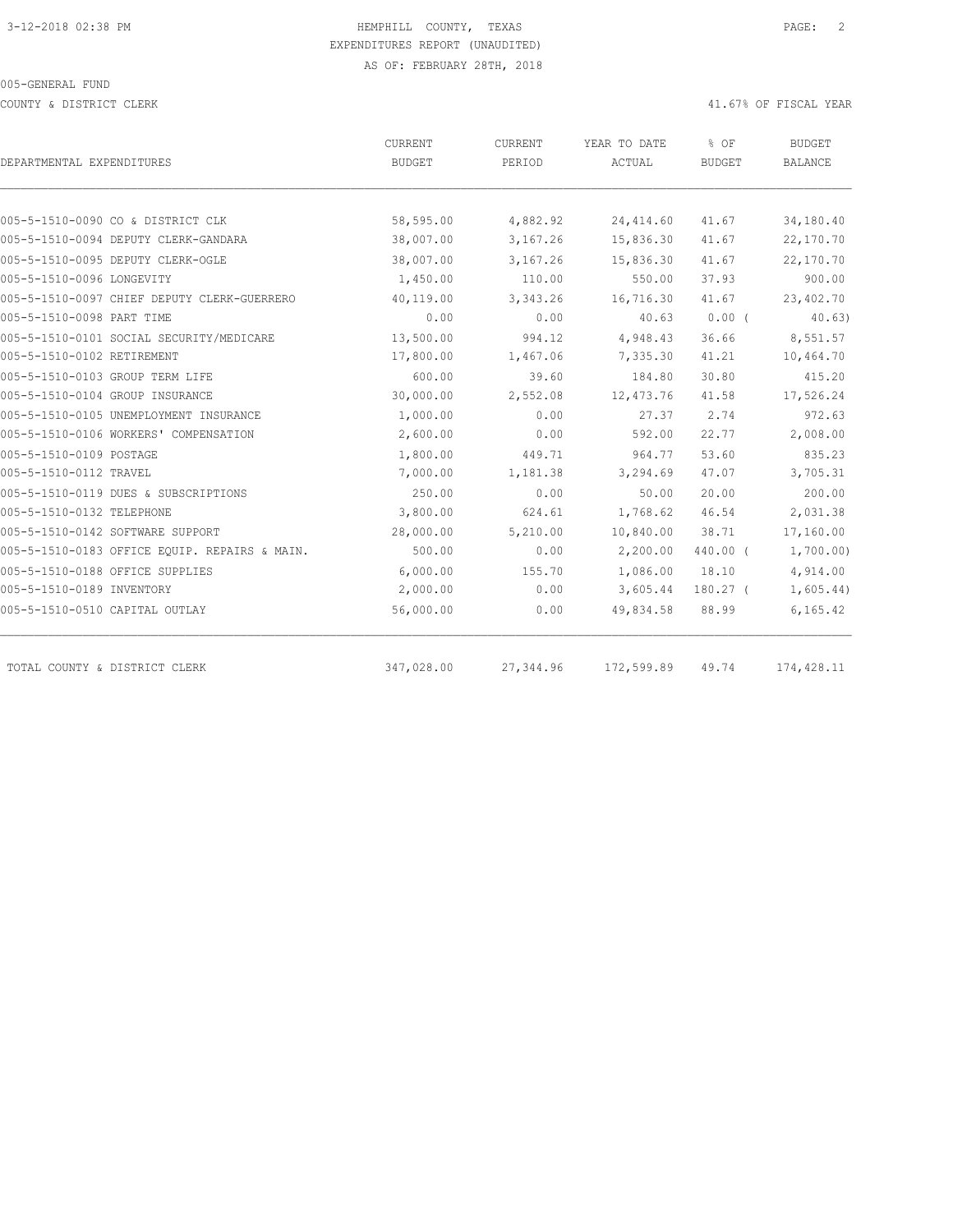COUNTY EXTENSION SERVICE 41.67% OF FISCAL YEAR

|                                               | CURRENT       | <b>CURRENT</b> | YEAR TO DATE | % OF          | <b>BUDGET</b>  |
|-----------------------------------------------|---------------|----------------|--------------|---------------|----------------|
| DEPARTMENTAL EXPENDITURES                     | <b>BUDGET</b> | PERIOD         | ACTUAL       | <b>BUDGET</b> | <b>BALANCE</b> |
|                                               |               |                |              |               |                |
| 005-5-1520-0091 CEA-AG/A. HOLLOWAY            | 35,627.00     | 2,968.92       | 14,844.60    | 41.67         | 20,782.40      |
| 005-5-1520-0092 CEA-FCS/T. HOLLOWAY           | 35,627.00     | 2,968.92       | 14,844.60    | 41.67         | 20,782.40      |
| 005-5-1520-0096 LONGEVITY                     | 1,000.00      | 70.00          | 325.00       | 32.50         | 675.00         |
| 005-5-1520-0097 CEA SECRETARY-PERRY           | 40,119.00     | 3,343.26       | 16,716.30    | 41.67         | 23,402.70      |
| 005-5-1520-0098 PART-TIME SECRETARY           | 1,500.00      | 0.00           | 0.00         | 0.00          | 1,500.00       |
| 005-5-1520-0101 SOCIAL SECURITY/MEDICARE      | 9,000.00      | 626.31         | 3, 161. 18   | 35.12         | 5,838.82       |
| 005-5-1520-0102 RETIREMENT                    | 4,020.00      | 334.32         | 1,671.60     | 41.58         | 2,348.40       |
| 005-5-1520-0103 GROUP TERM LIFE               | 150.00        | 9.02           | 42.10        | 28.07         | 107.90         |
| 005-5-1520-0104 GROUP INSURANCE               | 7,500.00      | 638.02         | 3,110.82     | 41.48         | 4,389.18       |
| 005-5-1520-0105 UNEMPLOYMENT INSURANCE        | 500.00        | 0.00           | 28.25        | 5.65          | 471.75         |
| 005-5-1520-0106 WORKERS' COMPENSATION         | 1,800.00      | 0.00           | 150.00       | 8.33          | 1,650.00       |
| 005-5-1520-0109 POSTAGE                       | 1,000.00      | 0.00           | 264.13       | 26.41         | 735.87         |
| 005-5-1520-0112 TRAVEL/AG- A. HOLLOWAY        | 7,500.00      | 1,132.18       | 3,269.64     | 43.60         | 4,230.36       |
| 005-5-1520-0114 TRAVEL/FCS-T. HOLLOWAY        | 2,500.00      | 75.87          | 193.44       | 7.74          | 2,306.56       |
| 005-5-1520-0119 DUES & SUBSCRIPTIONS          | 1,000.00      | 0.00           | 610.00       | 61.00         | 390.00         |
| 005-5-1520-0122 FUEL & OIL                    | 3,500.00      | 445.52         | 2,145.52     | 61.30         | 1,354.48       |
| 005-5-1520-0132 TELEPHONE                     | 3,500.00      | 374.53         | 1,568.32     | 44.81         | 1,931.68       |
| 005-5-1520-0137 VEHICLE REPAIRS & MAINTENANCE | 2,500.00      | 68.63          | 1,699.79     | 67.99         | 800.21         |
| 005-5-1520-0142 IT TECH SUPPORT               | 1,500.00      | 100.00         | 563.80       | 37.59         | 936.20         |
| 005-5-1520-0183 OFFICE EQUIP.REPAIRS & MAIN.  | 500.00        | 0.00           | 0.00         | 0.00          | 500.00         |
| 005-5-1520-0188 OFFICE SUPPLIES               | 2,500.00      | 0.00           | 486.87       | 19.47         | 2,013.13       |
| 005-5-1520-0189 INVENTORY/EQUIPMENT           | 2,000.00      | 104.95         | 123.04       | 6.15          | 1,876.96       |
| 005-5-1520-0201 COMPUTER SUPPLIES & MAINT.    | 500.00        | 0.00           | 0.00         | 0.00          | 500.00         |
| 005-5-1520-0202 STOCK SHOW                    | 1,500.00      | 0.00           | 1,500.00     | 100.00        | 0.00           |
| 005-5-1520-0203 4-H FUND                      | 1,500.00      | 0.00           | 1,500.00     | 100.00        | 0.00           |
| 005-5-1520-0204 TRAVEL-SECRETARY              | 500.00        | 0.00           | 106.11       | 21.22         | 393.89         |
| 005-5-1520-0205 4-H FARM PROJECTS & MAINT.    | 3,000.00      | 0.00           | 421.58       | 14.05         | 2,578.42       |
| 005-5-1520-0510 CAPITAL OUTLAY                | 30,000.00     | 0.00           | 0.00         | 0.00          | 30,000.00      |
|                                               |               |                |              |               |                |
| TOTAL COUNTY EXTENSION SERVICE                | 201,843.00    | 13,260.45      | 69,346.69    | 34.36         | 132,496.31     |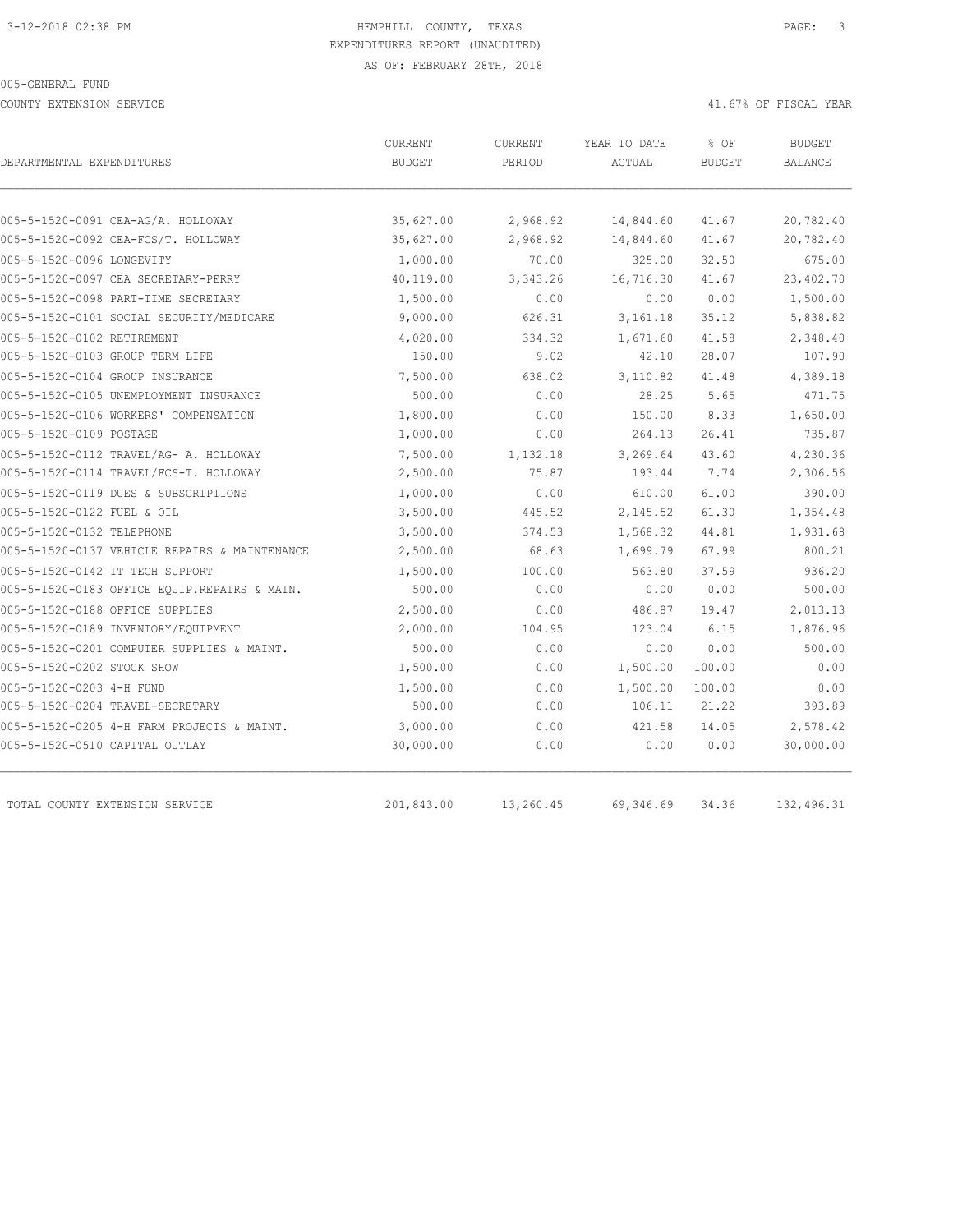COUNTY TREASURER **ALL ASSESSES ASSESSED A** 41.67% OF FISCAL YEAR

| DEPARTMENTAL EXPENDITURES                  | CURRENT<br><b>BUDGET</b> | CURRENT<br>PERIOD | YEAR TO DATE<br>ACTUAL | % OF<br><b>BUDGET</b> | <b>BUDGET</b><br><b>BALANCE</b> |
|--------------------------------------------|--------------------------|-------------------|------------------------|-----------------------|---------------------------------|
|                                            |                          |                   |                        |                       |                                 |
| 005-5-1530-0090 COUNTY TREASURER           | 58,595.00                | 4,882.92          | 24, 414.60             | 41.67                 | 34,180.40                       |
| 005-5-1530-0095 CHIEF DEP TREASURER-REED   | 20,060.00                | 1,671.62          | 8,358.10               | 41.67                 | 11,701.90                       |
| 005-5-1530-0096 LONGEVITY                  | 1,120.00                 | 45.00             | 225.00                 | 20.09                 | 895.00                          |
| 005-5-1530-0098 DEPUTY TREASURER/PART-TIME | 500.00                   | 0.00              | 0.00                   | 0.00                  | 500.00                          |
| 005-5-1530-0101 SOCIAL SECURITY/MEDICARE   | 6, 200.00                | 448.93            | 2,233.47               | 36.02                 | 3,966.53                        |
| 005-5-1530-0102 RETIREMENT                 | 8,030.00                 | 659.96            | 3,299.80               | 41.09                 | 4,730.20                        |
| 005-5-1530-0103 GROUP TERM LIFE            | 250.00                   | 17.80             | 83.12                  | 33.25                 | 166.88                          |
| 005-5-1530-0104 GROUP INSURANCE            | 11,250.00                | 957.03            | 4,677.66               | 41.58                 | 6,572.34                        |
| 005-5-1530-0105 UNEMPLOYMENT INSURANCE     | 200.00                   | 0.00              | 5.08                   | 2.54                  | 194.92                          |
| 005-5-1530-0106 WORKERS' COMPENSATION      | 1,500.00                 | 0.00              | 225.00                 | 15.00                 | 1,275.00                        |
| 005-5-1530-0107 AirMedCare GROUP           | 0.00                     | 0.00              | 0.00                   | 0.00                  | 0.00                            |
| 005-5-1530-0109 POSTAGE                    | 1,800.00                 | 65.21             | 1,215.18               | 67.51                 | 584.82                          |
| 005-5-1530-0112 TRAVEL                     | 2,500.00                 | 0.00              | 212.00                 | 8.48                  | 2,288.00                        |
| 005-5-1530-0119 DUES & SUBSCRIPTIONS       | 1,100.00                 | 100.00            | 469.20                 | 42.65                 | 630.80                          |
| 005-5-1530-0132 TELEPHONE                  | 1,650.00                 | 292.87            | 707.08                 | 42.85                 | 942.92                          |
| 005-5-1530-0140 OFFICE EQUIPMENT REPAIR    | 2,000.00                 | 100.00            | 150.00                 | 7.50                  | 1,850.00                        |
| 005-5-1530-0142 MAINTENANCE CONTRACTS      | 15,000.00                | 0.00              | 15,346.70              | $102.31$ (            | 346.70)                         |
| 005-5-1530-0188 OFFICE SUPPLIES            | 2,500.00                 | 0.00              | 158.08                 | 6.32                  | 2,341.92                        |
| 005-5-1530-0189 INVENTORY/EQUIPMENT        | 5,000.00                 | 0.00              | 0.00                   | 0.00                  | 5,000.00                        |
| TOTAL COUNTY TREASURER                     | 139,255.00               | 9,241.34          | 61,780.07              | 44.36                 | 77,474.93                       |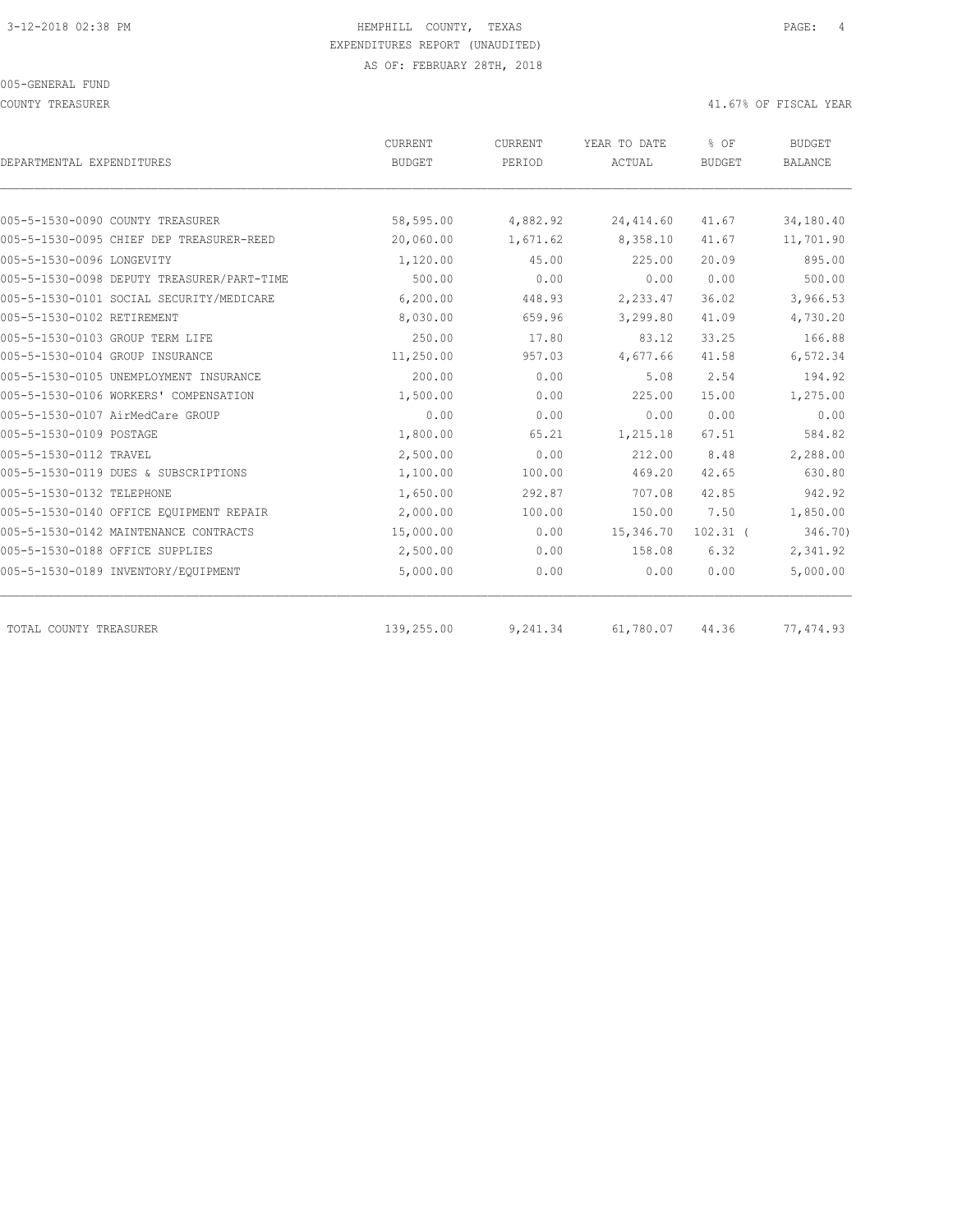COUNTY TAX COLLECTOR 41.67% OF FISCAL YEAR

| DEPARTMENTAL EXPENDITURES                | CURRENT<br><b>BUDGET</b> | CURRENT<br>PERIOD | YEAR TO DATE<br>ACTUAL | % OF<br><b>BUDGET</b> | <b>BUDGET</b><br><b>BALANCE</b> |
|------------------------------------------|--------------------------|-------------------|------------------------|-----------------------|---------------------------------|
|                                          |                          |                   |                        |                       |                                 |
| 005-5-1540-0090 COUNTY TAX COLLECTOR     | 58,595.00                | 4,882.92          | 24, 414.60             | 41.67                 | 34,180.40                       |
| 005-5-1540-0094 PART TIME HELP           | 1,500.00                 | 0.00              | 0.00                   | 0.00                  | 1,500.00                        |
| 005-5-1540-0095 CHIEF DEPUTY TAC/JACKSON | 40,119.00                | 3,343.26          | 16,716.30              | 41.67                 | 23,402.70                       |
| 005-5-1540-0096 LONGEVITY                | 3,200.00                 | 250.00            | 1,220.00               | 38.13                 | 1,980.00                        |
| 005-5-1540-0097 DEPUTY TAC/BENTLEY       | 38,007.00                | 3,167.26          | 15,836.30              | 41.67                 | 22,170.70                       |
| 005-5-1540-0098 DEPUTY TAC/CLARK         | 38,007.00                | 3,167.26          | 15,836.30              | 41.67                 | 22,170.70                       |
| 005-5-1540-0101 SOCIAL SECURITY/MEDICARE | 14,000.00                | 1,072.55          | 5,367.87               | 38.34                 | 8,632.13                        |
| 005-5-1540-0102 RETIREMENT               | 18,000.00                | 1,481.06          | 7,402.30               | 41.12                 | 10,597.70                       |
| 005-5-1540-0103 GROUP TERM LIFE          | 600.00                   | 39.98             | 186.52                 | 31.09                 | 413.48                          |
| 005-5-1540-0104 GROUP INSURANCE          | 30,000.00                | 2,552.08          | 12, 473.76             | 41.58                 | 17,526.24                       |
| 005-5-1540-0105 UNEMPLOYMENT INSURANCE   | 1,500.00                 | 0.00              | 29.39                  | 1.96                  | 1,470.61                        |
| 005-5-1540-0106 WORKERS' COMPENSATION    | 2,400.00                 | 0.00              | 600.00                 | 25.00                 | 1,800.00                        |
| 005-5-1540-0109 POSTAGE                  | 10,000.00                | 0.00              | 5,875.75               | 58.76                 | 4,124.25                        |
| 005-5-1540-0112 TRAVEL                   | 4,000.00                 | 0.00              | 1,193.75               | 29.84                 | 2,806.25                        |
| 005-5-1540-0119 DUES & SUBSCRIPTIONS     | 1,000.00                 | 125.00            | 172.00                 | 17.20                 | 828.00                          |
| 005-5-1540-0132 TELEPHONE                | 3,200.00                 | 442.87            | 1,170.08               | 36.57                 | 2,029.92                        |
| 005-5-1540-0134 BONDS & INSURANCE        | 0.00                     | 0.00              | 0.00                   | 0.00                  | 0.00                            |
| 005-5-1540-0138 DATA PROCESSING          | 48,000.00                | 10,693.75         | 21,387.50              | 44.56                 | 26,612.50                       |
| 005-5-1540-0142 IT/MAINTENANCE CONTRACTS | 3,000.00                 | 0.00              | 0.00                   | 0.00                  | 3,000.00                        |
| 005-5-1540-0148 ADVERTISING              | 1,000.00                 | 0.00              | 152.88                 | 15.29                 | 847.12                          |
| 005-5-1540-0150 JUDGEMENTS               | 0.00                     | 0.00              | 0.00                   | 0.00                  | 0.00                            |
| 005-5-1540-0181 CITATIONS & SUBPOENAS    | 800.00                   | 0.00              | 175.00                 | 21.88                 | 625.00                          |
| 005-5-1540-0188 OFFICE SUPPLIES          | 7,000.00                 | 0.00              | 1,105.95               | 15.80                 | 5,894.05                        |
| 005-5-1540-0189 INVENTORY/EQUIPMENT      | 3,000.00                 | 0.00              | 0.00                   | 0.00                  | 3,000.00                        |
| 005-5-1540-0510 CAPITAL OUTLAY           | 6,000.00                 | 0.00              | 0.00                   | 0.00                  | 6,000.00                        |
| TOTAL COUNTY TAX COLLECTOR               | 332,928.00               | 31, 217.99        | 131, 316.25            | 39.44                 | 201, 611.75                     |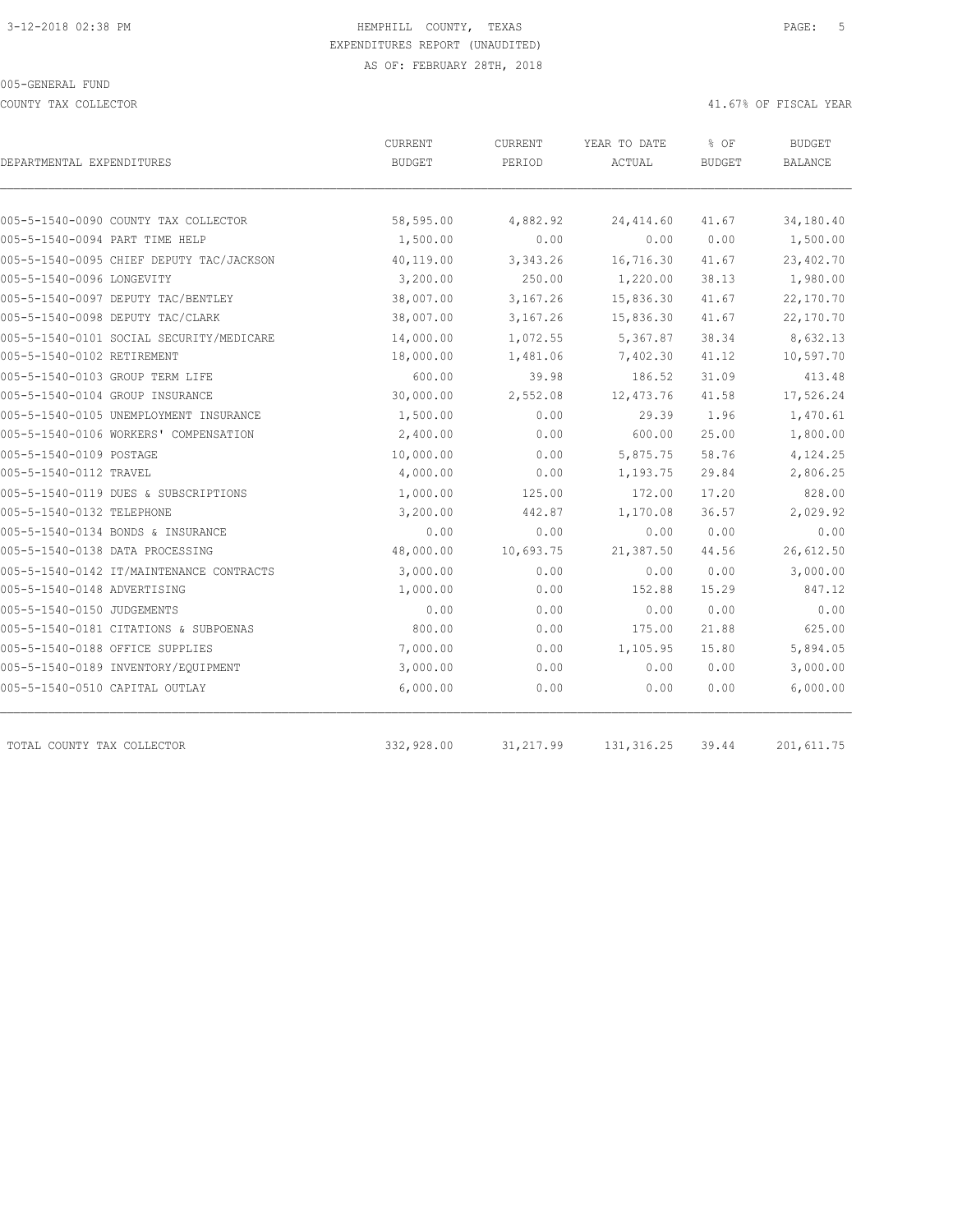JURY & ELECTION 41.67% OF FISCAL YEAR

| DEPARTMENTAL EXPENDITURES                      | <b>CURRENT</b><br><b>BUDGET</b> | CURRENT<br>PERIOD | YEAR TO DATE<br>ACTUAL | % OF<br><b>BUDGET</b> | <b>BUDGET</b><br><b>BALANCE</b> |
|------------------------------------------------|---------------------------------|-------------------|------------------------|-----------------------|---------------------------------|
|                                                |                                 |                   |                        |                       |                                 |
| 005-5-2400-0101 SOCIAL SECURITY/MEDICARE       | 300.00                          | 59.76             | 215.39                 | 71.80                 | 84.61                           |
| 005-5-2400-0106 WORKERS' COMPENSATION          | 2,500.00                        | 0.00              | 186.00                 | 7.44                  | 2,314.00                        |
| 005-5-2400-0114 COUNTY COURT EXPENSES          | 2,500.00                        | 487.00            | 1,143.90               | 45.76                 | 1,356.10                        |
| 005-5-2400-0115 CO.CRT. CONT LAB-REPORTER      | 1,500.00                        | 0.00              | 0.00                   | 0.00                  | 1,500.00                        |
| 005-5-2400-0116 CO.CRT.CONT LAB-CRT APP ATTNY  | 25,000.00                       | 250.00            | 9,750.00               | 39.00                 | 15,250.00                       |
| 005-5-2400-0117 ELECTION EXPENSES              | $15,000.00$ (                   | 141.15)           | 6,989.97               | 46.60                 | 8,010.03                        |
| 005-5-2400-0118 ELECTION JUDGES                | 7,000.00                        | 781.26            | 4,094.41               | 58.49                 | 2,905.59                        |
| 005-5-2400-0124 CONTRACT LABOR - CRT INTERPRET | 2,500.00                        | 0.00              | 0.00                   | 0.00                  | 2,500.00                        |
| 005-5-2400-0131 OTHER EXPENSE                  | 0.00                            | 0.00              | 0.00                   | 0.00                  | 0.00                            |
| 005-5-2400-0150 GRAND JURORS                   | 2,500.00                        | 0.00              | 280.00                 | 11.20                 | 2,220.00                        |
| 005-5-2400-0151 PETIT JURORS                   | 2,500.00                        | 0.00              | 1,630.00               | 65.20                 | 870.00                          |
| 005-5-2400-0152 JUSTICE COURT JURORS           | 500.00                          | 0.00              | 0.00                   | 0.00                  | 500.00                          |
| 005-5-2400-0196 CHILD PROT SER CRT APP ATTY    | 16,000.00                       | 0.00              | 553.00                 | 3.46                  | 15,447.00                       |
| 005-5-2400-0197 CHILD PROT SER CRT REPORTER    | 1,500.00                        | 0.00              | 277.70                 | 18.51                 | 1,222.30                        |
| TOTAL JURY & ELECTION                          | 79,300.00                       | 1,436.87          | 25, 120.37             | 31.68                 | 54, 179.63                      |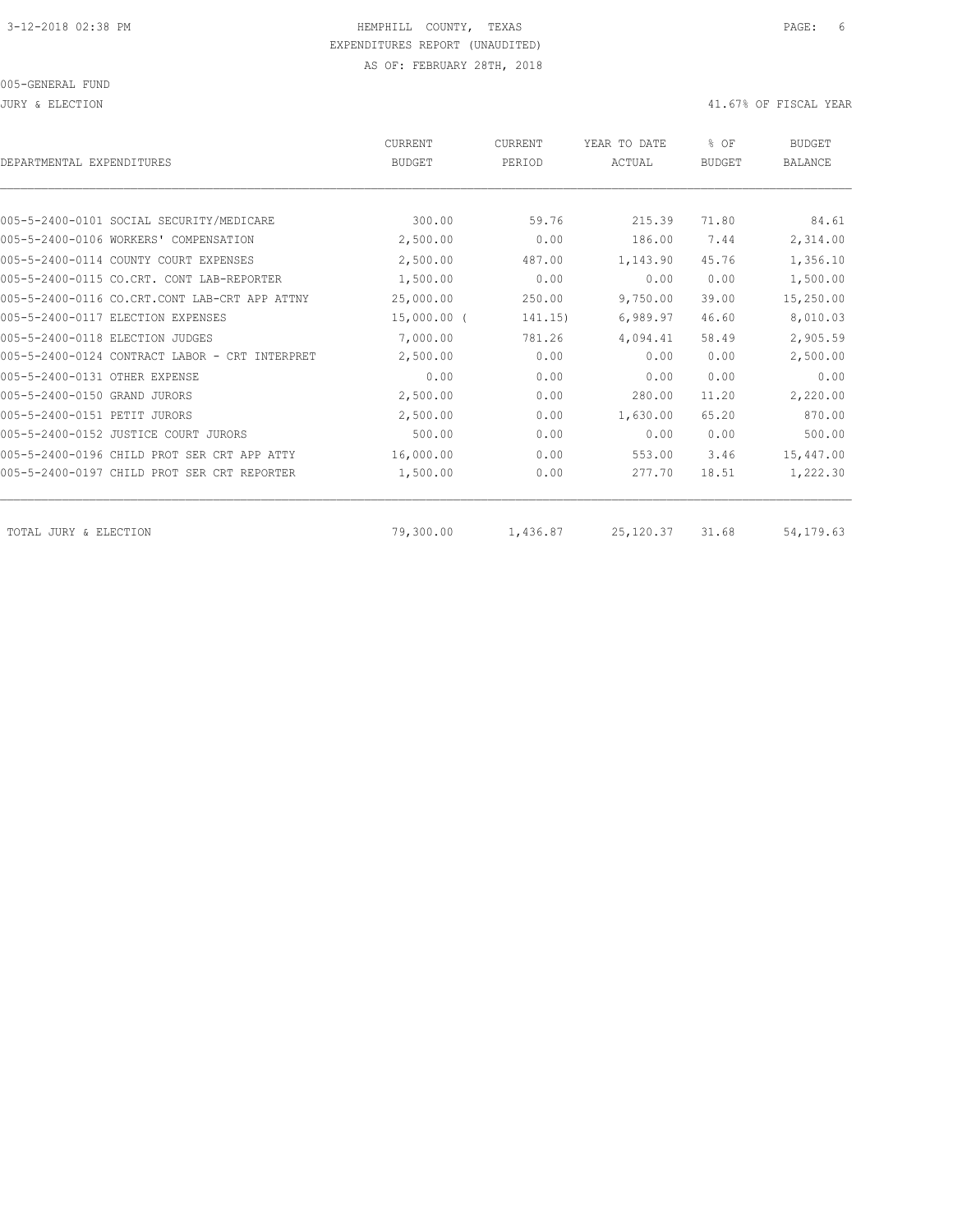DISTRICT COURT COURT COURT COURT COURT COURT COURT COURT COURT COURT COURT COURT COURT COURT COURT COURT COURT

| DEPARTMENTAL EXPENDITURES                      | <b>CURRENT</b><br><b>BUDGET</b> | CURRENT<br>PERIOD | YEAR TO DATE<br>ACTUAL | % OF<br><b>BUDGET</b> | <b>BUDGET</b><br><b>BALANCE</b> |
|------------------------------------------------|---------------------------------|-------------------|------------------------|-----------------------|---------------------------------|
|                                                |                                 |                   |                        |                       |                                 |
| 005-5-2410-0090 JUDGE-EMMERT                   | 1,897.00                        | 158.08            | 790.40                 | 41.67                 | 1,106.60                        |
| 005-5-2410-0095 COURT BAILIFF-HOLLAND          | 11,787.00                       | 982.26            | 4,911.30               | 41.67                 | 6,875.70                        |
| 005-5-2410-0096 LONGEVITY SPECIAL              | 900.00                          | 54.88             | 266.56                 | 29.62                 | 633.44                          |
| 005-5-2410-0097 COURT REPORTER-MCCLENDON       | 16,000.00                       | 1,313.48          | 6,567.40               | 41.05                 | 9,432.60                        |
| 005-5-2410-0098 COURT ADMINISTRATOR-BURCH      | 8,522.00                        | 710.16            | 3,550.80               | 41.67                 | 4,971.20                        |
| 005-5-2410-0101 SOCIAL SECURITY/MEDICARE       | 3,000.00                        | 246.23            | 1,230.51               | 41.02                 | 1,769.49                        |
| 005-5-2410-0102 RETIREMENT                     | 3,900.00                        | 321.89            | 1,608.73               | 41.25                 | 2,291.27                        |
| 005-5-2410-0103 GROUP TERM LIFE                | 150.00                          | 8.69              | 40.54                  | 27.03                 | 109.46                          |
| 005-5-2410-0104 GROUP INSURANCE                | 6,000.00                        | 0.00              | 1,710.00               | 28.50                 | 4,290.00                        |
| 005-5-2410-0105 UNEMPLOYMENT INSURANCE         | 200.00                          | 0.00              | 9.07                   | 4.54                  | 190.93                          |
| 005-5-2410-0106 WORKERS' COMPENSATION          | 2,400.00                        | 0.00              | 560.00                 | 23.33                 | 1,840.00                        |
| 005-5-2410-0116 DIST CRT-CONT LAB-CRT APP ATTN | 24,500.00                       | 0.00              | 9,204.10               | 37.57                 | 15,295.90                       |
| 005-5-2410-0124 CONTRACT LABOR                 | 2,000.00                        | 0.00              | 0.00                   | 0.00                  | 2,000.00                        |
| 005-5-2410-0154 JUDICIAL DISTRICT ASSESSMENT   | 500.00                          | 0.00              | 0.00                   | 0.00                  | 500.00                          |
| 005-5-2410-0155 BUDGET REIMBURSEMENT           | 8,000.00                        | 0.00              | 0.00                   | 0.00                  | 8,000.00                        |
| 005-5-2410-0219 STATEMENT OF FACTS             | 4,000.00                        | 0.00              | 0.00                   | 0.00                  | 4,000.00                        |
| TOTAL DISTRICT COURT                           | 93,756.00                       | 3,795.67          | 30,449.41              | 32.48                 | 63,306.59                       |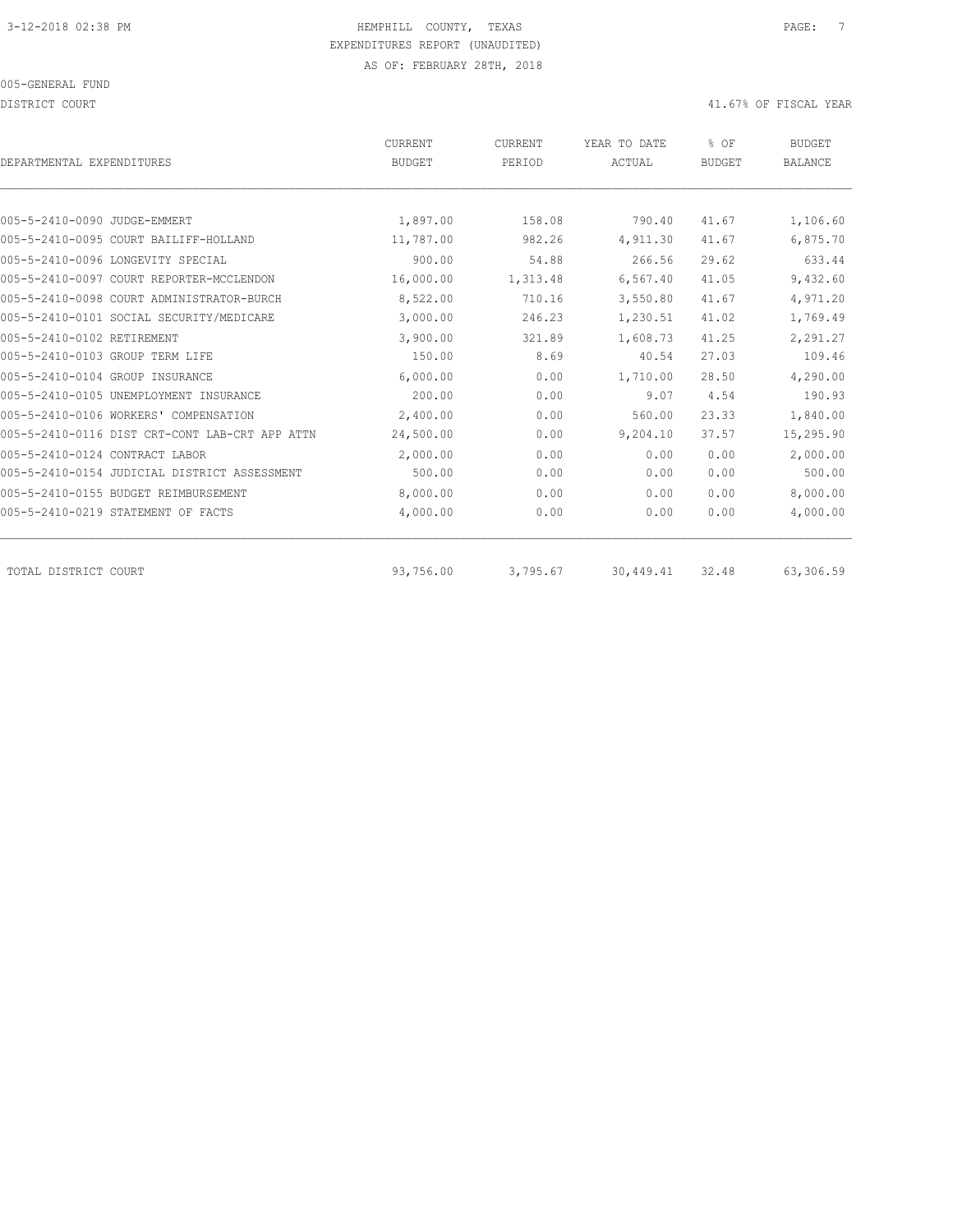COUNTY JUDGE 41.67% OF FISCAL YEAR

| 0.00<br>5,085.16<br>256.76<br>2,100.00<br>3,245.84<br>3,519.16<br>220.00<br>6,617.39 | 0.00<br>25,425.80<br>1,283.80<br>10,500.00<br>16,229.20<br>17,595.80 | 0.00<br>41.67<br>41.67<br>41.67<br>41.67 | 1,500.00<br>35,596.20<br>1,797.20<br>14,700.00 |
|--------------------------------------------------------------------------------------|----------------------------------------------------------------------|------------------------------------------|------------------------------------------------|
|                                                                                      |                                                                      |                                          |                                                |
|                                                                                      |                                                                      |                                          |                                                |
|                                                                                      |                                                                      |                                          |                                                |
|                                                                                      |                                                                      |                                          |                                                |
|                                                                                      |                                                                      |                                          |                                                |
|                                                                                      |                                                                      |                                          | 22,720.80                                      |
|                                                                                      |                                                                      | 41.67                                    | 24,634.20                                      |
|                                                                                      | 1,095.00                                                             | 40.71                                    | 1,595.00                                       |
|                                                                                      | 19,990.43                                                            | 46.69                                    | 22,828.57                                      |
| 0.00                                                                                 | 753.13                                                               | 50.21                                    | 746.87                                         |
| 1,481.74                                                                             | 6,590.91                                                             | 39.56                                    | 10,069.09                                      |
| 2,107.44                                                                             | 9,227.02                                                             | 42.58                                    | 12,442.98                                      |
| 56.92                                                                                | 233.09                                                               | 42.38                                    | 316.91                                         |
| 1,912.83                                                                             | 10,629.79                                                            | 35.43                                    | 19,370.21                                      |
| 0.00                                                                                 | 31.53                                                                | 10.51                                    | 268.47                                         |
| 0.00                                                                                 | 780.00                                                               | 33.91                                    | 1,520.00                                       |
| 55.68                                                                                | 142.40                                                               | 23.73                                    | 457.60                                         |
| 0.00                                                                                 | 80.00                                                                | 1.14                                     | 6,920.00                                       |
| 1,750.00                                                                             | 2,485.00                                                             | 62.13                                    | 1,515.00                                       |
| 0.00                                                                                 | 0.00                                                                 | 0.00                                     | 0.00                                           |
| 0.00                                                                                 | 0.00                                                                 | 0.00                                     | 0.00                                           |
| 533.81                                                                               | 1,404.47                                                             | 46.82                                    | 1,595.53                                       |
| 0.00                                                                                 | 0.00                                                                 | 0.00                                     | 2,000.00                                       |
| 0.00                                                                                 | 504.97                                                               | 25.25                                    | 1,495.03                                       |
| 50.00                                                                                | 150.00                                                               | 30.00                                    | 350.00                                         |
| 0.00                                                                                 | 561.40                                                               | 22.46                                    | 1,938.60                                       |
| 0.00                                                                                 | 0.00                                                                 | 0.00                                     | 0.00                                           |
|                                                                                      |                                                                      |                                          |                                                |

TOTAL COUNTY JUDGE 312,072.00 28,992.73 125,693.74 40.28 186,378.26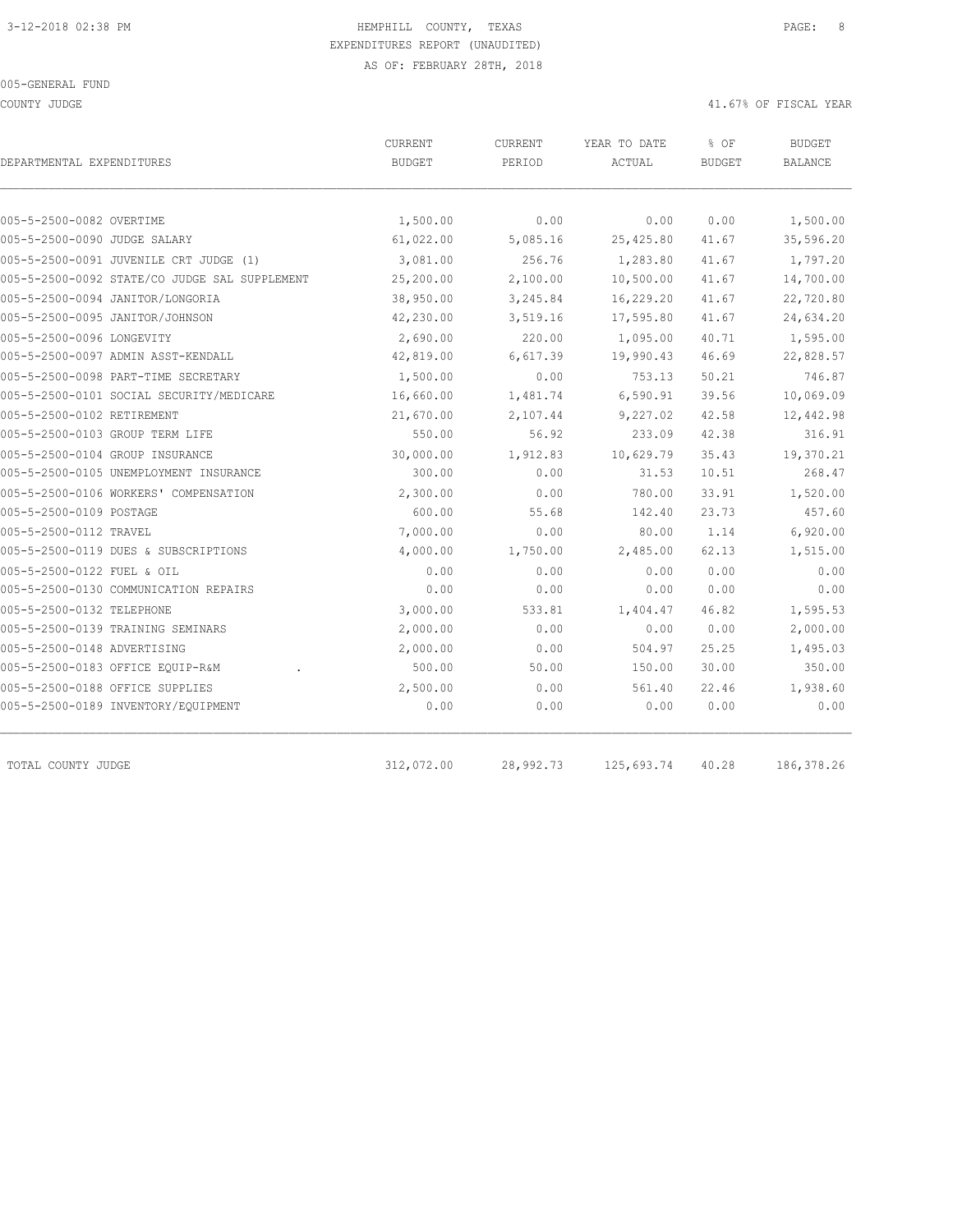JUVENILE PROBATION 41.67% OF FISCAL YEAR

| DEPARTMENTAL EXPENDITURES                     | <b>CURRENT</b><br><b>BUDGET</b> | CURRENT<br>PERIOD | YEAR TO DATE<br>ACTUAL | % OF<br><b>BUDGET</b> | <b>BUDGET</b><br><b>BALANCE</b> |
|-----------------------------------------------|---------------------------------|-------------------|------------------------|-----------------------|---------------------------------|
|                                               |                                 |                   |                        |                       |                                 |
| 005-5-2510-0090 STATE/CHIEF JUV PRO OFFICER   | 63,324.00                       | 5,277.00          | 26,385.00              | 41.67                 | 36,939.00                       |
| 005-5-2510-0096 JPO/LONGEVITY                 | 740.00                          | 60.00             | 300.00                 | 40.54                 | 440.00                          |
| 005-5-2510-0101 JPO SOCIAL SEC/MEDICARE       | 4,780.00                        | 410.58            | 2,052.90               | 42.95                 | 2,727.10                        |
| 005-5-2510-0102 JPO RETIREMENT                | 6,340.00                        | 536.70            | 2,683.50               | 42.33                 | 3,656.50                        |
| 005-5-2510-0103 JPO GROUP TERM LIFE           | 230.00                          | 14.50             | 67.64                  | 29.41                 | 162.36                          |
| 005-5-2510-0104 JPO GROUP INSURANCE           | 7,500.00                        | 638.02            | 3,118.44               | 41.58                 | 4,381.56                        |
| 005-5-2510-0105 JPO/UNEMPLOYMENT              | 100.00                          | 0.00              | 15.94                  | 15.94                 | 84.06                           |
| 005-5-2510-0106 JPO/WORKERS' COMP             | 580.00                          | 0.00              | 150.00                 | 25.86                 | 430.00                          |
| 005-5-2510-0132 JUVENILE PROBATION CELL PHONE | 360.00                          | 30.00             | 150.00                 | 41.67                 | 210.00                          |
|                                               |                                 |                   |                        |                       |                                 |
| TOTAL JUVENILE<br>PROBATION                   | 83,954.00                       | 6,966.80          | 34,923.42              | 41.60                 | 49,030.58                       |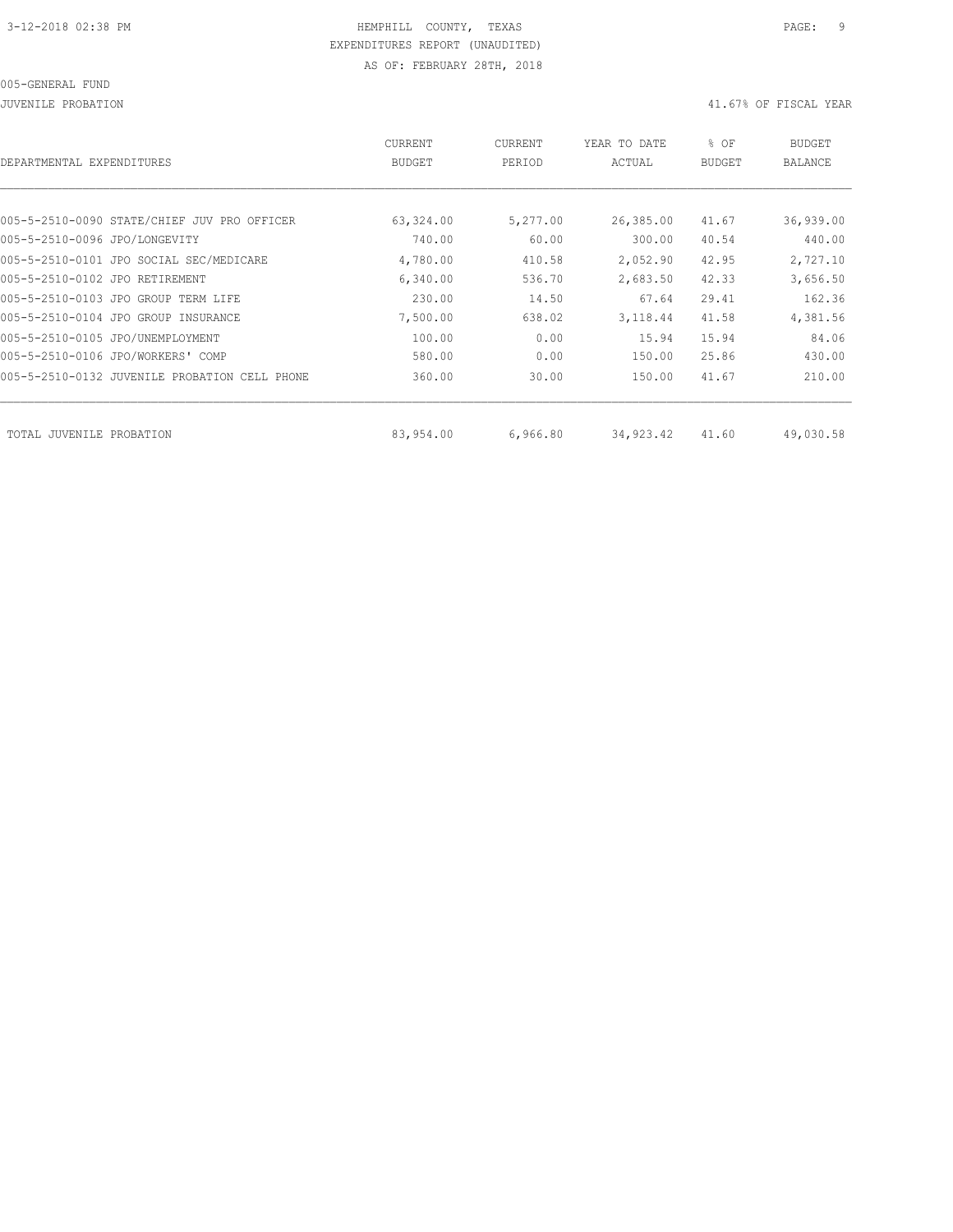LOCAL JUVENILE PROBATION 41.67% OF FISCAL YEAR

| DEPARTMENTAL EXPENDITURES                     | <b>CURRENT</b><br><b>BUDGET</b> | CURRENT<br>PERIOD | YEAR TO DATE<br>ACTUAL | % OF<br><b>BUDGET</b> | BUDGET<br><b>BALANCE</b> |
|-----------------------------------------------|---------------------------------|-------------------|------------------------|-----------------------|--------------------------|
|                                               |                                 |                   |                        |                       |                          |
| 005-5-2520-0090 31ST DISTRICT JUV PRO OFFICER | 53,498.00                       | 4,458.16          | 22,290.80              | 41.67                 | 31,207.20                |
| 005-5-2520-0096 JPO LOCAL/LONGEVITY           | 500.00                          | 40.00             | 200.00                 | 40.00                 | 300.00                   |
| 005-5-2520-0101 LOCAL JPO SS/MEDICARE         | 4,050.00                        | 346.40            | 1,732.00               | 42.77                 | 2,318.00                 |
| 005-5-2520-0102 LOCAL JPO RETIREMENT          | 5,350.00                        | 452.82            | 2,264.10               | 42.32                 | 3,085.90                 |
| 005-5-2520-0103 LOCAL JPO GROUP TERM LIFE     | 200.00                          | 12.22             | 57.02                  | 28.51                 | 142.98                   |
| 005-5-2520-0104 LOCAL JPO GROUP INSURANCE     | 7,500.00                        | 638.02            | 3,118.44               | 41.58                 | 4,381.56                 |
| 005-5-2520-0105 JPO LOCAL/UNEMPLOYMENT        | 100.00                          | 0.00              | 13.45                  | 13.45                 | 86.55                    |
| 005-5-2520-0106 JPO LOCAL/WORKERS' COMP       | 580.00                          | 0.00              | 150.00                 | 25.86                 | 430.00                   |
| 005-5-2520-0132 LOCAL JPO CELL PHONE          | 360.00                          | 30.00             | 150.00                 | 41.67                 | 210.00                   |
| TOTAL LOCAL JUVENILE PROBATION                | 72,138.00                       | 5,977.62          | 29,975.81              | 41.55                 | 42, 162. 19              |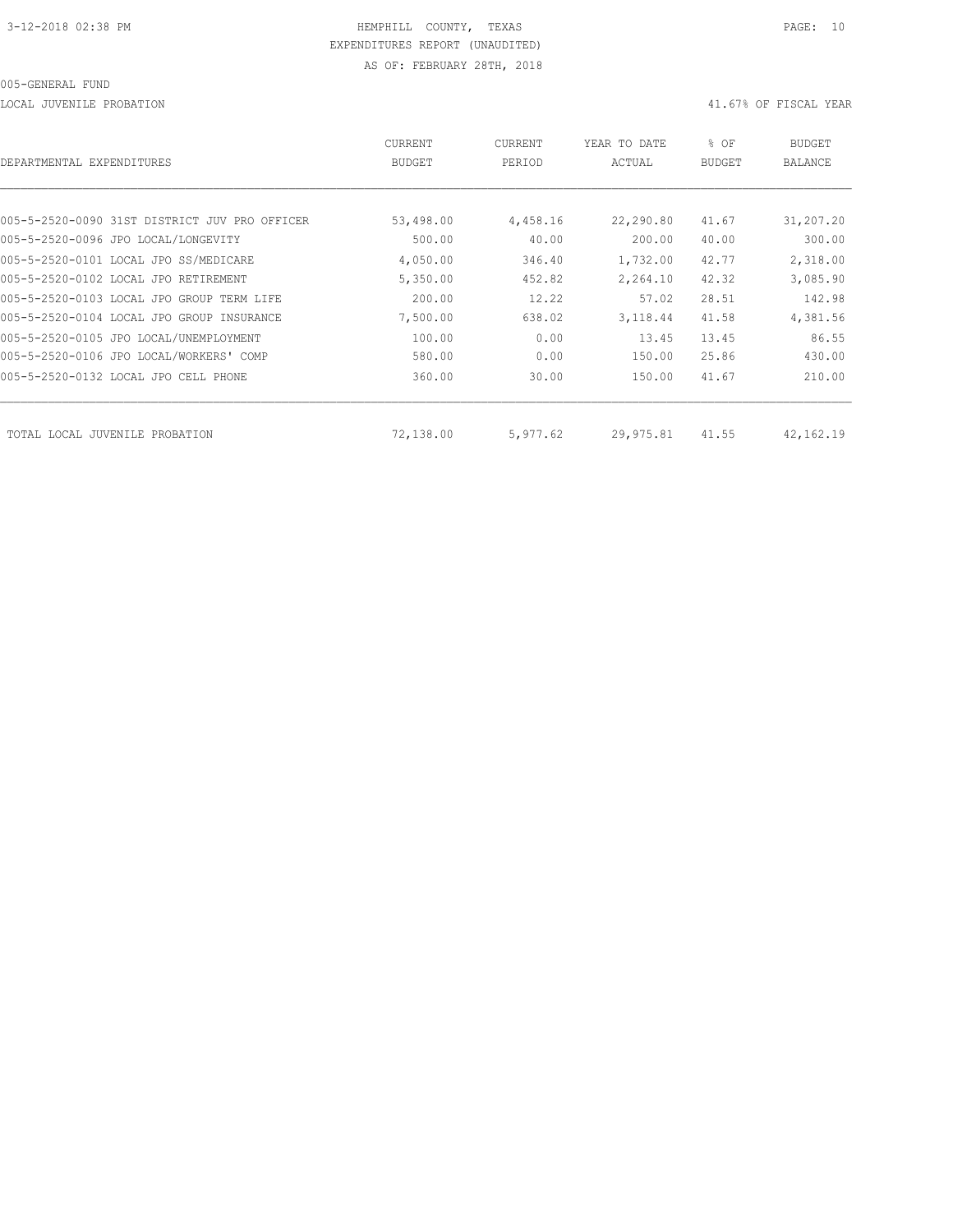COUNTY ATTORNEY 41.67% OF FISCAL YEAR

| DEPARTMENTAL EXPENDITURES                     | CURRENT<br><b>BUDGET</b> | CURRENT<br>PERIOD | YEAR TO DATE<br>ACTUAL | % OF<br><b>BUDGET</b> | <b>BUDGET</b><br><b>BALANCE</b> |
|-----------------------------------------------|--------------------------|-------------------|------------------------|-----------------------|---------------------------------|
|                                               |                          |                   |                        |                       |                                 |
| 005-5-2550-0090 COUNTY ATTORNEY               | 58,595.00                | 4,882.92          | 24, 414.60             | 41.67                 | 34,180.40                       |
| 005-5-2550-0091 CO ATTNY ST SALARY SUPPLEMENT | 23,333.00                | 1,944.40          | 9,722.00               | 41.67                 | 13,611.00                       |
| 005-5-2550-0095 LEGAL ASST/REED               | 20,059.00                | 1,671.64          | 8,358.20               | 41.67                 | 11,700.80                       |
| 005-5-2550-0096 LONGEVITY                     | 0.00                     | 45.00             | 225.00                 | $0.00$ (              | 225.00                          |
| 005-5-2550-0101 SOCIAL SECURITY/MEDICARE      | 7,820.00                 | 646.99            | 3,227.00               | 41.27                 | 4,593.00                        |
| 005-5-2550-0102 RETIREMENT                    | 10,200.00                | 854.40            | 4,272.00               | 41.88                 | 5,928.00                        |
| 005-5-2550-0103 GROUP TERM LIFE               | 300.00                   | 23.08             | 107.66                 | 35.89                 | 192.34                          |
| 005-5-2550-0104 GROUP INSURANCE               | 11,250.00                | 957.03            | 4,677.66               | 41.58                 | 6,572.34                        |
| 005-5-2550-0105 UNEMPLOYMENT INSURANCE        | 400.00                   | 0.00              | 5.08                   | 1.27                  | 394.92                          |
| 005-5-2550-0106 WORKERS' COMPENSATION         | 1,500.00                 | 0.00              | 225.00                 | 15.00                 | 1,275.00                        |
| 005-5-2550-0109 POSTAGE                       | 350.00                   | 33.14             | 95.21                  | 27.20                 | 254.79                          |
| 005-5-2550-0112 TRAVEL/EDUCATION              | 5,000.00                 | 0.00              | 1,701.00               | 34.02                 | 3,299.00                        |
| 005-5-2550-0119 DUES & SUBSCRIPTIONS          | 1,000.00                 | 0.00              | 75.00                  | 7.50                  | 925.00                          |
| 005-5-2550-0132 TELEPHONE                     | 1,600.00                 | 261.00            | 656.41                 | 41.03                 | 943.59                          |
| 005-5-2550-0140 OFFICE EQUIPMENT REPAIRS      | 1,500.00                 | 0.00              | 50.00                  | 3.33                  | 1,450.00                        |
| 005-5-2550-0142 SOFTWARE SUPPORT              | 3,500.00                 | 297.00            | 2,163.00               | 61.80                 | 1,337.00                        |
| 005-5-2550-0168 C/ATTY LAW LIB                | 2,200.00                 | 691.20            | 1,021.20               | 46.42                 | 1,178.80                        |
| 005-5-2550-0188 OFFICE SUPPLIES               | 3,500.00                 | 155.99            | 967.36                 | 27.64                 | 2,532.64                        |
| 005-5-2550-0189 INVENTORY/EQUIPMENT           | 5,000.00                 | 0.00              | 0.00                   | 0.00                  | 5,000.00                        |
| TOTAL COUNTY ATTORNEY                         | 157,107.00               | 12,463.79         | 61,963.38              | 39.44                 | 95, 143.62                      |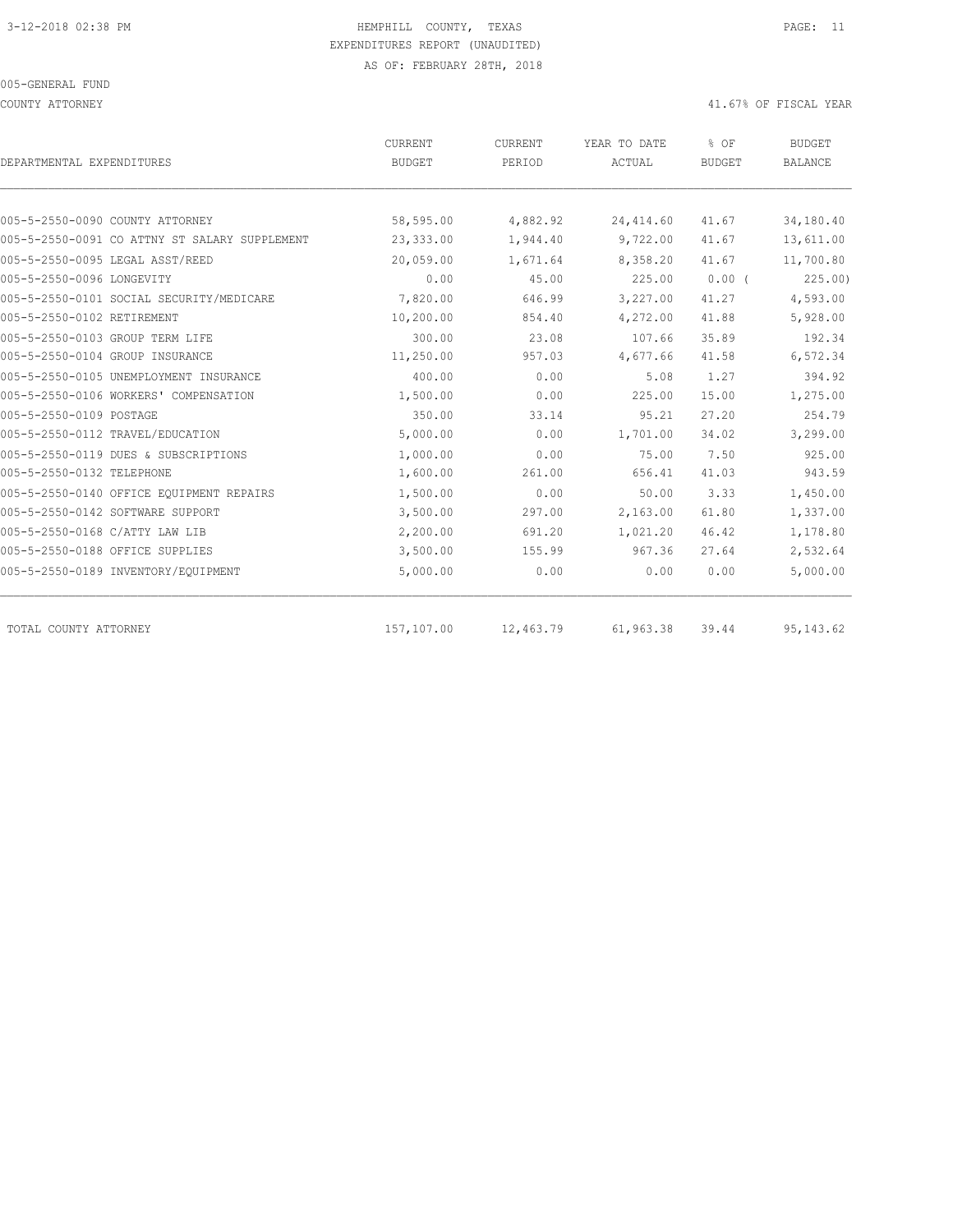COUNTY JUSTICE OF PEACE **Alternative COUNTY ACCOUNTY ACCOUNTY** JUSTICE OF FISCAL YEAR

|                                          | <b>CURRENT</b> | <b>CURRENT</b> | YEAR TO DATE | % OF          | <b>BUDGET</b>  |
|------------------------------------------|----------------|----------------|--------------|---------------|----------------|
| DEPARTMENTAL EXPENDITURES                | <b>BUDGET</b>  | PERIOD         | ACTUAL       | <b>BUDGET</b> | <b>BALANCE</b> |
|                                          |                |                |              |               |                |
| 005-5-2560-0090 JUSTICE OF THE PEACE     | 58,595.00      | 4,882.92       | 24, 414.60   | 41.67         | 34,180.40      |
| 005-5-2560-0096 LONGEVITY                | 770.00         | 60.00          | 270.00       | 35.06         | 500.00         |
| 005-5-2560-0097 JP SECRETARY-NAVARRO     | 40,119.00      | 3,343.26       | 16,716.30    | 41.67         | 23,402.70      |
| 005-5-2560-0098 PART-TIME                | 0.00           | 0.00           | 0.00         | 0.00          | 0.00           |
| 005-5-2560-0101 SOCIAL SECURITY/MEDICARE | 7,650.00       | 631.64         | 3,148.20     | 41.15         | 4,501.80       |
| 005-5-2560-0102 RETIREMENT               | 9,950.00       | 828.62         | 4,140.10     | 41.61         | 5,809.90       |
| 005-5-2560-0103 GROUP TERM LIFE          | 350.00         | 22.36          | 104.30       | 29.80         | 245.70         |
| 005-5-2560-0104 GROUP INSURANCE          | 7,500.00       | 639.75         | 3,127.50     | 41.70         | 4,372.50       |
| 005-5-2560-0105 UNEMPLOYMENT INSURANCE   | 200.00         | 0.00           | 10.06        | 5.03          | 189.94         |
| 005-5-2560-0106 WORKERS' COMPENSATION    | 1,200.00       | 0.00           | 300.00       | 25.00         | 900.00         |
| 005-5-2560-0109 POSTAGE                  | 400.00         | 30.09          | 115.77       | 28.94         | 284.23         |
| 005-5-2560-0112 TRAVEL                   | 1,500.00       | 0.00           | 0.00         | 0.00          | 1,500.00       |
| 005-5-2560-0119 DUES & SUBSCRIPTIONS     | 1,000.00       | 0.00           | 469.00       | 46.90         | 531.00         |
| 005-5-2560-0131 OTHER EXPENSE            | 0.00           | 0.00           | 0.00         | 0.00          | 0.00           |
| 005-5-2560-0132 TELEPHONE                | 1,500.00       | 258.83         | 656.49       | 43.77         | 843.51         |
| 005-5-2560-0140 SOFTWARE                 | 3,600.00       | 0.00           | 100.00       | 2.78          | 3,500.00       |
| 005-5-2560-0188 OFFICE SUPPLIES          | 2,000.00       | 104.72         | 1,296.28     | 64.81         | 703.72         |
| TOTAL COUNTY JUSTICE OF PEACE            | 136,334.00     | 10,802.19      | 54,868.60    | 40.25         | 81,465.40      |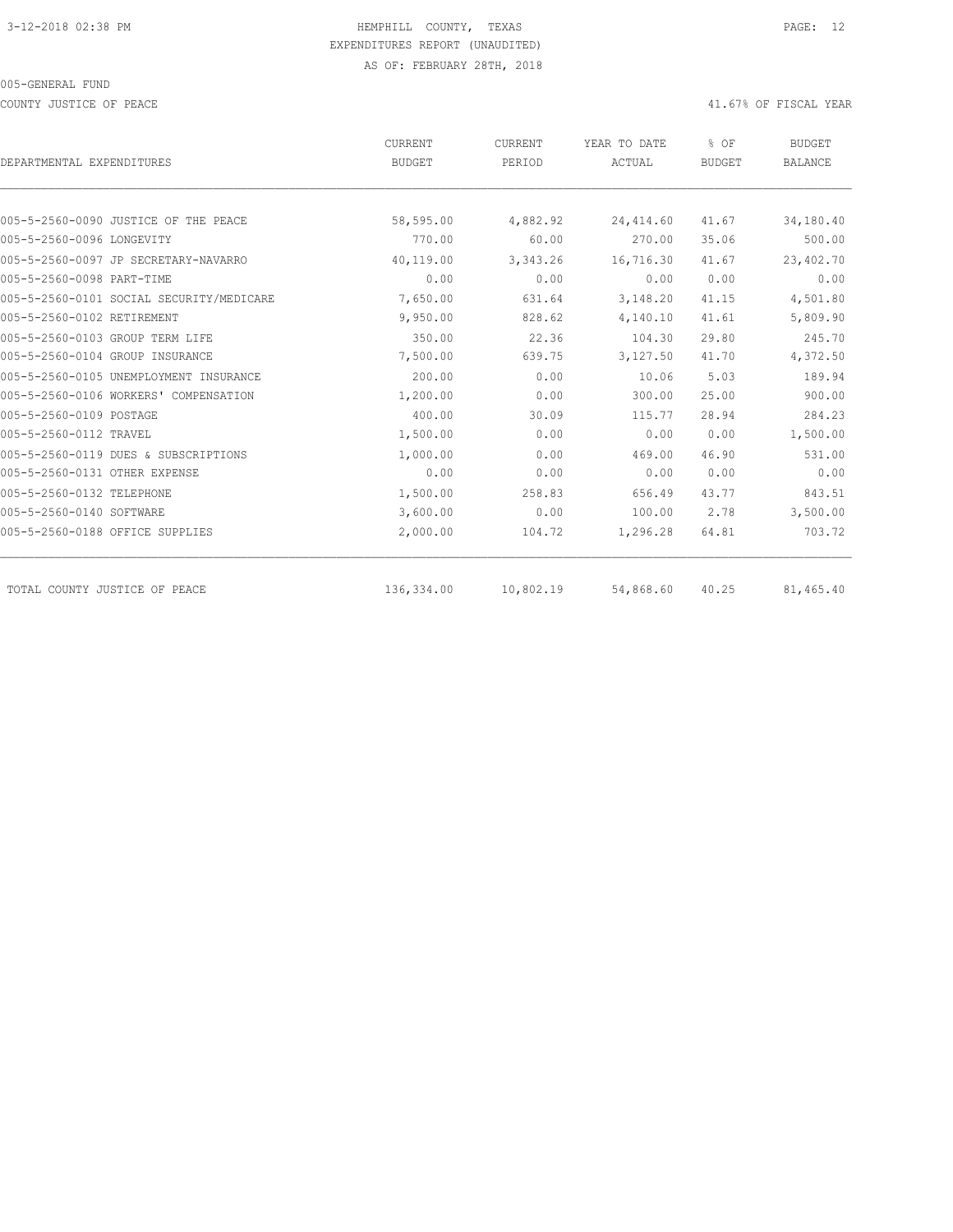CANADIAN FIRE DEPT 41.67% OF FISCAL YEAR

| DEPARTMENTAL EXPENDITURES      |                                       | <b>CURRENT</b><br><b>BUDGET</b> | <b>CURRENT</b><br>PERIOD | YEAR TO DATE<br>ACTUAL | % OF<br><b>BUDGET</b> | <b>BUDGET</b><br><b>BALANCE</b> |
|--------------------------------|---------------------------------------|---------------------------------|--------------------------|------------------------|-----------------------|---------------------------------|
|                                |                                       |                                 |                          |                        |                       |                                 |
|                                | 005-5-3019-0119 DUES & SUBSCRIPTIONS  | 2,500.00                        | 0.00                     | 0.00                   | 0.00                  | 2,500.00                        |
| 005-5-3019-0122 FUEL & OIL     |                                       | 6,000.00                        | 0.00                     | 2,029.71               | 33.83                 | 3,970.29                        |
| 005-5-3019-0124 CONTRACT LABOR |                                       | 5,000.00                        | 0.00                     | 0.00                   | 0.00                  | 5,000.00                        |
| 005-5-3019-0125 TIRES & TUBES  |                                       | 5,000.00                        | 0.00                     | 0.00                   | 0.00                  | 5,000.00                        |
| 005-5-3019-0128 SUPPLIES       |                                       | 7,000.00                        | 35.28                    | 335.48                 | 4.79                  | 6,664.52                        |
|                                | 005-5-3019-0130 COMMUNICATION REPAIRS | 5,000.00                        | 45.95                    | 810.15                 | 16.20                 | 4,189.85                        |
| 005-5-3019-0137 VEHICLE R&M    |                                       | 13,000.00                       | 185.19                   | 3,374.13               | 25.95                 | 9,625.87                        |
|                                | 005-5-3019-0139 TRAINING SEMINARS     | 5,000.00                        | 0.00                     | 0.00                   | 0.00                  | 5,000.00                        |
|                                | 005-5-3019-0141 UNIFORMS & CLOTHING   | 7,000.00                        | 0.00                     | 534.00                 | 7.63                  | 6,466.00                        |
| 005-5-3019-0185 BUILDING R&M   |                                       | 1,000.00                        | 410.00                   | 410.00                 | 41.00                 | 590.00                          |
| 005-5-3019-0187 PENSION FUND   |                                       | 18,000.00                       | 0.00                     | 3,875.00               | 21.53                 | 14,125.00                       |
| 005-5-3019-0189 INVENTORY      |                                       | 8,000.00                        | 0.00                     | 0.00                   | 0.00                  | 8,000.00                        |
| 005-5-3019-0510 CAPITAL OUTLAY |                                       | 17,500.00                       | 0.00                     | 0.00                   | 0.00                  | 17,500.00                       |
| TOTAL CANADIAN FIRE DEPT       |                                       | 100,000.00                      | 676.42                   | 11,368.47              | 11.37                 | 88,631.53                       |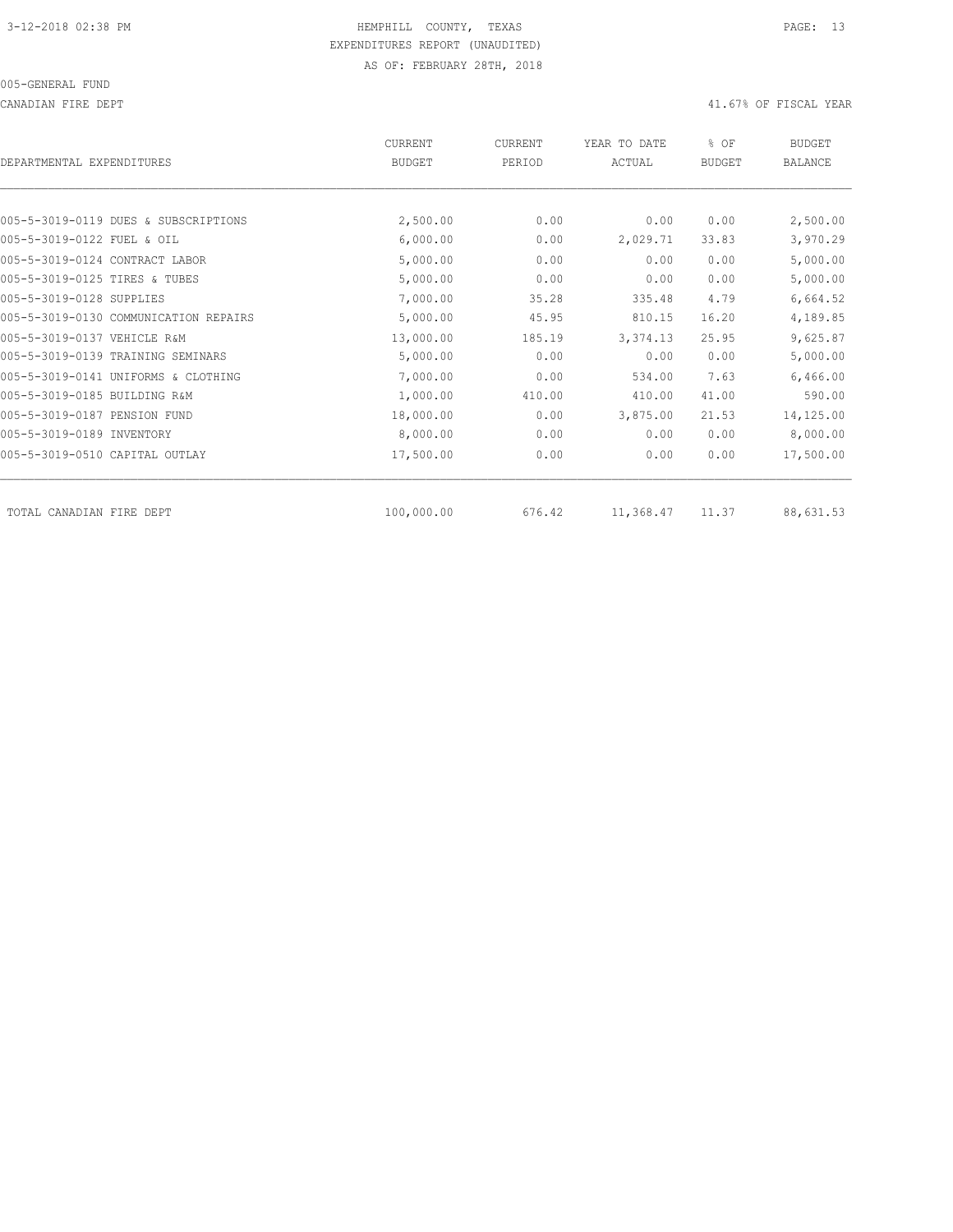LAW ENFORCEMENT 41.67% OF FISCAL YEAR

| DEPARTMENTAL EXPENDITURES                      | CURRENT<br><b>BUDGET</b> | CURRENT<br>PERIOD | YEAR TO DATE<br>ACTUAL | % OF<br><b>BUDGET</b> | <b>BUDGET</b><br><b>BALANCE</b> |
|------------------------------------------------|--------------------------|-------------------|------------------------|-----------------------|---------------------------------|
| 005-5-3500-0080 SHERIFF-LEWIS                  | 65,600.00                | 5,466.66          | 27, 333.30             | 41.67                 | 38,266.70                       |
| 005-5-3500-0081 CHIEF DEPUTY-CLAPP             | 55,955.00                | 4,662.92          | 23, 314.60             | 41.67                 | 32,640.40                       |
| 005-5-3500-0082 OVERTIME                       | 6,000.00                 | 0.00              | 0.00                   | 0.00                  | 6,000.00                        |
| 005-5-3500-0083 CERTIFICATE PAY                | 22,000.00                | 1,800.00          | 9,000.00               | 40.91                 | 13,000.00                       |
| 005-5-3500-0084 OVERTIME FOREST SERVICE CONTRA | 3,500.00                 | 0.00              | 0.00                   | 0.00                  | 3,500.00                        |
| 005-5-3500-0087 DEPUTY-GREGORY                 | 50,676.00                | 4,223.00          | 21,115.00              | 41.67                 | 29,561.00                       |
| 005-5-3500-0088 DEPUTY-JL ORTEGA               | 50,676.00                | 4,223.00          | 21, 115.00             | 41.67                 | 29,561.00                       |
| 005-5-3500-0089 DEPUTY-O. ORTEGA               | 50,676.00                | 4,223.00          | 21, 115.00             | 41.67                 | 29,561.00                       |
| 005-5-3500-0090 LT.-MOSELEY                    | 52,500.00                | 4,375.00          | 21,875.00              | 41.67                 | 30,625.00                       |
| 005-5-3500-0091 DEPUTY- J. T. MOORE            | 50,676.00                | 4,223.00          | 21,115.00              | 41.67                 | 29,561.00                       |
| 005-5-3500-0092 DEPUTY- FISHER                 | 50,676.00                | 4,223.00          | 21, 115.00             | 41.67                 | 29,561.00                       |
| 005-5-3500-0093 DEPUTY- HARRIS                 | 50,676.00                | 4,223.00          | 21,115.00              | 41.67                 | 29,561.00                       |
| 005-5-3500-0096 LONGEVITY                      | 1,000.00                 | 40.00             | 200.00                 | 20.00                 | 800.00                          |
| 005-5-3500-0097 ADMINISTRATIVE ASST-SPENCER    | 38,007.00                | 3,167.26          | 15,836.30              | 41.67                 | 22,170.70                       |
| 005-5-3500-0098 PART TIME HELP                 | 0.00                     | 0.00              | 0.00                   | 0.00                  | 0.00                            |
| 005-5-3500-0101 SOCIAL SECURITY/MEDICARE       | 41,000.00                | 3,299.32          | 16,530.08              | 40.32                 | 24,469.92                       |
| 005-5-3500-0102 RETIREMENT                     | 55,000.00                | 4,484.98          | 22,424.90              | 40.77                 | 32,575.10                       |
| 005-5-3500-0103 GROUP TERM LIFE                | 2,100.00                 | 121.08            | 565.14                 | 26.91                 | 1,534.86                        |
| 005-5-3500-0104 GROUP INSURANCE                | 75,000.00                | 6,380.20          | 30,539.04              | 40.72                 | 44,460.96                       |
| 005-5-3500-0105 UNEMPLOYMENT INSURANCE         | 3,000.00                 | 0.00              | 127.70                 | 4.26                  | 2,872.30                        |
| 005-5-3500-0106 WORKERS' COMPENSATION          | 9,000.00                 | 0.00              | 2,654.00               | 29.49                 | 6,346.00                        |
| 005-5-3500-0109 POSTAGE                        | 1,100.00                 | 193.29            | 616.07                 | 56.01                 | 483.93                          |
| 005-5-3500-0112 TRAVEL & EDUCATION             | 10,000.00                | 417.71            | 8,621.40               | 86.21                 | 1,378.60                        |
| 005-5-3500-0114 LAW TRAINING CENTER            | 15,000.00                | 0.00              | 706.99                 | 4.71                  | 14,293.01                       |
| 005-5-3500-0119 DUES & SUBSCRIPTIONS           | 1,100.00                 | 225.00            | 275.00                 | 25.00                 | 825.00                          |
| 005-5-3500-0122 FUEL & OIL                     | 40,000.00                | 4,068.55          | 13,702.30              | 34.26                 | 26,297.70                       |
| 005-5-3500-0130 COMMUNICATION EXPENSES         | 1,000.00                 | 0.00              | 0.00                   | 0.00                  | 1,000.00                        |
| 005-5-3500-0131 OTHER EXPENSE                  | 2,500.00                 | 0.00              | 1,200.66               | 48.03                 | 1,299.34                        |
| 005-5-3500-0132 TELEPHONE                      | 14,000.00                | 1,246.42          | 4,498.18               | 32.13                 | 9,501.82                        |
| 005-5-3500-0137 VEHICLE REPAIRS & MAIN.        | 12,000.00                | 1,600.75          | 12,014.02              | $100.12$ (            | 14.02)                          |
| 005-5-3500-0141 UNIFORMS                       | 4,000.00                 | 258.56            | 3,163.02               | 79.08                 | 836.98                          |
| 005-5-3500-0142 MAINTENANCE CONTRACTS          | 35,000.00                | 3,107.00          | 13, 146. 17            | 37.56                 | 21,853.83                       |
| 005-5-3500-0143 JANITORIAL SUPPLIES            | 200.00                   | 0.00              | 259.00                 | $129.50$ (            | 59.00                           |
| 005-5-3500-0150 LAB SERVICES                   | 2,000.00                 | 0.00              | 0.00                   | 0.00                  | 2,000.00                        |
| 005-5-3500-0160 YOUTH PROGRAM                  | 5,000.00                 | 0.00              | 2,350.50               | 47.01                 | 2,649.50                        |
| 005-5-3500-0165 K-9 MAINTENANCE                | 2,500.00                 | 234.25            | 1,041.74               | 41.67                 | 1,458.26                        |
| 005-5-3500-0183 REPAIRS-MAINTENANCE            | 2,500.00                 | 85.00             | 535.53                 | 21.42                 | 1,964.47                        |
| 005-5-3500-0188 OFFICE SUPPLIES                | 3,000.00                 | 38.65             | 2,234.89               | 74.50                 | 765.11                          |
| 005-5-3500-0189 INVENTORY/EQUIPMENT            | 25,000.00                | 5,646.45          | 16, 217.88             | 64.87                 | 8,782.12                        |
| 005-5-3500-0510 CAPITAL OUTLAY                 | 70,000.00                | 53,443.40         | 70,748.51              | $101.07$ (            | 748.51)                         |
| TOTAL LAW ENFORCEMENT                          | 979,618.00               | 129,700.45        | 448,421.92             | 45.78                 | 531,196.08                      |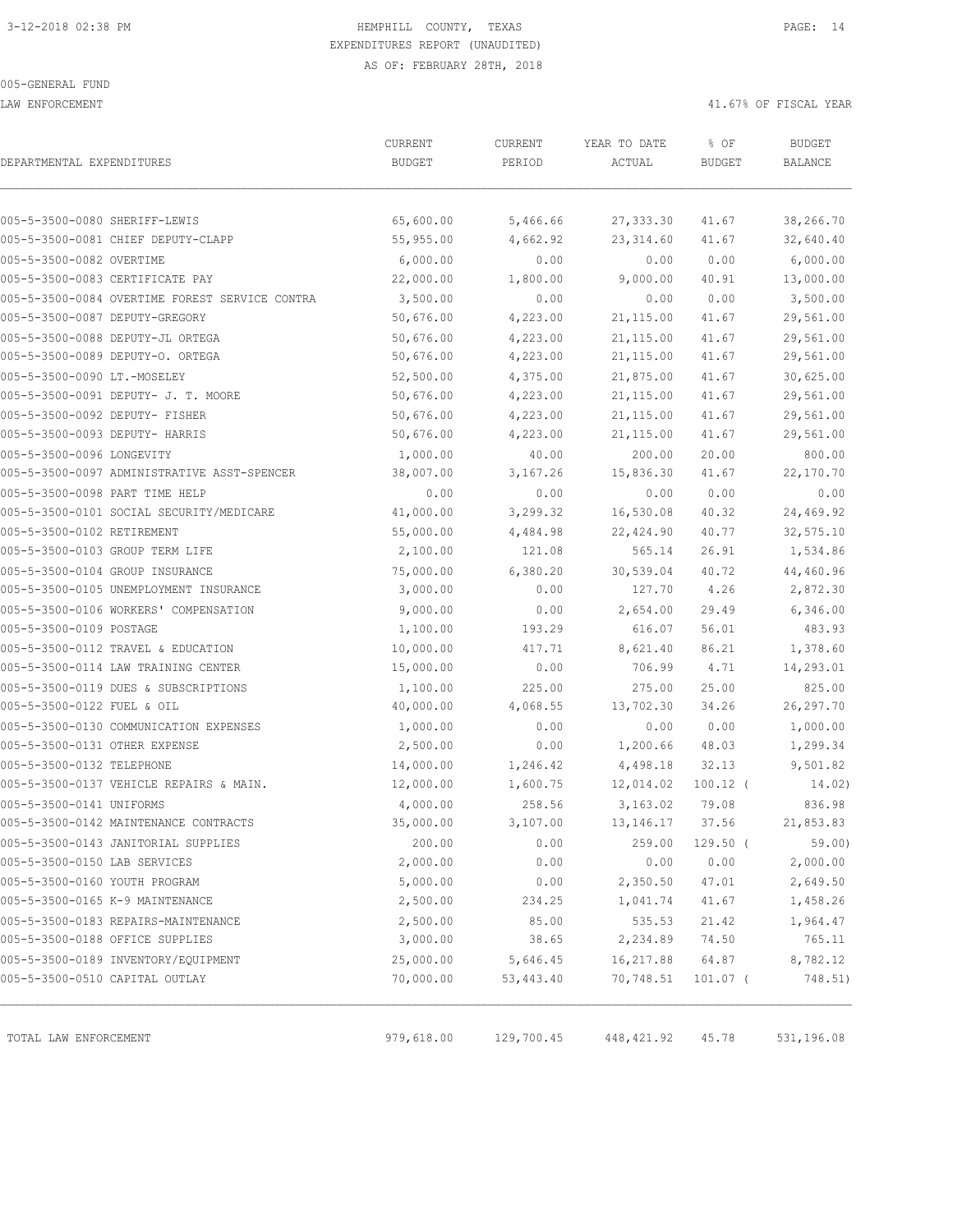LAW/JAIL OPERATIONS 41.67% OF FISCAL YEAR

| DEPARTMENTAL EXPENDITURES                 | CURRENT<br><b>BUDGET</b> | CURRENT<br>PERIOD | YEAR TO DATE<br>ACTUAL | % OF<br><b>BUDGET</b> | <b>BUDGET</b><br><b>BALANCE</b> |
|-------------------------------------------|--------------------------|-------------------|------------------------|-----------------------|---------------------------------|
|                                           |                          |                   |                        |                       |                                 |
| 005-5-3600-0082 OVERTIME PAY              | 2,000.00                 | 3,183.63          | 3,183.63               | $159.18$ (            | 1, 183.63)                      |
| 005-5-3600-0083 CERTIFICATE PAY           | 6,000.00                 | 300.00            | 2,300.00               | 38.33                 | 3,700.00                        |
| 005-5-3600-0090 DISPATCHER-               | 41,703.00                | 3,475.26          | 17,376.30              | 41.67                 | 24,326.70                       |
| 005-5-3600-0091 CHIEF DISPATCH-WILLIAMSON | 45,398.00                | 8,149.16          | 23, 281.80             | 51.28                 | 22, 116.20                      |
| 005-5-3600-0093 DISPATCHER-OATMAN         | 41,703.00                | 3,475.26          | 17,376.30              | 41.67                 | 24,326.70                       |
| 005-5-3600-0094 DISPATCHER-MCKNIGHT       | 41,703.00                | 3,475.26          | 17,376.30              | 41.67                 | 24,326.70                       |
| 005-5-3600-0095 DISPATCHER-HICKEY         | 41,703.00                | 2,683.50          | 16,584.54              | 39.77                 | 25, 118.46                      |
| 005-5-3600-0096 LONGEVITY                 | 6,000.00                 | 320.00            | 1,660.00               | 27.67                 | 4,340.00                        |
| 005-5-3600-0097 JAIL ADMINISTRATOR-CANO   | 45,398.00                | 3,783.16          | 18,915.80              | 41.67                 | 26,482.20                       |
| 005-5-3600-0098 PART TIME                 | 18,000.00                | 0.00              | 0.00                   | 0.00                  | 18,000.00                       |
| 005-5-3600-0101 SOCIAL SECURITY/MEDICARE  | 23,000.00                | 2,127.36          | 8,612.41               | 37.45                 | 14,387.59                       |
| 005-5-3600-0102 RETIREMENT                | 28,800.00                | 2,866.47          | 11,787.35              | 40.93                 | 17,012.65                       |
| 005-5-3600-0103 GROUP TERM LIFE           | 1,200.00                 | 77.40             | 298.16                 | 24.85                 | 901.84                          |
| 005-5-3600-0104 GROUP INSURANCE           | 45,000.00                | 3,182.22          | 17,376.21              | 38.61                 | 27,623.79                       |
| 005-5-3600-0105 UNEMPLOYMENT INSURANCE    | 2,000.00                 | 0.00              | 73.23                  | 3.66                  | 1,926.77                        |
| 005-5-3600-0106 WORKERS' COMPENSATION     | 4,500.00                 | 0.00              | 900.00                 | 20.00                 | 3,600.00                        |
| 005-5-3600-0112 TRAVEL & EDUCATION        | 3,500.00                 | 0.00              | 451.89                 | 12.91                 | 3,048.11                        |
| 005-5-3600-0131 OTHER EXPENSE             | 2,000.00                 | 307.34            | 602.26                 | 30.11                 | 1,397.74                        |
| 005-5-3600-0141 UNIFORMS                  | 1,000.00                 | 0.00              | 0.00                   | 0.00                  | 1,000.00                        |
| 005-5-3600-0143 PRISONER EXPENSES         | 18,000.00                | 1,031.20          | 5,354.49               | 29.75                 | 12,645.51                       |
| 005-5-3600-0145 PRISONER MEALS            | 60,000.00                | 5,918.00          | 26,207.50              | 43.68                 | 33,792.50                       |
| 005-5-3600-0183 REPAIRS                   | 15,000.00                | 100.00            | 1,831.88               | 12.21                 | 13,168.12                       |
| 005-5-3600-0188 OFFICE SUPPLIES           | 2,000.00                 | 0.00              | 1,360.84               | 68.04                 | 639.16                          |
| 005-5-3600-0189 INVENTORY/EQUIPMENT       | 4,000.00                 | 35.53             | 2,423.30               | 60.58                 | 1,576.70                        |
| 005-5-3600-0510 CAPITAL OUTLAY            | 5,000.00                 | 0.00              | 0.00                   | 0.00                  | 5,000.00                        |
| TOTAL LAW/JAIL OPERATIONS                 | 504,608.00               | 44,490.75         | 195, 334.19            | 38.71                 | 309, 273.81                     |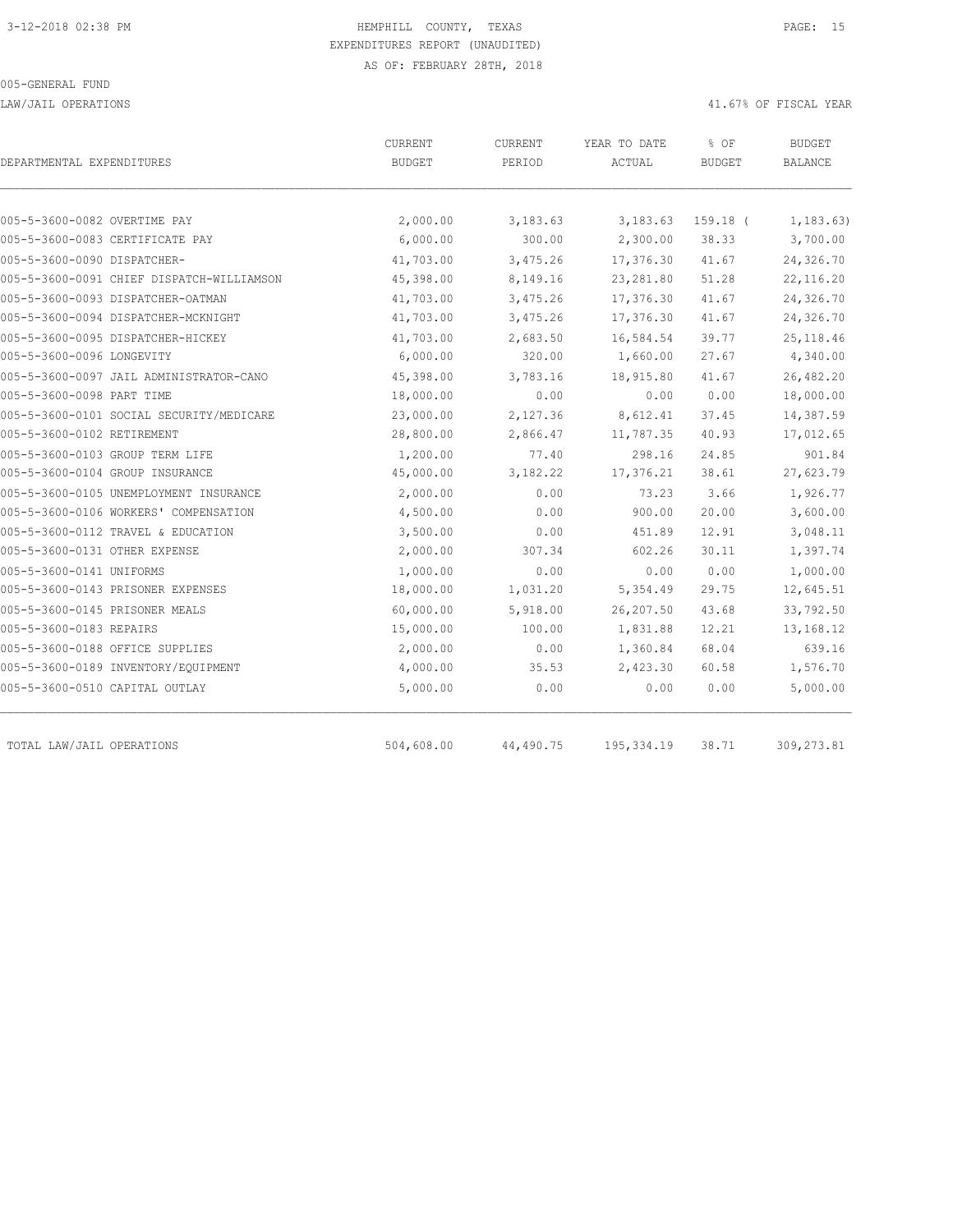| 3-12-2018 02:38 PM |  |
|--------------------|--|

# HEMPHILL COUNTY, TEXAS **PAGE:** 16 EXPENDITURES REPORT (UNAUDITED) AS OF: FEBRUARY 28TH, 2018

SOLID WASTE DISPOSAL 41.67% OF FISCAL YEAR

| DEPARTMENTAL EXPENDITURES      | CURRENT<br>BUDGET | CURRENT<br>PERIOD | YEAR TO DATE<br>ACTUAL | % OF<br>BUDGET | BUDGET<br><b>BALANCE</b> |
|--------------------------------|-------------------|-------------------|------------------------|----------------|--------------------------|
|                                |                   |                   |                        |                |                          |
| 005-5-6025-0122 FUEL & OIL     | 25,000.00         | 1,696.73          | 5,841.06               | 23.36          | 19,158.94                |
| 005-5-6025-0127 TIPPING FEES   | 155,000.00        | 16,656.89         | 65,378.52              | 42.18          | 89,621.48                |
| 005-5-6025-0510 CAPITAL OUTLAY | 0.00              | 0.00              | 0.00                   | 0.00           | 0.00                     |
|                                |                   |                   |                        |                |                          |
| TOTAL SOLID WASTE DISPOSAL     | 180,000.00        | 18,353.62         | 71,219.58              | 39.57          | 108,780.42               |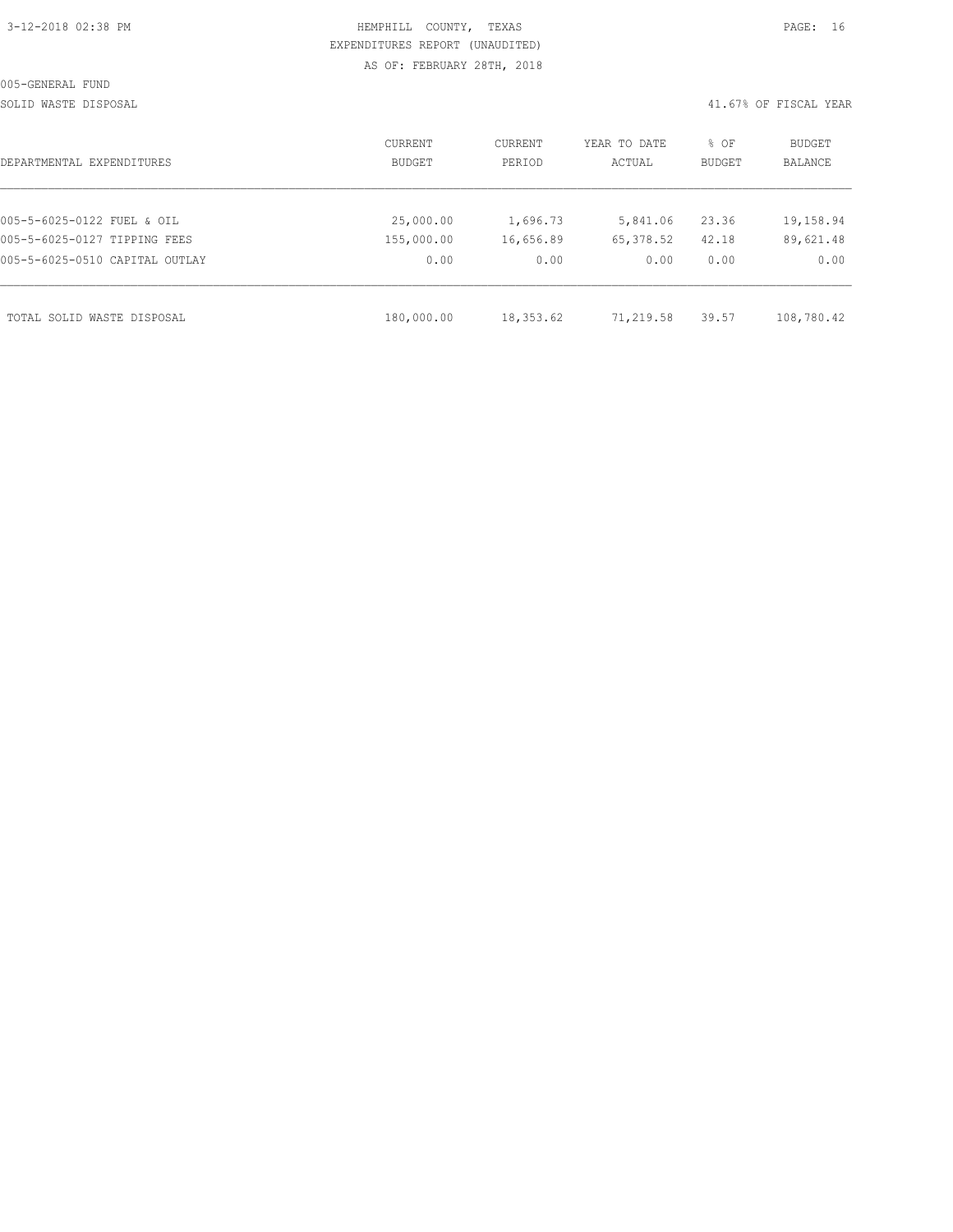PUBLIC FACILITIES 41.67% OF FISCAL YEAR

| DEPARTMENTAL EXPENDITURES               | <b>CURRENT</b><br><b>BUDGET</b> | CURRENT<br>PERIOD | YEAR TO DATE<br>ACTUAL | % OF<br><b>BUDGET</b> | <b>BUDGET</b><br><b>BALANCE</b> |
|-----------------------------------------|---------------------------------|-------------------|------------------------|-----------------------|---------------------------------|
|                                         |                                 |                   |                        |                       |                                 |
| 005-5-7001-0124 TECH SUPPORT CONTRACT   | 12,000.00                       | 0.00              | 0.00                   | 0.00                  | 12,000.00                       |
| 005-5-7001-0126 ROAD REPAIR             | 325,000.00                      | 0.00              | 0.00                   | 0.00                  | 325,000.00                      |
| 005-5-7001-0128 SUPPLIES                | 13,000.00                       | 1,230.08          | 5,254.70               | 40.42                 | 7,745.30                        |
| 005-5-7001-0129 COKES & COFFEE          | 4,500.00                        | 41.97             | 1,836.25               | 40.81                 | 2,663.75                        |
| 005-5-7001-0133 UTILITIES/GENERAL       | 120,000.00                      | 10,468.63         | 42,279.19              | 35.23                 | 77,720.81                       |
| 005-5-7001-0183 PUBLIC FACILITIES R&M   | 35,000.00                       | 373.18            | 5,914.69               | 16.90                 | 29,085.31                       |
| 005-5-7001-0185 COURTHOUSE R&M          | 15,000.00                       | 11,326.00         | 43, 484.21             | $289.89$ (            | 28, 484.21)                     |
| 005-5-7001-0186 BRIDGE/DAM-REPAIR/SPRAY | 30,000.00                       | 250.00            | 250.00                 | 0.83                  | 29,750.00                       |
| 005-5-7001-0189 INVENTORY/EQUIPMENT     | 5,000.00                        | 279.43            | 326.06                 | 6.52                  | 4,673.94                        |
| 005-5-7001-0217 TRANSFER OUT            | 0.00                            | 0.00              | 0.00                   | 0.00                  | 0.00                            |
| 005-5-7001-0510 CAPITAL OUTLAY          | 935,620.00                      | 49,682.79         | 66,688.66              | 7.13                  | 868, 931.34                     |
| TOTAL PUBLIC FACILITIES                 | 1,495,120.00                    | 73,652.08         | 166,033.76             | 11.11                 | 1,329,086.24                    |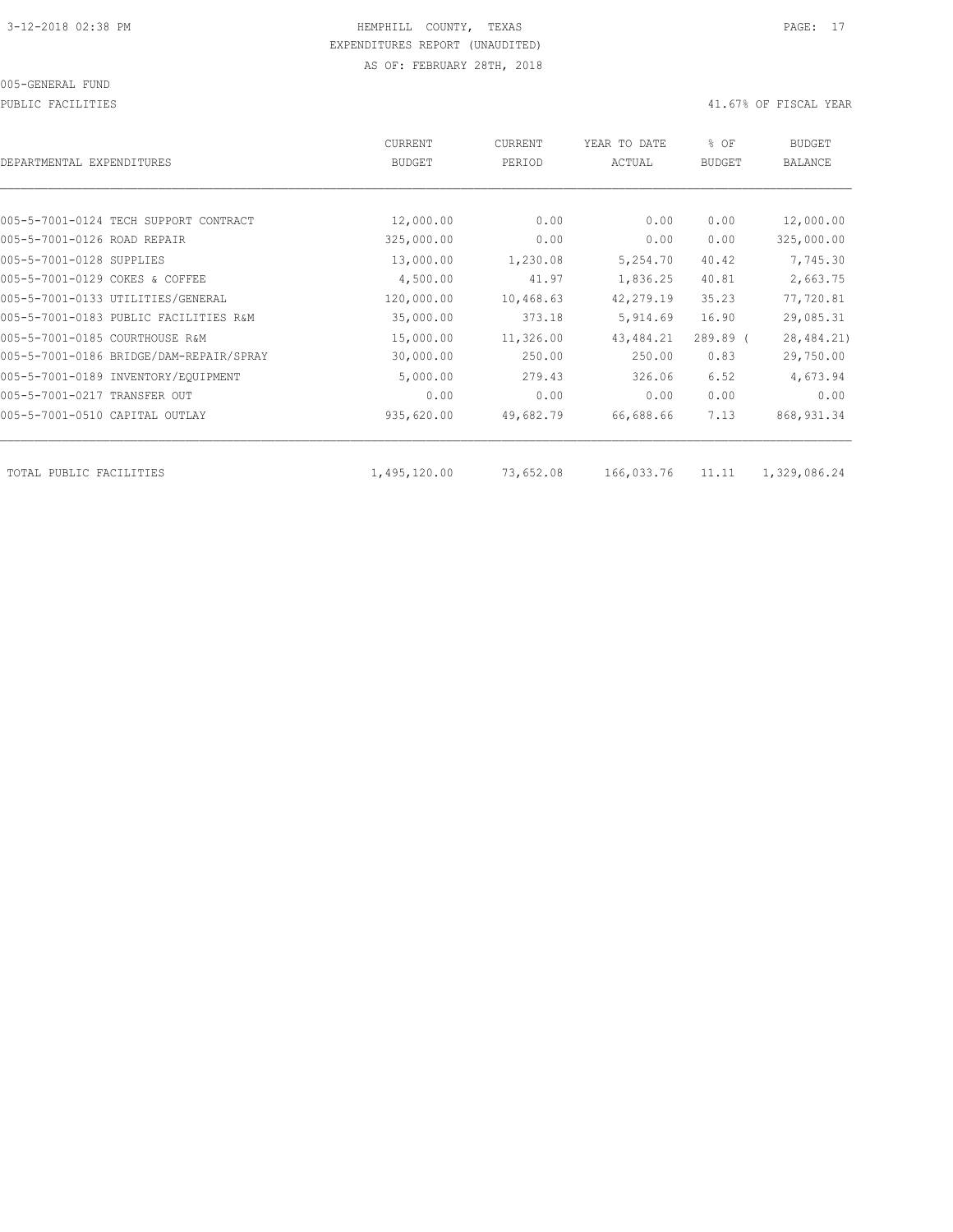CEMETERY 41.67% OF FISCAL YEAR

| DEPARTMENTAL EXPENDITURES                  | <b>CURRENT</b><br><b>BUDGET</b> | CURRENT<br>PERIOD | YEAR TO DATE<br>ACTUAL | % OF<br><b>BUDGET</b> | <b>BUDGET</b><br><b>BALANCE</b> |
|--------------------------------------------|---------------------------------|-------------------|------------------------|-----------------------|---------------------------------|
|                                            |                                 |                   |                        |                       |                                 |
| 005-5-7016-0097 CEMETERY ADM-JAHNEL        | 7,500.00                        | 0.00              | 0.00                   | 0.00                  | 7,500.00                        |
| 005-5-7016-0101 SOCIAL SECURITY/MEDICARE   | 600.00                          | 0.00              | 0.00                   | 0.00                  | 600.00                          |
| 005-5-7016-0105 UNEMPLOYMENT INSURANCE     | 100.00                          | 0.00              | 0.00                   | 0.00                  | 100.00                          |
| 005-5-7016-0114 VETERAN'S MARKERS          | 1,000.00                        | 0.00              | 150.00                 | 15.00                 | 850.00                          |
| 005-5-7016-0124 CONTRACT LABOR             | 15,000.00                       | 0.00              | 0.00                   | 0.00                  | 15,000.00                       |
| 005-5-7016-0128 SUPPLIES                   | 500.00                          | 169.90            | 169.90                 | 33.98                 | 330.10                          |
| 005-5-7016-0130 UNMARKED GRAVES            | 1,000.00                        | 0.00              | 0.00                   | 0.00                  | 1,000.00                        |
| 005-5-7016-0133 UTILITIES                  | 300.00                          | 11.28             | 48.70                  | 16.23                 | 251.30                          |
| 005-5-7016-0140 LANDSCAPING                | 2,000.00                        | 0.00              | 0.00                   | 0.00                  | 2,000.00                        |
| 005-5-7016-0142 CONTRACT MOWING & PCTs 3&4 | 46,000.00                       | 0.00              | 12,637.50              | 27.47                 | 33, 362.50                      |
| 005-5-7016-0510 CAPITAL OUTLAY             | 0.00                            | 0.00              | 0.00                   | 0.00                  | 0.00                            |
| TOTAL CEMETERY                             | 74,000.00                       | 181.18            | 13,006.10              | 17.58                 | 60,993.90                       |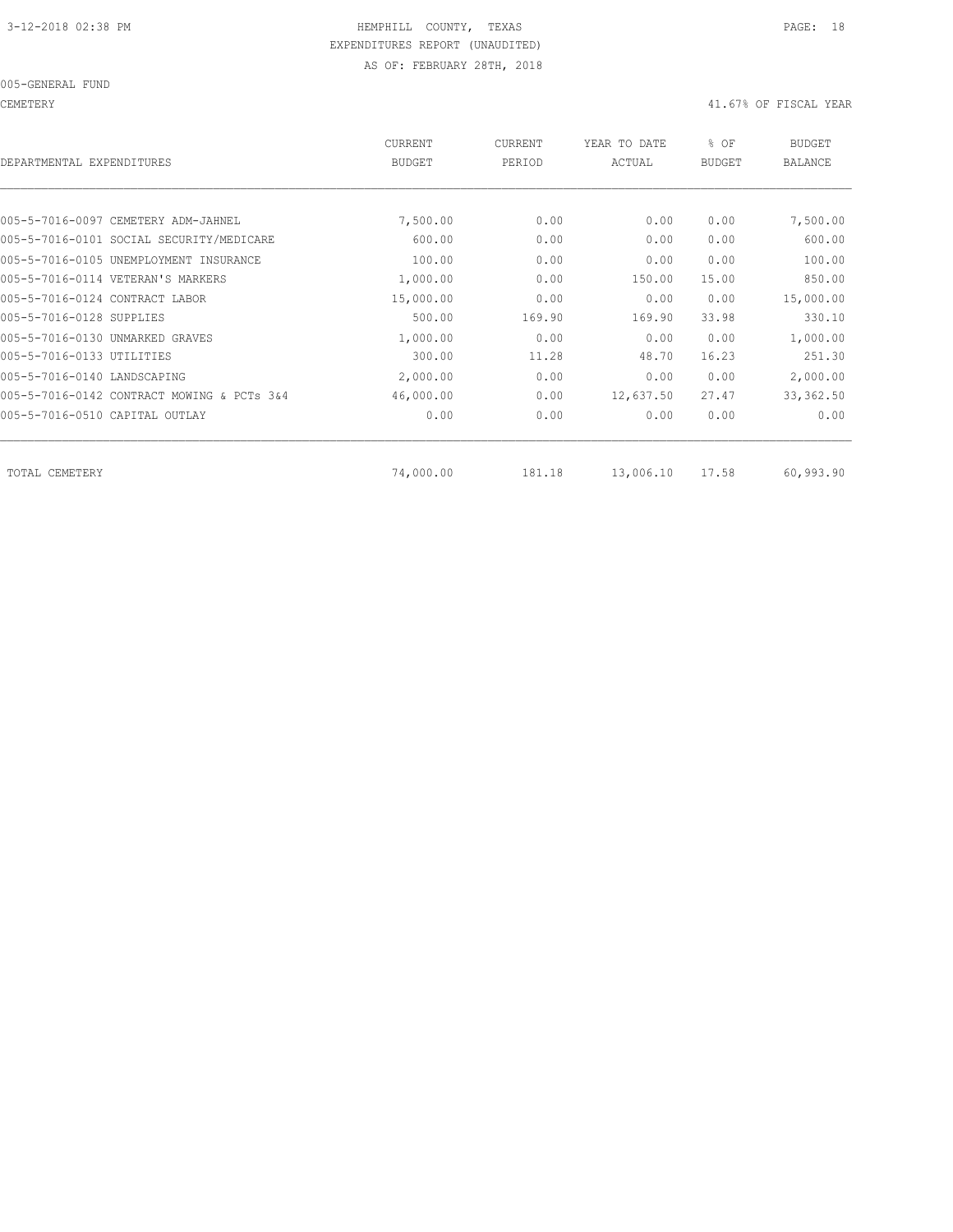OTHER COMPLEXES 41.67% OF FISCAL YEAR

|                                          | <b>CURRENT</b> | CURRENT   | YEAR TO DATE  | % OF          | <b>BUDGET</b>  |
|------------------------------------------|----------------|-----------|---------------|---------------|----------------|
| DEPARTMENTAL EXPENDITURES                | <b>BUDGET</b>  | PERIOD    | <b>ACTUAL</b> | <b>BUDGET</b> | <b>BALANCE</b> |
|                                          |                |           |               |               |                |
| 005-5-7018-0082 OVERTIME                 | 1,500.00       | 0.00      | 0.00          | 0.00          | 1,500.00       |
| 005-5-7018-0091 COMPLEX SUPERVISOR-LYNCH | 53,844.00      | 4,487.00  | 22,435.00     | 41.67         | 31,409.00      |
| 005-5-7018-0092 COMPLEX ROADHAND-YARNOLD | 48,565.00      | 4,047.08  | 20,235.40     | 41.67         | 28,329.60      |
| 005-5-7018-0096 LONGEVITY                | 4,300.00       | 350.00    | 1,720.00      | 40.00         | 2,580.00       |
| 005-5-7018-0098 PART-TIME HELP           | 8,000.00       | 0.00      | 0.00          | 0.00          | 8,000.00       |
| 005-5-7018-0101 SOCIAL SECURITY/MEDICARE | 8,900.00       | 679.66    | 3,396.02      | 38.16         | 5,503.98       |
| 005-5-7018-0102 RETIREMENT               | 12,000.00      | 891.40    | 4,454.00      | 37.12         | 7,546.00       |
| 005-5-7018-0103 GROUP TERM LIFE          | 400.00         | 24.08     | 112.30        | 28.08         | 287.70         |
| 005-5-7018-0104 GROUP INSURANCE          | 15,000.00      | 1,274.81  | 6,230.53      | 41.54         | 8,769.47       |
| 005-5-7018-0105 UNEMPLOYMENT INSURANCE   | 500.00         | 0.00      | 27.08         | 5.42          | 472.92         |
| 005-5-7018-0106 WORKERS' COMPENSATION    | 2,000.00       | 0.00      | 500.00        | 25.00         | 1,500.00       |
| 005-5-7018-0122 FUEL & OIL               | 15,000.00      | 1,676.77  | 3, 147.33     | 20.98         | 11,852.67      |
| 005-5-7018-0124 MACHINE HIRE/CONT LABOR  | 2,000.00       | 0.00      | 100.00        | 5.00          | 1,900.00       |
| 005-5-7018-0125 TIRES & TUBES            | 1,500.00       | 0.00      | 0.00          | 0.00          | 1,500.00       |
| 005-5-7018-0128 MATERIAL & SUPPLIES      | 10,000.00      | 924.23    | 1,576.02      | 15.76         | 8,423.98       |
| 005-5-7018-0132 TELEPHONE                | 700.00         | 30.00     | 150.00        | 21.43         | 550.00         |
| 005-5-7018-0183 REPAIRS & MAINTENANCE    | 15,000.00      | 0.00      | 211.59        | 1.41          | 14,788.41      |
| 005-5-7018-0185 TREES                    | 0.00           | 0.00      | 0.00          | 0.00          | 0.00           |
| 005-5-7018-0189 INVENTORY                | 12,000.00      | 16.19     | 45.63         | 0.38          | 11,954.37      |
| 005-5-7018-0206 CHEMICALS                | 3,000.00       | 0.00      | 0.00          | 0.00          | 3,000.00       |
| 005-5-7018-0510 CAPITAL OUTLAY           | 20,000.00      | 0.00      | 0.00          | 0.00          | 20,000.00      |
| TOTAL OTHER COMPLEXES                    | 234,209.00     | 14,401.22 | 64,340.90     | 27.47         | 169,868.10     |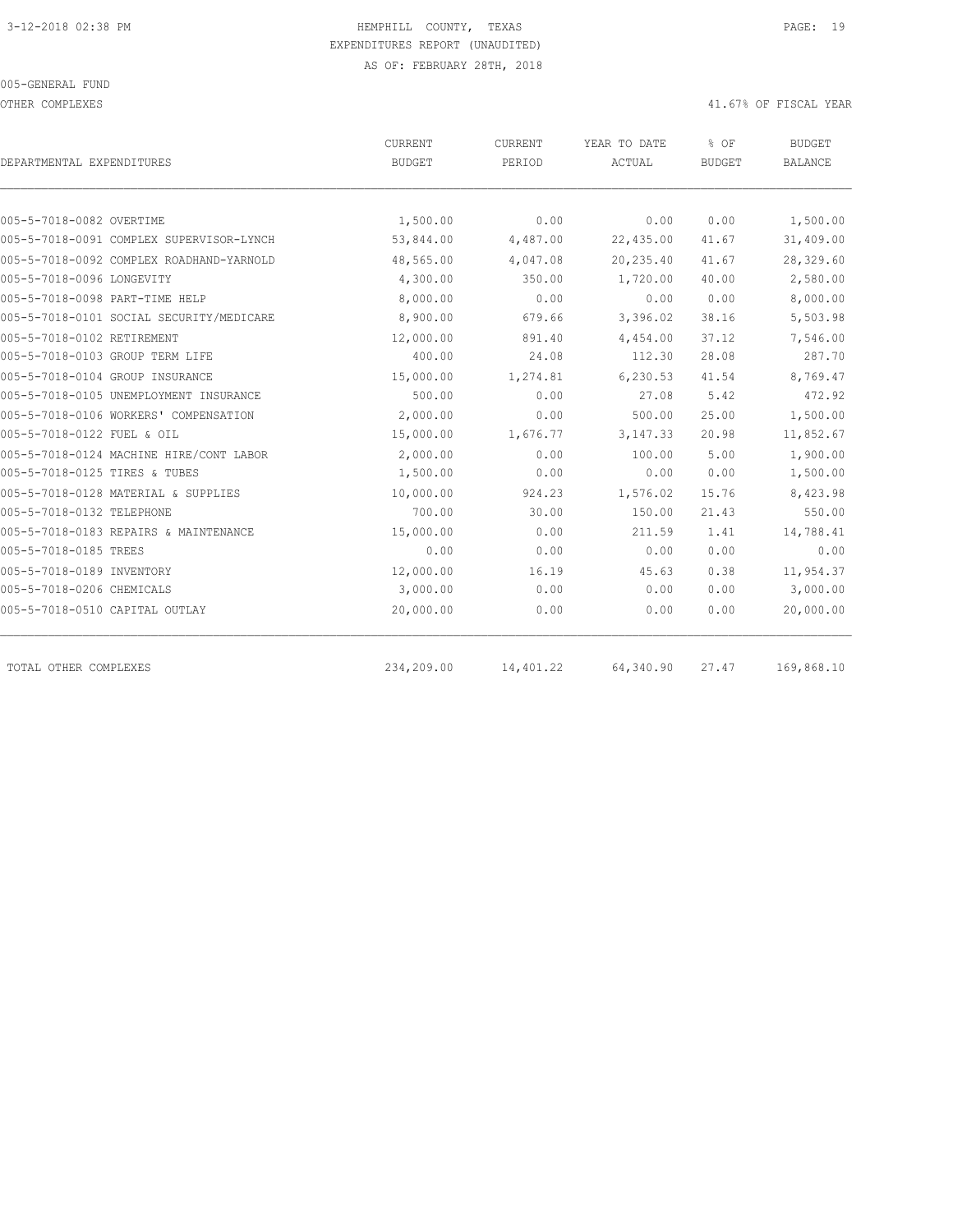LIBRARY 41.67% OF FISCAL YEAR

| DEPARTMENTAL EXPENDITURES                   | CURRENT<br><b>BUDGET</b> | CURRENT<br>PERIOD | YEAR TO DATE<br>ACTUAL | % OF<br><b>BUDGET</b> | <b>BUDGET</b><br><b>BALANCE</b> |
|---------------------------------------------|--------------------------|-------------------|------------------------|-----------------------|---------------------------------|
| 005-5-7041-0090 LIBRARIAN-DILLON            | 53,844.00                | 4,487.00          | 22,435.00              | 41.67                 | 31,409.00                       |
| 005-5-7041-0095 CLERK-GARCIA                | 33,825.00                | 2,818.76          | 14,093.80              | 41.67                 | 19,731.20                       |
| 005-5-7041-0096 LONGEVITY                   | 3,900.00                 | 300.00            | 1,470.00               | 37.69                 | 2,430.00                        |
| 005-5-7041-0097 CLERK/PT-LIBRARY CLERK      | 35,000.00                | 2,519.76          | 12,186.30              | 34.82                 | 22,813.70                       |
| 005-5-7041-0098 CLERK-POWELL                | 32,306.00                | 2,692.16          | 13,460.80              | 41.67                 | 18,845.20                       |
| 005-5-7041-0101 SOCIAL SECURITY/MEDICARE    | 12,200.00                | 934.47            | 4,639.32               | 38.03                 | 7,560.68                        |
| 005-5-7041-0102 RETIREMENT                  | 16,000.00                | 1,281.78          | 6,233.17               | 38.96                 | 9,766.83                        |
| 005-5-7041-0103 GROUP TERM LIFE             | 600.00                   | 34.60             | 157.15                 | 26.19                 | 442.85                          |
| 005-5-7041-0104 GROUP INSURANCE             | 22,500.00                | 1,914.06          | 9,355.32               | 41.58                 | 13, 144.68                      |
| 005-5-7041-0105 UNEMPLOYMENT INSURANCE      | 1,000.00                 | 0.00              | 39.37                  | 3.94                  | 960.63                          |
| 005-5-7041-0106 WORKERS' COMPENSATION       | 2,500.00                 | 0.00              | 675.00                 | 27.00                 | 1,825.00                        |
| 005-5-7041-0112 TRAVEL                      | 2,250.00                 | 401.21            | 501.62                 | 22.29                 | 1,748.38                        |
| 005-5-7041-0119 DUES                        | 2,100.00                 | 0.00              | 1,068.45               | 50.88                 | 1,031.55                        |
| 005-5-7041-0128 SUPPLIES                    | 8,000.00                 | 103.23            | 3,612.91               | 45.16                 | 4,387.09                        |
| 005-5-7041-0132 TELEPHONE                   | 7,800.00                 | 625.44            | 2,765.29               | 35.45                 | 5,034.71                        |
| 005-5-7041-0142 HARRINGTON L. CONSORTIUM    | 10,300.00                | 0.00              | 10,413.05              | $101.10$ (            | 113.05)                         |
| 005-5-7041-0168 BOOKS                       | 22,000.00                | 1,377.53          | 10,466.82              | 47.58                 | 11,533.18                       |
| 005-5-7041-0169 LIBRARY MEMORIALS/DONATIONS | 4,000.00                 | 0.00              | 1,010.84               | 25.27                 | 2,989.16                        |
| 005-5-7041-0181 TECH SUPPORT                | 4,500.00                 | 1,100.00          | 5,688.80               | $126.42$ (            | 1,188.80)                       |
| 005-5-7041-0189 INVENTORY                   | 3,000.00                 | 30.00             | 1,844.93               | 61.50                 | 1,155.07                        |
| TOTAL LIBRARY                               | 277,625.00               | 20,620.00         | 122, 117.94            | 43.99                 | 155,507.06                      |
| TOTAL EXPENDITURES                          | 6,988,595.00             | 460,944.87        | 2,404,018.76           | 34.40                 | 4,584,576.24                    |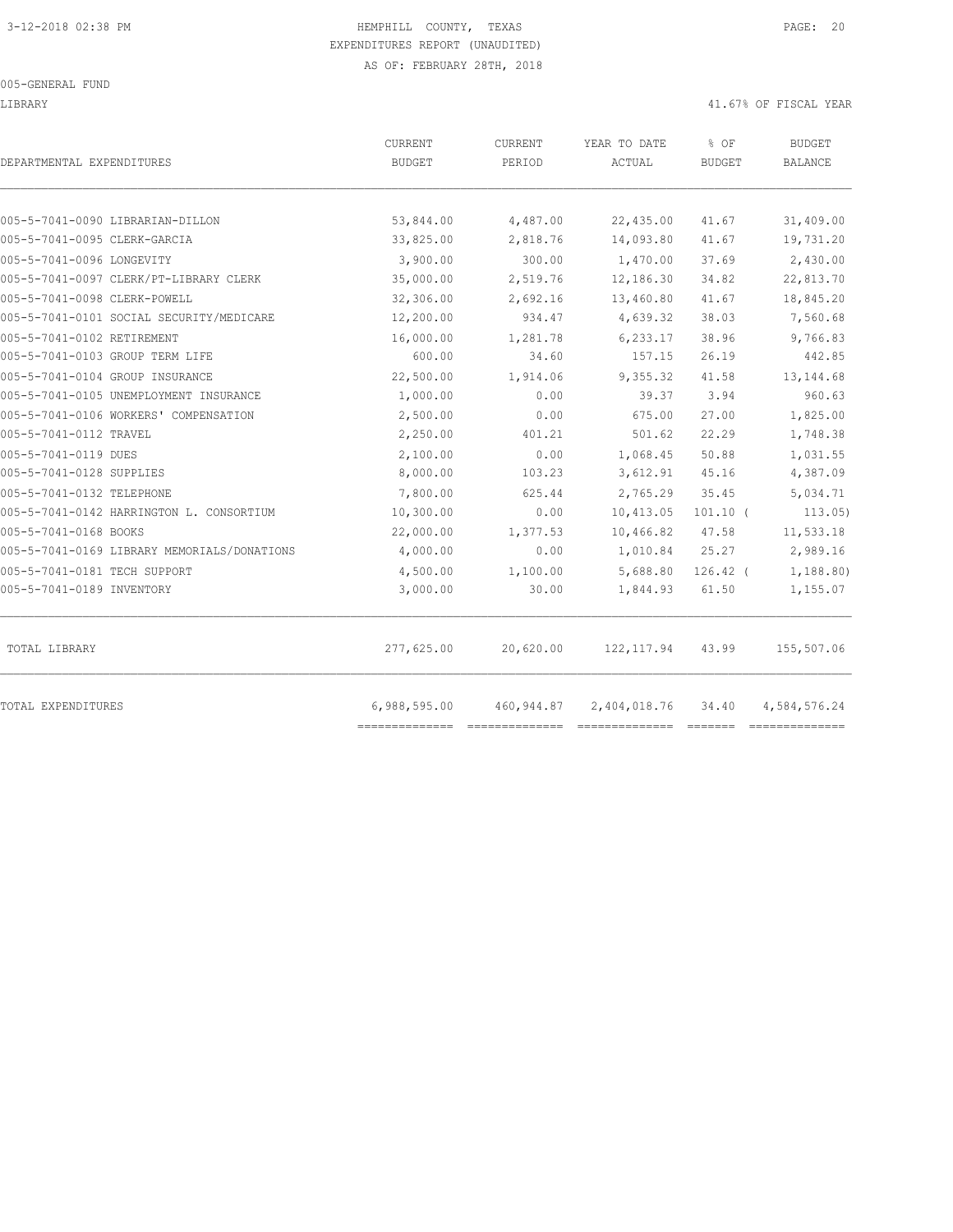#### LAW LIBRARY 41.67% OF FISCAL YEAR

| DEPARTMENTAL EXPENDITURES            | CURRENT<br><b>BUDGET</b> | CURRENT<br>PERIOD | YEAR TO DATE<br>ACTUAL | % OF<br>BUDGET | BUDGET<br>BALANCE      |
|--------------------------------------|--------------------------|-------------------|------------------------|----------------|------------------------|
| 008-5-2008-0114 LAW LIBRARY EXPENSES | 7,000.00                 | 0.00              | 0.00                   | 0.00           | 7,000.00               |
| TOTAL LAW LIBRARY                    | 7,000.00                 | 0.00              | 0.00                   | 0.00           | 7,000.00               |
| TOTAL EXPENDITURES                   | 7,000.00<br>___________  | 0.00              | 0.00                   | 0.00           | 7,000.00<br>__________ |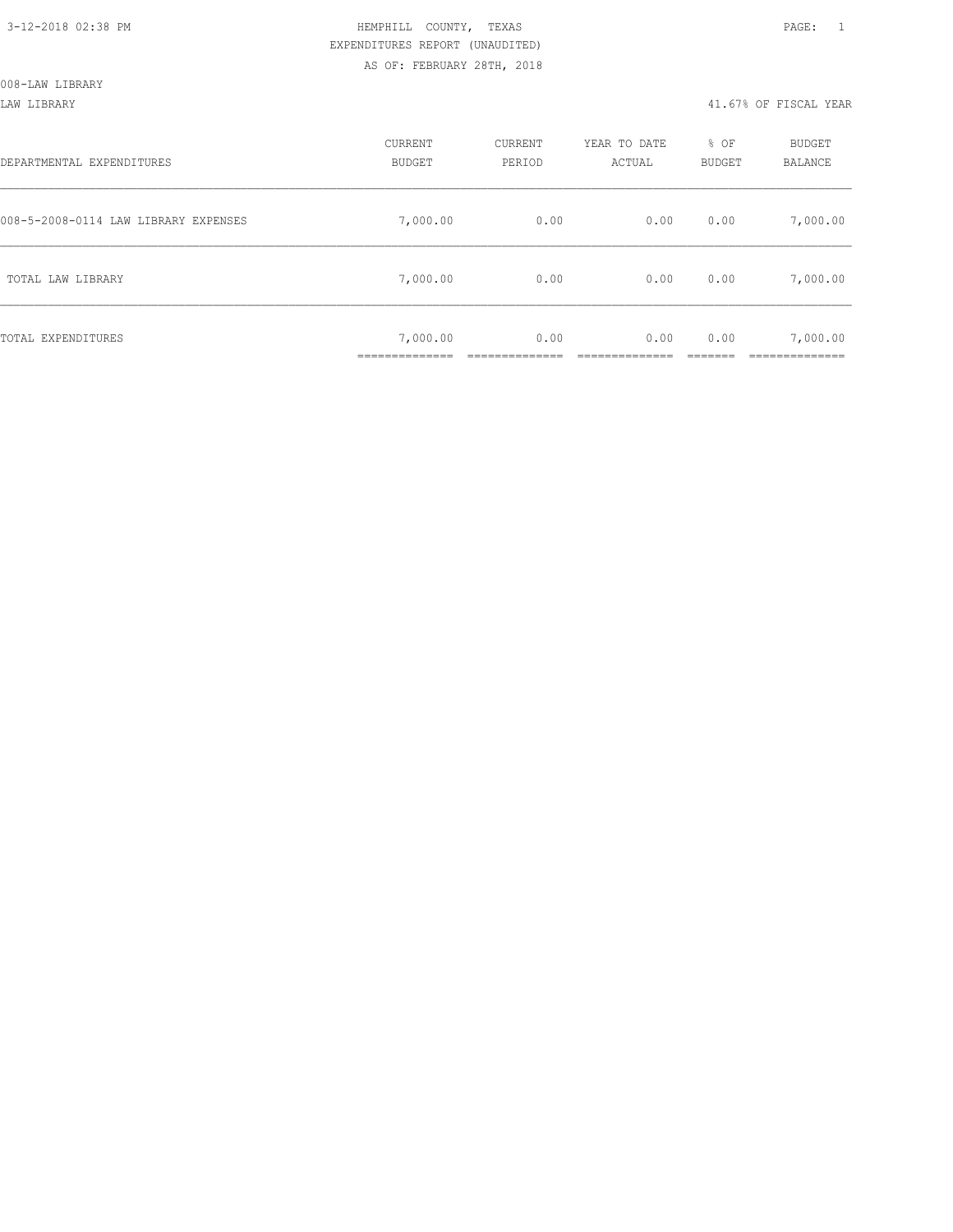#### CO COURTHOUSE SECURITY 41.67% OF FISCAL YEAR

| DEPARTMENTAL EXPENDITURES          | CURRENT<br><b>BUDGET</b>    | CURRENT<br>PERIOD | YEAR TO DATE<br>ACTUAL | % OF<br><b>BUDGET</b> | <b>BUDGET</b><br>BALANCE |
|------------------------------------|-----------------------------|-------------------|------------------------|-----------------------|--------------------------|
| 009-5-3009-0114 CRTHS SECURITY EXP | 53,000.00                   | 0.00              | 319.82                 | 0.60                  | 52,680.18                |
| TOTAL CO COURTHOUSE SECURITY       | 53,000.00                   | 0.00              | 319.82                 | 0.60                  | 52,680.18                |
| TOTAL EXPENDITURES                 | 53,000.00<br>______________ | 0.00              | 319.82                 | 0.60                  | 52,680.18                |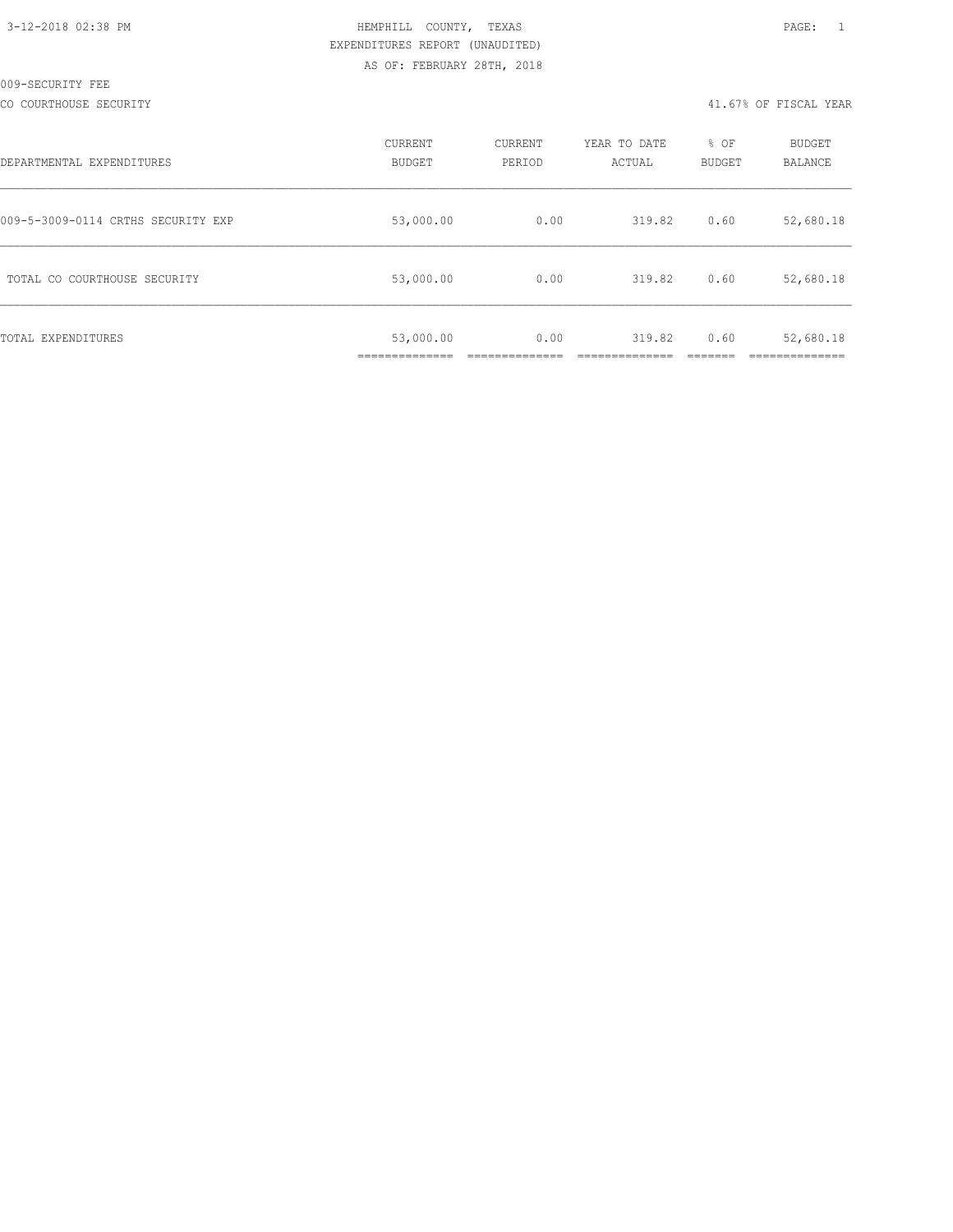AIRPORT 41.67% OF FISCAL YEAR

| DEPARTMENTAL EXPENDITURES                     | CURRENT<br><b>BUDGET</b>     | CURRENT<br>PERIOD | YEAR TO DATE<br>ACTUAL | % OF<br><b>BUDGET</b> | <b>BUDGET</b><br><b>BALANCE</b> |
|-----------------------------------------------|------------------------------|-------------------|------------------------|-----------------------|---------------------------------|
| 010-5-7010-0109 POSTAGE                       | 200.00                       | 0.00              | 0.00                   | 0.00                  | 200.00                          |
| 010-5-7010-0112 TRAVEL/DUES/PUBLICATIONS      | 800.00                       | 329.12            | 329.12                 | 41.14                 | 470.88                          |
| 010-5-7010-0122 FUEL & OIL                    | 90,000.00                    | 101.04            | 42,960.62              | 47.73                 | 47,039.38                       |
| 010-5-7010-0124 AIRPORT MGR CONTRACT          | 57,000.00                    | 4,321.73          | 22, 113.53             | 38.80                 | 34,886.47                       |
| 010-5-7010-0127 FUEL SYSTEM MAINTENANCE       | 5,000.00                     | 0.00              | 0.00                   | 0.00                  | 5,000.00                        |
| 010-5-7010-0131 OTHER EXPENSE                 | 2,000.00                     | 43.85             | 1,045.78               | 52.29                 | 954.22                          |
| 010-5-7010-0132 AWOS SATELLITE LINK/TELEPHONE | 5,000.00                     | 192.50            | 6,737.21               | 134.74 (              | 1,737.21)                       |
| 010-5-7010-0133 UTILITIES                     | 8,000.00                     | 1,257.42          | 4,139.35               | 51.74                 | 3,860.65                        |
| 010-5-7010-0134 BONDS & INSURANCE             | 2,500.00                     | 0.00              | 1,997.00               | 79.88                 | 503.00                          |
| 010-5-7010-0140 SATELLITE TELEVISION          | 1,100.00                     | 0.00              | 1,015.18               | 92.29                 | 84.82                           |
| 010-5-7010-0168 MOWING EOUIP./MAINT.          | 2,000.00                     | 0.00              | 0.00                   | 0.00                  | 2,000.00                        |
| 010-5-7010-0173 NAVIGATION EQUIP/MAINT        | 3,000.00                     | 193.64            | 193.64                 | 6.45                  | 2,806.36                        |
| 010-5-7010-0183 HANGAR-LOUNGE R&M             | 6,000.00                     | 145.65            | 2,191.10               | 36.52                 | 3,808.90                        |
| 010-5-7010-0185 WSI WEATHER                   | 1,600.00                     | 0.00              | 417.00                 | 26.06                 | 1,183.00                        |
| 010-5-7010-0189 INVENTORY                     | 3,000.00                     | 0.00              | 800.18                 | 26.67                 | 2,199.82                        |
| 010-5-7010-0510 CAPITAL OUTLAY                | 23,120.00                    | 0.00              | 0.00                   | 0.00                  | 23,120.00                       |
| TOTAL AIRPORT                                 | 210,320.00                   | 6,584.95          | 83,939.71              | 39.91                 | 126,380.29                      |
| TOTAL EXPENDITURES                            | 210,320.00<br>============== | 6,584.95          | 83, 939.71             | 39.91                 | 126,380.29                      |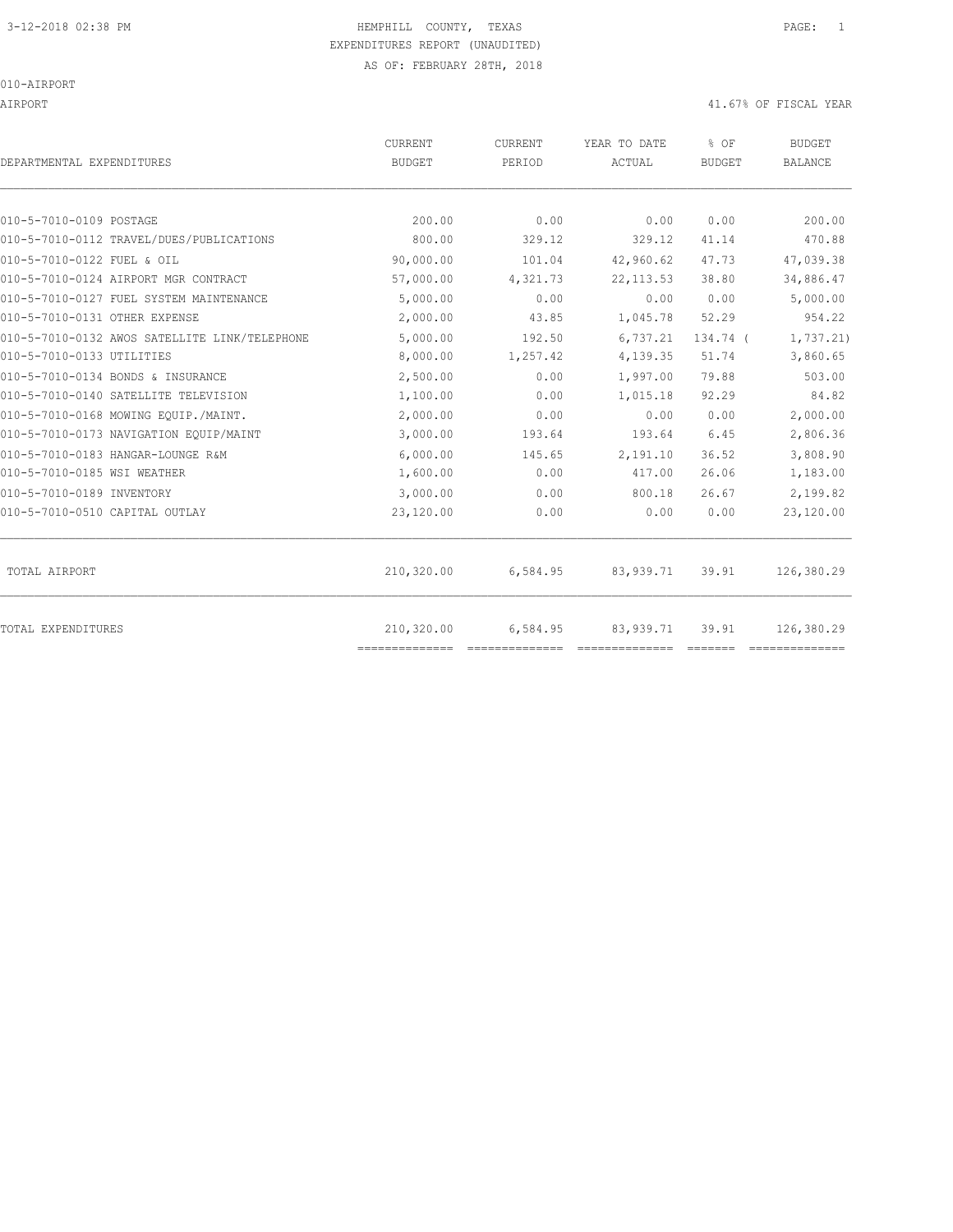ROAD & BRIDGE 1 41.67% OF FISCAL YEAR (1999) AND HERE IS A 41.67% OF FISCAL YEAR (1999) AND HERE IS A 41.67% OF FISCAL YEAR

| DEPARTMENTAL EXPENDITURES                      | <b>CURRENT</b><br><b>BUDGET</b> | CURRENT<br>PERIOD | YEAR TO DATE<br>ACTUAL | % OF<br><b>BUDGET</b> | <b>BUDGET</b><br><b>BALANCE</b> |
|------------------------------------------------|---------------------------------|-------------------|------------------------|-----------------------|---------------------------------|
| 011-5-4011-0082 OVERTIME                       | 2,500.00                        | 0.00              | 0.00                   | 0.00                  | 2,500.00                        |
| 011-5-4011-0090 COMMISSIONER-WEBB              | 38,534.00                       | 3,211.16          | 16,055.80              | 41.67                 | 22,478.20                       |
| 011-5-4011-0092 SR MAINTENANCE TECH-BILLENWILL | 53,844.00                       | 4,487.00          | 22,435.00              | 41.67                 | 31,409.00                       |
| 011-5-4011-0095 MAINTENANCE TECH-TREVINO       | 48,565.00                       | 4,047.08          | 18, 211.86             | 37.50                 | 30, 353.14                      |
| 011-5-4011-0096 LONGEVITY                      | 1,710.00                        | 10.00             | 20.00                  | 1.17                  | 1,690.00                        |
| 011-5-4011-0101 SOCIAL SECURITY/MEDICARE       | 11,280.00                       | 906.22            | 4,371.01               | 38.75                 | 6,908.99                        |
| 011-5-4011-0102 RETIREMENT                     | 15,000.00                       | 1,187.52          | 5,728.36               | 38.19                 | 9,271.64                        |
| 011-5-4011-0103 GROUP TERM LIFE                | 500.00                          | 32.08             | 144.70                 | 28.94                 | 355.30                          |
| 011-5-4011-0104 GROUP INSURANCE                | 22,500.00                       | 1,914.06          | 8,107.77               | 36.03                 | 14,392.23                       |
| 011-5-4011-0105 UNEMPLOYMENT INSURANCE         | 400.00                          | 0.00              | 25.85                  | 6.46                  | 374.15                          |
| 011-5-4011-0106 WORKERS' COMPENSATION          | 2,000.00                        | 0.00              | 750.00                 | 37.50                 | 1,250.00                        |
| 011-5-4011-0110 FREIGHT                        | 200.00                          | 0.00              | 0.00                   | 0.00                  | 200.00                          |
| 011-5-4011-0112 TRAVEL                         | 3,000.00                        | 0.00              | 0.00                   | 0.00                  | 3,000.00                        |
| 011-5-4011-0122 FUEL & OIL                     | 32,000.00                       | 2,189.92          | 5,078.23               | 15.87                 | 26, 921.77                      |
| 011-5-4011-0124 MACHINE HIRE/CONT LABOR        | 15,000.00                       | 0.00              | 710.00                 | 4.73                  | 14,290.00                       |
| 011-5-4011-0125 TIRES & TUBES                  | 8,000.00                        | 0.00              | 1,808.65               | 22.61                 | 6,191.35                        |
| 011-5-4011-0126 CALICHE & GRAVEL               | 35,000.00                       | 1,936.00          | 8,214.20               | 23.47                 | 26,785.80                       |
| 011-5-4011-0128 MATERIAL & SUPPLIES            | 10,000.00                       | 140.36            | 546.56                 | 5.47                  | 9,453.44                        |
| 011-5-4011-0130 COMMUNICATION REPAIRS          | 500.00                          | 0.00              | 0.00                   | 0.00                  | 500.00                          |
| 011-5-4011-0131 OTHER EXPENSE                  | 1,000.00                        | 0.00              | 0.00                   | 0.00                  | 1,000.00                        |
| 011-5-4011-0132 TELEPHONE                      | 1,000.00                        | 65.89             | 293.37                 | 29.34                 | 706.63                          |
| 011-5-4011-0133 UTILITIES/PCT 1                | 3,500.00                        | 391.95            | 1,206.79               | 34.48                 | 2,293.21                        |
| 011-5-4011-0137 VEHICLE R&M                    | 6,000.00                        | 228.00            | 2,212.47               | 36.87                 | 3,787.53                        |
| 011-5-4011-0144 TIN HORNS/CATTLE GUARDS/CHEM   | 7,000.00                        | 360.00            | 360.00                 | 5.14                  | 6,640.00                        |
| 011-5-4011-0173 HEAVY EQUIP - R&M              | 20,000.00                       | 1,747.81          | 13,139.06              | 65.70                 | 6,860.94                        |
| 011-5-4011-0189 INVENTORY                      | 4,000.00                        | 0.00              | 707.15                 | 17.68                 | 3,292.85                        |
| 011-5-4011-0190 ROAD GRANT PROJECTS            | 0.00                            | 0.00              | 0.00                   | 0.00                  | 0.00                            |
| 011-5-4011-0510 CAPITAL OUTLAY                 | 69,117.00                       | 0.00              | 0.00                   | 0.00                  | 69,117.00                       |
| TOTAL ROAD & BRIDGE 1                          | 412,150.00                      | 22,855.05         | 110, 126.83            | 26.72                 | 302,023.17                      |
| TOTAL EXPENDITURES                             | 412,150.00                      | 22,855.05         | 110,126.83             | 26.72                 | 302,023.17                      |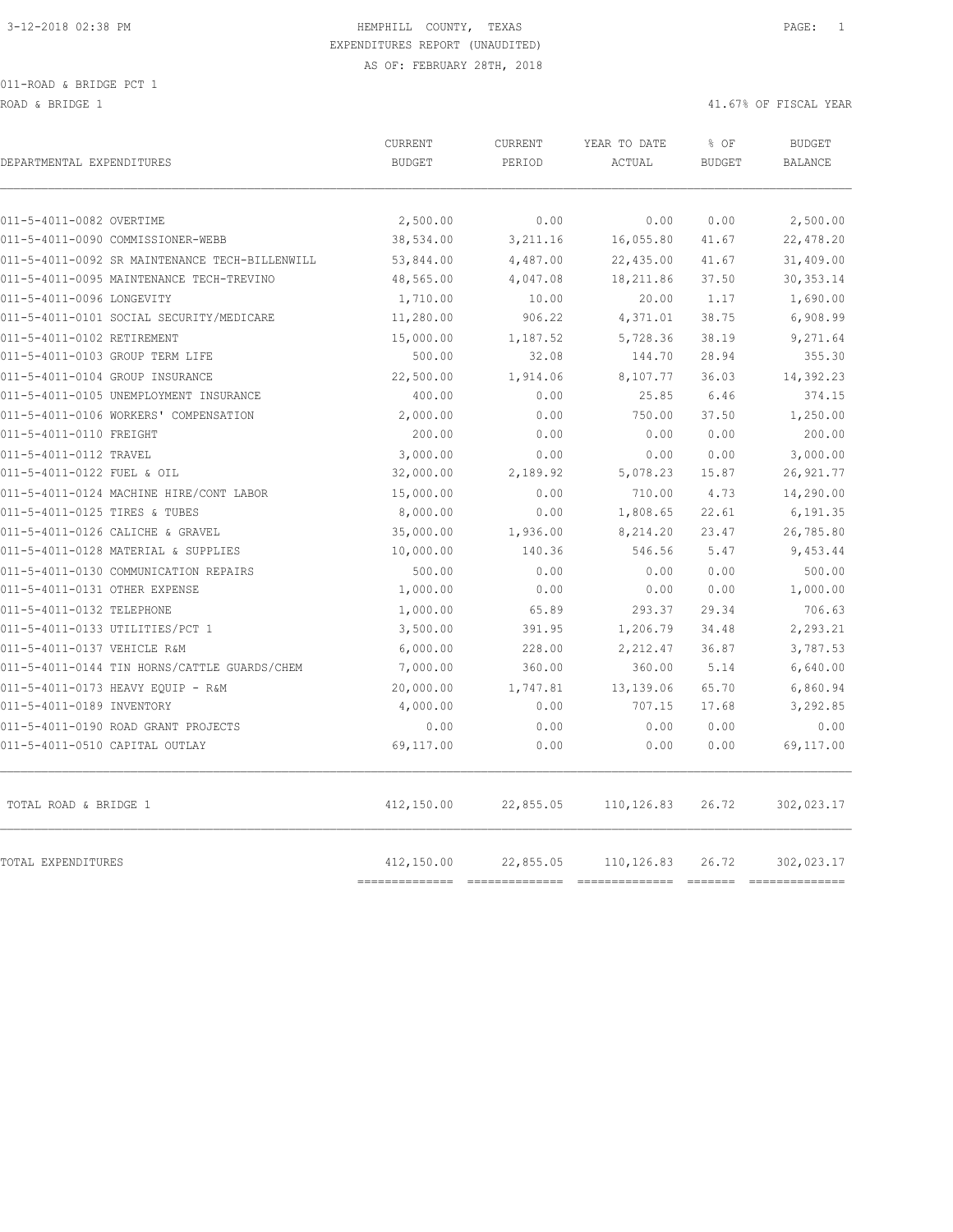| DEPARTMENTAL EXPENDITURES                  | <b>CURRENT</b><br><b>BUDGET</b> | CURRENT<br>PERIOD | YEAR TO DATE<br>ACTUAL | % OF<br><b>BUDGET</b> | <b>BUDGET</b><br><b>BALANCE</b> |
|--------------------------------------------|---------------------------------|-------------------|------------------------|-----------------------|---------------------------------|
| 012-5-4012-0090 COMMISSIONER-ALEXANDER     | 38,534.00                       | 3,211.16          | 16,055.80              | 41.67                 | 22,478.20                       |
| 012-5-4012-0092 SR MAINTENANCE TECH-WALSER | 53,844.00                       | 4,487.00          | 22,435.00              | 41.67                 | 31,409.00                       |
| 012-5-4012-0095 MAINTENANCE TECH-SCHAFER   | 48,565.00                       | 4,047.08          | 20,235.40              | 41.67                 | 28,329.60                       |
| 012-5-4012-0096 LONGEVITY                  | 1,800.00                        | 140.00            | 700.00                 | 38.89                 | 1,100.00                        |
| 012-5-4012-0097 MAINTENANCE TECH-PT/OT     | 2,500.00                        | 0.00              | 0.00                   | 0.00                  | 2,500.00                        |
| 012-5-4012-0101 SOCIAL SECURITY/MEDICARE   | 11,280.00                       | 727.45            | 3,773.62               | 33.45                 | 7,506.38                        |
| 012-5-4012-0102 RETIREMENT                 | 15,000.00                       | 1,194.82          | 5,977.70               | 39.85                 | 9,022.30                        |
| 012-5-4012-0103 GROUP TERM LIFE            | 600.00                          | 32.27             | 150.63                 | 25.11                 | 449.37                          |
| 012-5-4012-0104 GROUP INSURANCE            | 22,500.00                       | 1,914.06          | 9,355.32               | 41.58                 | 13, 144.68                      |
| 012-5-4012-0105 UNEMPLOYMENT INSURANCE     | 400.00                          | 0.00              | 26.56                  | 6.64                  | 373.44                          |
| 012-5-4012-0106 WORKERS' COMPENSATION      | 2,000.00                        | 0.00              | 750.00                 | 37.50                 | 1,250.00                        |
| 012-5-4012-0110 FREIGHT                    | 100.00                          | 14.00             | 14.00                  | 14.00                 | 86.00                           |
| 012-5-4012-0112 TRAVEL                     | 3,000.00                        | 0.00              | 0.00                   | 0.00                  | 3,000.00                        |
| 012-5-4012-0122 FUEL & OIL                 | 32,000.00                       | 4,125.10          | 13,797.82              | 43.12                 | 18,202.18                       |
| 012-5-4012-0124 MACHINE HIRE/CONT LABOR    | 5,000.00                        | 180.00            | 1,274.15               | 25.48                 | 3,725.85                        |
| 012-5-4012-0125 TIRES & TUBES              | 10,000.00                       | 0.00              | 95.00                  | 0.95                  | 9,905.00                        |
| 012-5-4012-0126 CALICHE & GRAVEL           | 15,000.00                       | 1,600.00          | 5,480.00               | 36.53                 | 9,520.00                        |
| 012-5-4012-0128 MATERIAL & SUPPLIES        | 7,500.00                        | 72.81             | 466.94                 | 6.23                  | 7,033.06                        |
| 012-5-4012-0130 COMMUNICATIONS EXPENSE     | 500.00                          | 208.59            | 208.59                 | 41.72                 | 291.41                          |
| 012-5-4012-0132 TELEPHONE                  | 1,000.00                        | 30.00             | 150.00                 | 15.00                 | 850.00                          |
| 012-5-4012-0133 UTILITIES/PCT 2            | 2,000.00                        | 190.58            | 724.63                 | 36.23                 | 1,275.37                        |
| 012-5-4012-0137 VEHICLE R&M                | 3,000.00                        | 556.43            | 854.73                 | 28.49                 | 2,145.27                        |
| 012-5-4012-0144 TIN HORN/CATTLE GUARD/CHEM | 8,000.00                        | $0.00$ (          | 350.00                 | $4.38-$               | 8,350.00                        |
| 012-5-4012-0173 HEAVY EQUIP - R&M          | 20,000.00                       | 201.60            | 5,109.82               | 25.55                 | 14,890.18                       |
| 012-5-4012-0189 INVENTORY                  | 2,500.00                        | 0.00              | 1,393.37               | 55.73                 | 1,106.63                        |
| 012-5-4012-0510 CAPITAL OUTLAY             | 91,227.00                       | 0.00              | 0.00                   | 0.00                  | 91,227.00                       |
| TOTAL ROAD & BRIDGE 2                      | 397,850.00                      | 22,932.95         | 108,679.08             | 27.32                 | 289,170.92                      |
| TOTAL EXPENDITURES                         | 397,850.00<br>------------      | 22,932.95         | 108,679.08             | 27.32                 | 289,170.92<br>==============    |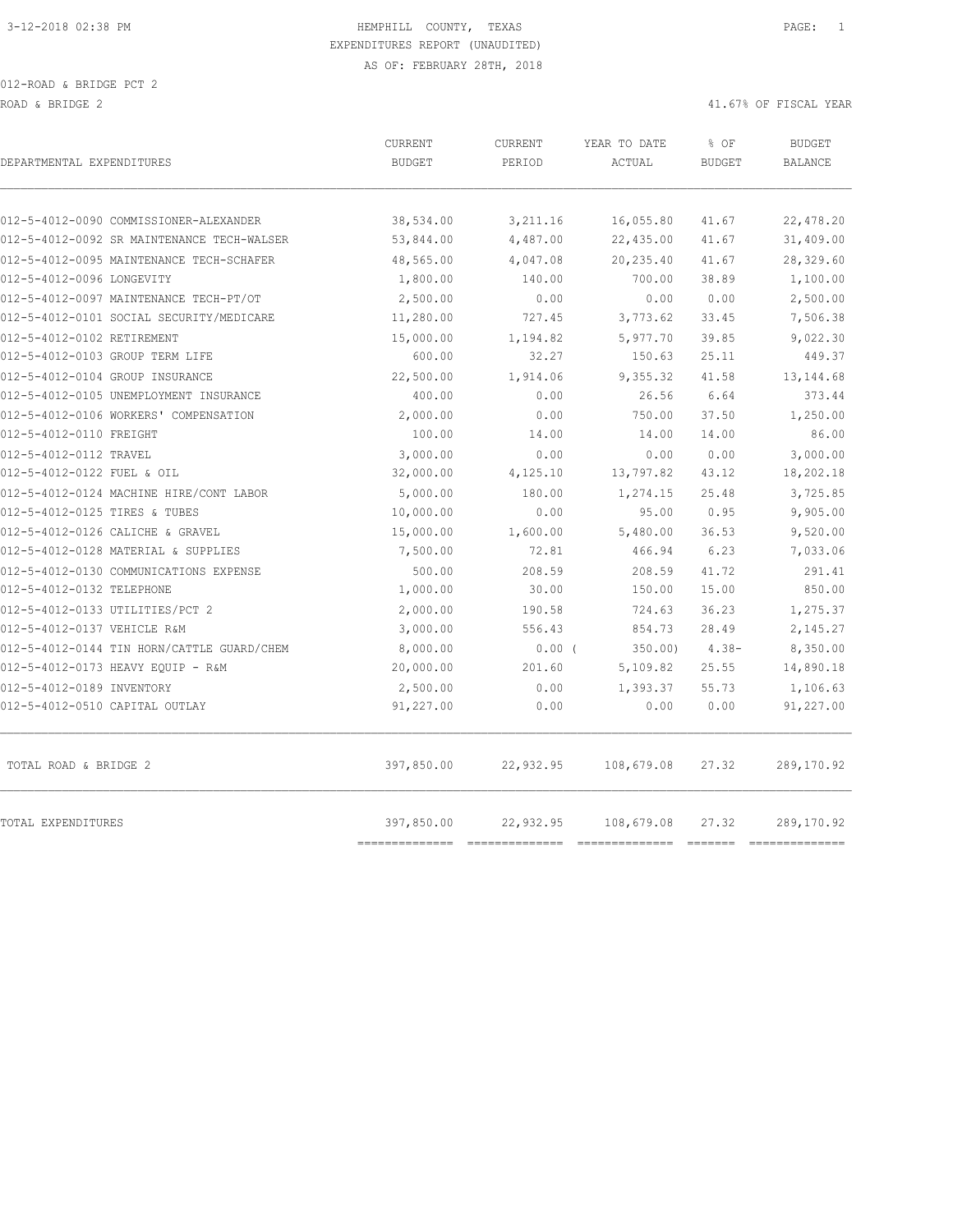| DEPARTMENTAL EXPENDITURES                  | <b>CURRENT</b><br><b>BUDGET</b> | <b>CURRENT</b><br>PERIOD | YEAR TO DATE<br>ACTUAL | % OF<br><b>BUDGET</b>                                                                                                                                                                                                                                                                                                                                                                                                                                                                           | <b>BUDGET</b><br><b>BALANCE</b> |
|--------------------------------------------|---------------------------------|--------------------------|------------------------|-------------------------------------------------------------------------------------------------------------------------------------------------------------------------------------------------------------------------------------------------------------------------------------------------------------------------------------------------------------------------------------------------------------------------------------------------------------------------------------------------|---------------------------------|
| 013-5-4013-0082 OVERTIME                   | 5,000.00                        | 0.00                     | 0.00                   | 0.00                                                                                                                                                                                                                                                                                                                                                                                                                                                                                            | 5,000.00                        |
| 013-5-4013-0090 COMMISSIONER-McPHERSON     | 38,534.00                       | 3, 211.16                | 16,055.80              | 41.67                                                                                                                                                                                                                                                                                                                                                                                                                                                                                           | 22,478.20                       |
| 013-5-4013-0092 SR MAINTENANCE TECH-CLARK  | 53,844.00                       | 4,487.00                 | 22,435.00              | 41.67                                                                                                                                                                                                                                                                                                                                                                                                                                                                                           | 31,409.00                       |
| 013-5-4013-0094 MAINTENANCE TECH-ARCHER    | 48,565.00                       | 4,047.08                 | 20,235.40              | 41.67                                                                                                                                                                                                                                                                                                                                                                                                                                                                                           | 28,329.60                       |
| 013-5-4013-0096 LONGEVITY                  | 2,300.00                        | 110.00                   | 540.00                 | 23.48                                                                                                                                                                                                                                                                                                                                                                                                                                                                                           | 1,760.00                        |
| 013-5-4013-0097 MAINTENANCE TECH-FARRAR    | 48,565.00                       | 4,047.08                 | 20,235.40              | 41.67                                                                                                                                                                                                                                                                                                                                                                                                                                                                                           | 28,329.60                       |
| 013-5-4013-0098 MAINTENANCE TECH-MORENO    | 48,565.00                       | 4,047.08                 | 20,235.40              | 41.67                                                                                                                                                                                                                                                                                                                                                                                                                                                                                           | 28,329.60                       |
| 013-5-4013-0101 SOCIAL SECURITY/MEDICARE   | 19,000.00                       | 1,405.35                 | 7,061.08               | 37.16                                                                                                                                                                                                                                                                                                                                                                                                                                                                                           | 11,938.92                       |
| 013-5-4013-0102 RETIREMENT                 | 25,000.00                       | 2,015.92                 | 10,085.50              | 40.34                                                                                                                                                                                                                                                                                                                                                                                                                                                                                           | 14,914.50                       |
| 013-5-4013-0103 GROUP TERM LIFE            | 1,000.00                        | 54.46                    | 254.17                 | 25.42                                                                                                                                                                                                                                                                                                                                                                                                                                                                                           | 745.83                          |
| 013-5-4013-0104 GROUP INSURANCE            | 37,500.00                       | 3,190.10                 | 14,990.01              | 39.97                                                                                                                                                                                                                                                                                                                                                                                                                                                                                           | 22,509.99                       |
| 013-5-4013-0105 UNEMPLOYMENT INSURANCE     | 1,000.00                        | 0.00                     | 50.37                  | 5.04                                                                                                                                                                                                                                                                                                                                                                                                                                                                                            | 949.63                          |
| 013-5-4013-0106 WORKERS' COMPENSATION      | 4,500.00                        | 0.00                     | 1,250.00               | 27.78                                                                                                                                                                                                                                                                                                                                                                                                                                                                                           | 3,250.00                        |
| 013-5-4013-0110 FREIGHT                    | 100.00                          | 0.00                     | 0.00                   | 0.00                                                                                                                                                                                                                                                                                                                                                                                                                                                                                            | 100.00                          |
| 013-5-4013-0112 TRAVEL                     | 3,000.00                        | 0.00                     | 425.00                 | 14.17                                                                                                                                                                                                                                                                                                                                                                                                                                                                                           | 2,575.00                        |
| 013-5-4013-0122 FUEL & OIL                 | 65,000.00                       | 2,985.69                 | 24,819.54              | 38.18                                                                                                                                                                                                                                                                                                                                                                                                                                                                                           | 40,180.46                       |
| 013-5-4013-0124 MACHINE HIRE/CONT LABOR    | 20,000.00                       | 0.00                     | 1,612.55               | 8.06                                                                                                                                                                                                                                                                                                                                                                                                                                                                                            | 18,387.45                       |
| 013-5-4013-0125 TIRES & TUBES              | 18,000.00                       | 0.00                     | 4,419.39               | 24.55                                                                                                                                                                                                                                                                                                                                                                                                                                                                                           | 13,580.61                       |
| 013-5-4013-0126 CALICHE & GRAVEL           | 78,000.00                       | 525.15                   | 38, 263. 25            | 49.06                                                                                                                                                                                                                                                                                                                                                                                                                                                                                           | 39,736.75                       |
| 013-5-4013-0128 MATERIAL & SUPPLIES        | 20,000.00                       | 434.46                   | 1,283.50               | 6.42                                                                                                                                                                                                                                                                                                                                                                                                                                                                                            | 18,716.50                       |
| 013-5-4013-0130 COMMUNICATIONS EXPENSES    | 500.00                          | 0.00                     | 0.00                   | 0.00                                                                                                                                                                                                                                                                                                                                                                                                                                                                                            | 500.00                          |
| 013-5-4013-0131 OTHER EXPENSE              | 1,000.00                        | 0.00                     | 0.00                   | 0.00                                                                                                                                                                                                                                                                                                                                                                                                                                                                                            | 1,000.00                        |
| 013-5-4013-0132 TELEPHONE                  | 600.00                          | 138.95                   | 694.75                 | 115.79 (                                                                                                                                                                                                                                                                                                                                                                                                                                                                                        | 94.75)                          |
| 013-5-4013-0133 UTILITIES/PCT 3            | 3,000.00                        | 247.35                   | 1,017.09               | 33.90                                                                                                                                                                                                                                                                                                                                                                                                                                                                                           | 1,982.91                        |
| 013-5-4013-0137 VEHICLE R&M                | 15,000.00                       | 232.33                   | 1,258.68               | 8.39                                                                                                                                                                                                                                                                                                                                                                                                                                                                                            | 13,741.32                       |
| 013-5-4013-0144 TIN HORN/CATTLE GUARD/CHEM | 7,000.00                        | 0.00                     | 0.00                   | 0.00                                                                                                                                                                                                                                                                                                                                                                                                                                                                                            | 7,000.00                        |
| 013-5-4013-0173 HEAVY EQUIP - R&M          | 40,000.00                       | 4,866.53                 | 5,182.36               | 12.96                                                                                                                                                                                                                                                                                                                                                                                                                                                                                           | 34,817.64                       |
| 013-5-4013-0189 INVENTORY                  | 10,000.00                       | 1,884.20                 | 9,353.08               | 93.53                                                                                                                                                                                                                                                                                                                                                                                                                                                                                           | 646.92                          |
| 013-5-4013-0190 ROAD GRANT PROJECTS        | 0.00                            | 0.00                     | 0.00                   | 0.00                                                                                                                                                                                                                                                                                                                                                                                                                                                                                            | 0.00                            |
| 013-5-4013-0510 CAPITAL OUTLAY             | 232,800.00                      | 0.00                     | 75,890.00              | 32.60                                                                                                                                                                                                                                                                                                                                                                                                                                                                                           | 156,910.00                      |
| TOTAL ROAD & BRIDGE 3                      | 847,373.00                      | 37,929.89                | 297,647.32             | 35.13                                                                                                                                                                                                                                                                                                                                                                                                                                                                                           | 549,725.68                      |
| TOTAL EXPENDITURES                         | 847,373.00                      | 37,929.89                | 297,647.32             | 35.13<br>$\begin{array}{cccccccccc} \multicolumn{2}{c}{} & \multicolumn{2}{c}{} & \multicolumn{2}{c}{} & \multicolumn{2}{c}{} & \multicolumn{2}{c}{} & \multicolumn{2}{c}{} & \multicolumn{2}{c}{} & \multicolumn{2}{c}{} & \multicolumn{2}{c}{} & \multicolumn{2}{c}{} & \multicolumn{2}{c}{} & \multicolumn{2}{c}{} & \multicolumn{2}{c}{} & \multicolumn{2}{c}{} & \multicolumn{2}{c}{} & \multicolumn{2}{c}{} & \multicolumn{2}{c}{} & \multicolumn{2}{c}{} & \multicolumn{2}{c}{} & \mult$ | 549,725.68                      |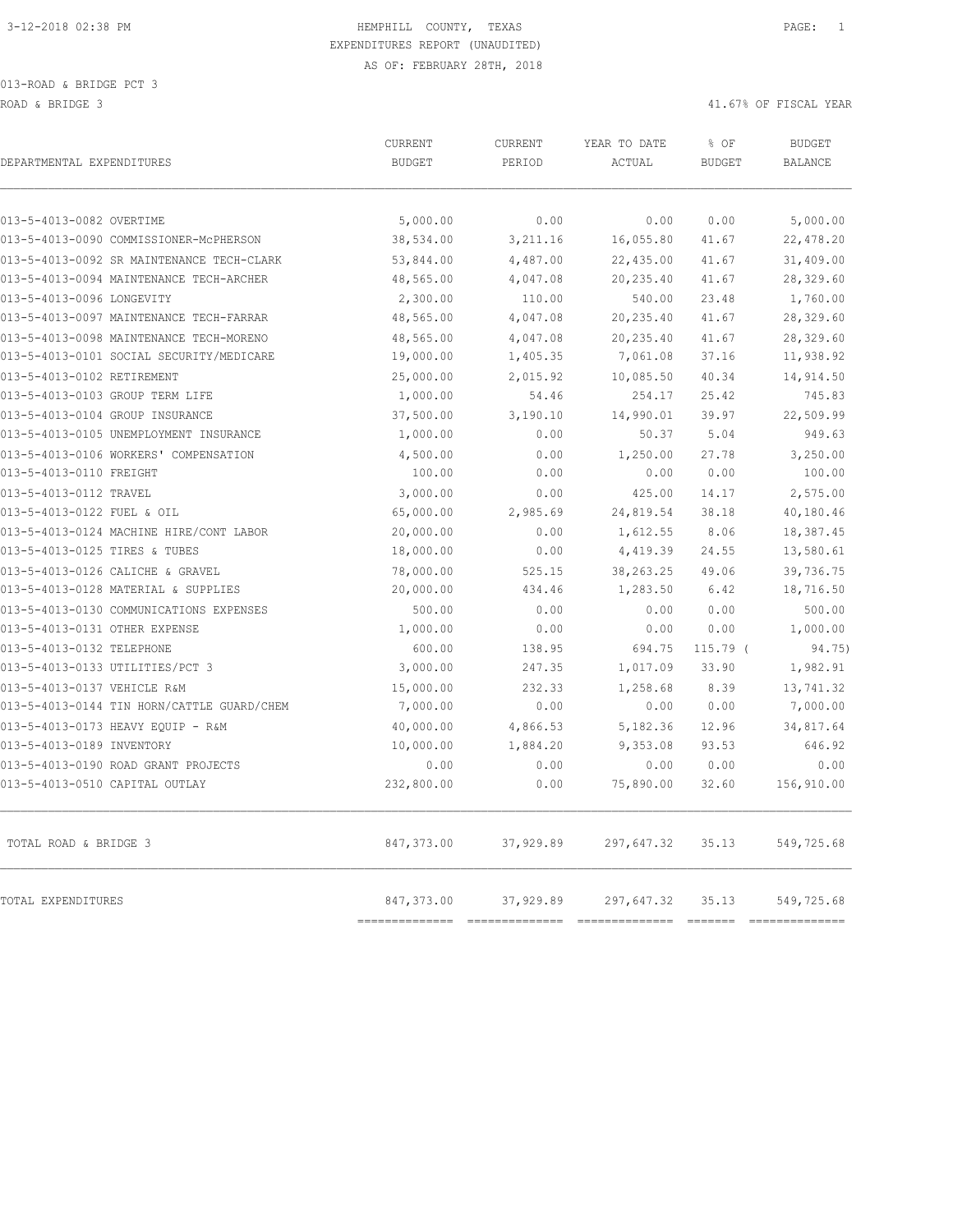ROAD & BRIDGE 4 41.67% OF FISCAL YEAR (1999) AND ROAD & ALL ASSESSED AND RESPOND TO A 41.67% OF FISCAL YEAR

| DEPARTMENTAL EXPENDITURES                      | CURRENT<br><b>BUDGET</b>     | CURRENT<br>PERIOD | YEAR TO DATE<br>ACTUAL | % OF<br><b>BUDGET</b> | <b>BUDGET</b><br><b>BALANCE</b> |
|------------------------------------------------|------------------------------|-------------------|------------------------|-----------------------|---------------------------------|
| 014-5-4014-0082 PART-TIME/OVERTIME             | 5,000.00                     | 0.00              | 0.00                   | 0.00                  | 5,000.00                        |
| 014-5-4014-0090 COMMISSIONER-THOMAS            | 38,534.00                    | 3,211.16          | 16,055.80              | 41.67                 | 22,478.20                       |
| 014-5-4014-0092 SR MAINTENANCE TECH-CROSGROVE  | 53,844.00                    | 4,487.00          | 22,435.00              | 41.67                 | 31,409.00                       |
| 014-5-4014-0094 MAINTENANCE TECH-SCOTT         | 48,565.00                    | 4,047.08          | 20, 235.40             | 41.67                 | 28,329.60                       |
| 014-5-4014-0095 MAINTENANCE TECH-WRIGHT        | 48,565.00                    | 4,047.08          | 20,235.40              | 41.67                 | 28,329.60                       |
| 014-5-4014-0096 LONGEVITY                      | 3,100.00                     | 180.00            | 835.00                 | 26.94                 | 2,265.00                        |
| 014-5-4014-0097 MAINTENANCE TECH-GABEL         | 48,565.00                    | 4,047.08          | 18,211.86              | 37.50                 | 30, 353. 14                     |
| 014-5-4014-0101 SOCIAL SECURITY/MEDICARE       | 19,000.00                    | 1,430.65          | 7,058.57               | 37.15                 | 11,941.43                       |
| 014-5-4014-0102 RETIREMENT                     | 25,000.00                    | 2,020.82          | 9,908.45               | 39.63                 | 15,091.55                       |
| 014-5-4014-0103 GROUP TERM LIFE                | 1,000.00                     | 54.58             | 249.96                 | 25.00                 | 750.04                          |
| 014-5-4014-0104 GROUP INSURANCE                | 37,500.00                    | 3,190.10          | 14,387.82              | 38.37                 | 23, 112. 18                     |
| 014-5-4014-0105 UNEMPLOYMENT INSURANCE         | 1,000.00                     | 0.00              | 45.83                  | 4.58                  | 954.17                          |
| 014-5-4014-0106 WORKERS' COMPENSATION          | 4,500.00                     | 0.00              | 1,250.00               | 27.78                 | 3,250.00                        |
| 014-5-4014-0110 FREIGHT                        | 0.00                         | 0.00              | 0.00                   | 0.00                  | 0.00                            |
| 014-5-4014-0112 TRAVEL                         | 3,000.00                     | 0.00              | 0.00                   | 0.00                  | 3,000.00                        |
| 014-5-4014-0122 FUEL & OIL                     | 65,000.00                    | 2,845.43          | 4,835.29               | 7.44                  | 60,164.71                       |
| 014-5-4014-0124 MACHINE HIRE/CONT LABOR        | 3,000.00                     | 4,055.54          | 4,055.54               | $135.18$ (            | 1,055.54)                       |
| 014-5-4014-0125 TIRES & TUBES                  | 10,000.00                    | 1,122.00          | 3,295.65               | 32.96                 | 6,704.35                        |
| 014-5-4014-0126 CALICHE & GRAVEL               | 45,000.00                    | 3,165.30          | 17,010.49              | 37.80                 | 27,989.51                       |
| 014-5-4014-0128 MATERIAL & SUPPLIES            | 10,000.00                    | 152.13            | 1,103.94               | 11.04                 | 8,896.06                        |
| 014-5-4014-0130 COMMUNICATIONS EXPENSES        | 1,000.00                     | 0.00              | 0.00                   | 0.00                  | 1,000.00                        |
| 014-5-4014-0131 OTHER EXPENSE                  | 100.00                       | 0.00              | 0.00                   | 0.00                  | 100.00                          |
| 014-5-4014-0132 TELEPHONE                      | 2,000.00                     | 77.90             | 345.10                 | 17.26                 | 1,654.90                        |
| 014-5-4014-0133 UTILITIES/PCT 4                | 5,000.00                     | 345.48            | 1,496.74               | 29.93                 | 3,503.26                        |
| 014-5-4014-0137 VEHICLE R&M                    | 4,000.00                     | 171.41            | 7,657.24               | 191.43 (              | 3,657.24)                       |
| 014-5-4014-0144 TIN HORNS, CATTLE GUARDS, CHEM | 3,000.00                     | 0.00              | 1,650.00               | 55.00                 | 1,350.00                        |
| 014-5-4014-0173 HEAVY EQUIP - R&M              | 20,000.00                    | 62.75             | 9,772.96               | 48.86                 | 10,227.04                       |
| 014-5-4014-0189 INVENTORY                      | 8,000.00                     | 129.23            | 156.07                 | 1.95                  | 7,843.93                        |
| 014-5-4014-0190 ROAD GRANT PROJECTS            | 0.00                         | 0.00              | 0.00                   | 0.00                  | 0.00                            |
| 014-5-4014-0225 RENT                           | 0.00                         | 0.00              | 0.00                   | 0.00                  | 0.00                            |
| 014-5-4014-0510 CAPITAL OUTLAY                 | 147, 427.00                  | 0.00              | 11,450.00              | 7.77                  | 135,977.00                      |
| TOTAL ROAD & BRIDGE 4                          | 660,700.00                   | 38,842.72         | 193,738.11             | 29.32                 | 466, 961.89                     |
| TOTAL EXPENDITURES                             | 660,700.00<br>============== | 38,842.72         | 193,738.11             | 29.32                 | 466,961.89<br>--------------    |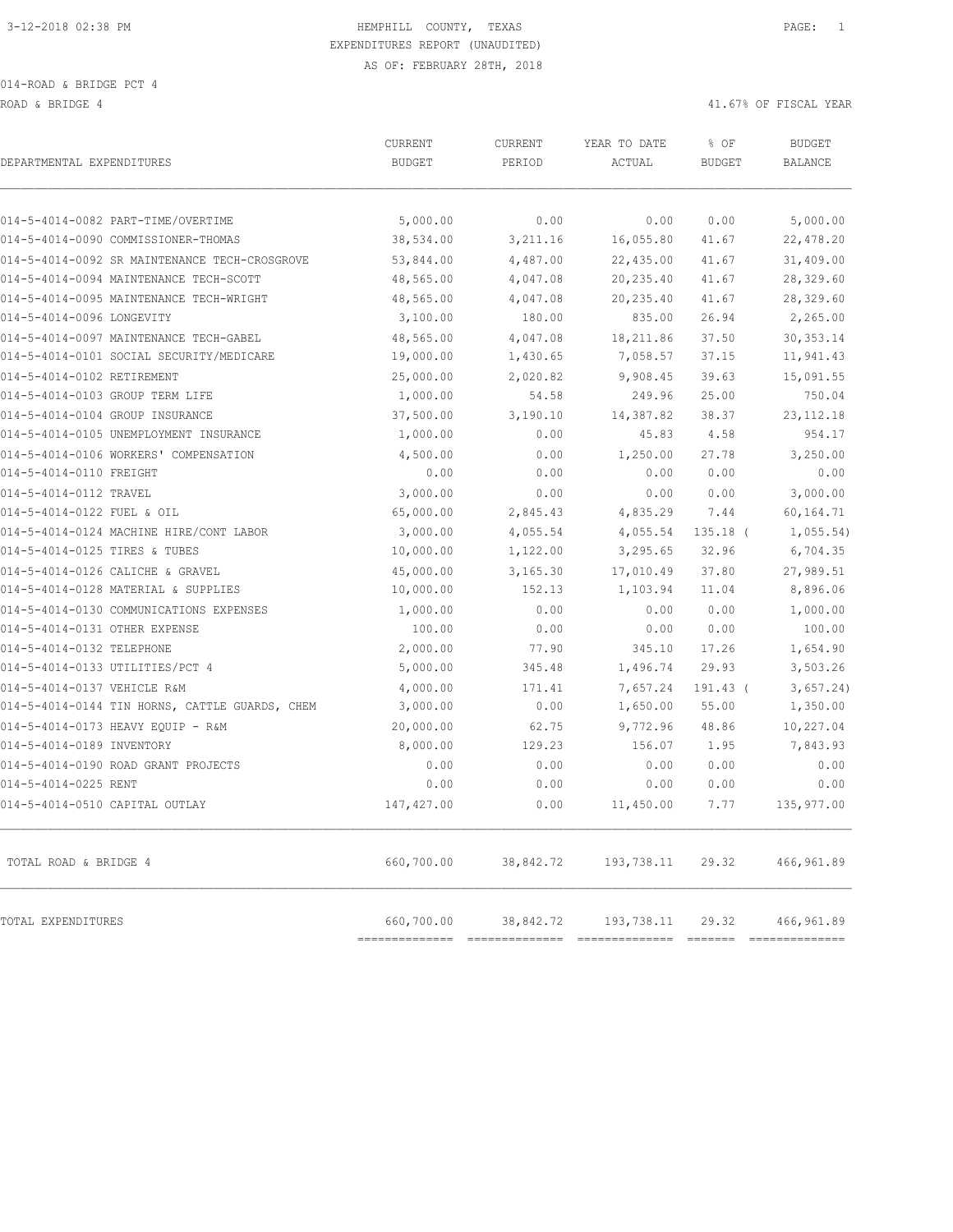#### 022-CO RECORDS PRESERVATION

CO RECORDS PRESERVATION 41.67% OF FISCAL YEAR

| DEPARTMENTAL EXPENDITURES             | CURRENT                   | CURRENT | YEAR TO DATE | % OF          | <b>BUDGET</b>  |
|---------------------------------------|---------------------------|---------|--------------|---------------|----------------|
|                                       | BUDGET                    | PERIOD  | ACTUAL       | <b>BUDGET</b> | <b>BALANCE</b> |
| 022-5-1022-0114 COUNTY RPF-EXPENSE    | 35,000.00                 | 0.00    | 0.00         | 0.00          | 35,000.00      |
| 022-5-1022-0115 CO RECORDS MANAGEMENT | 30,000.00                 | 0.00    | 0.00         | 0.00          | 30,000.00      |
| TOTAL CO RECORDS PRESERVATION         | 65,000.00                 | 0.00    | 0.00         | 0.00          | 65,000.00      |
| TOTAL EXPENDITURES                    | 65,000.00<br>____________ | 0.00    | 0.00         | 0.00          | 65,000.00      |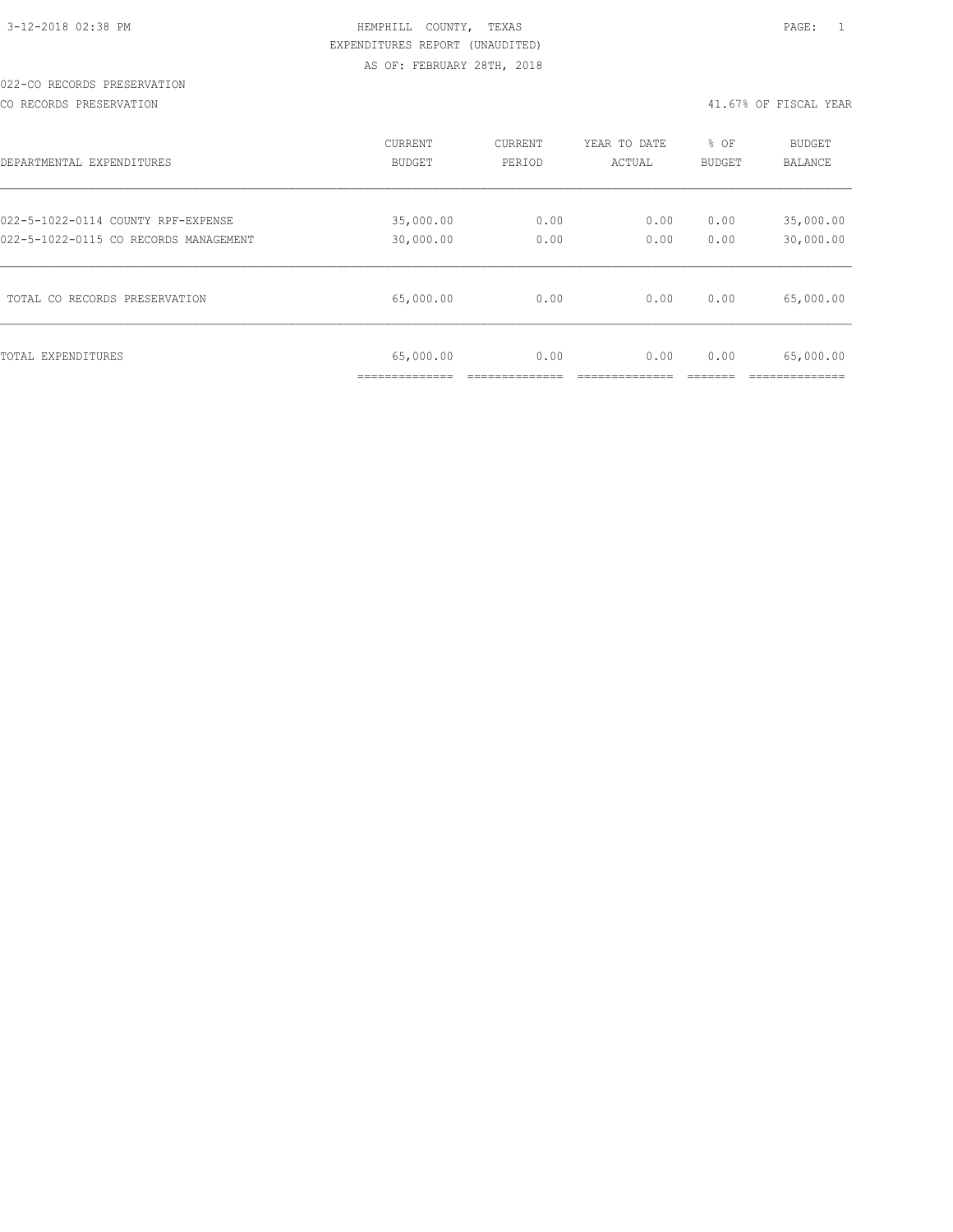| 3-12-2018 02:38 PM |  |
|--------------------|--|

#### 023-CLK'S RECORDS PRESERVE

CLERK REC PRESERVATION 41.67% OF FISCAL YEAR

| DEPARTMENTAL EXPENDITURES                     | <b>CURRENT</b>             | CURRENT | YEAR TO DATE | % OF          | <b>BUDGET</b>              |
|-----------------------------------------------|----------------------------|---------|--------------|---------------|----------------------------|
|                                               | <b>BUDGET</b>              | PERIOD  | ACTUAL       | <b>BUDGET</b> | <b>BALANCE</b>             |
| 023-5-1023-0114 CLK'S RECORD PRESERVATION EXP | 3,800.00                   | 0.00    | 0.00         | 0.00          | 3,800.00                   |
| 023-5-1023-0510 RPF-CAPITAL OUTLAY            | 0.00                       | 0.00    | 0.00         | 0.00          | 0.00                       |
| TOTAL CLERK                                   | 3,800.00                   | 0.00    | 0.00         | 0.00          | 3,800.00                   |
| TOTAL EXPENDITURES                            | 3,800.00<br>______________ | 0.00    | 0.00         | 0.00          | 3,800.00<br>-------------- |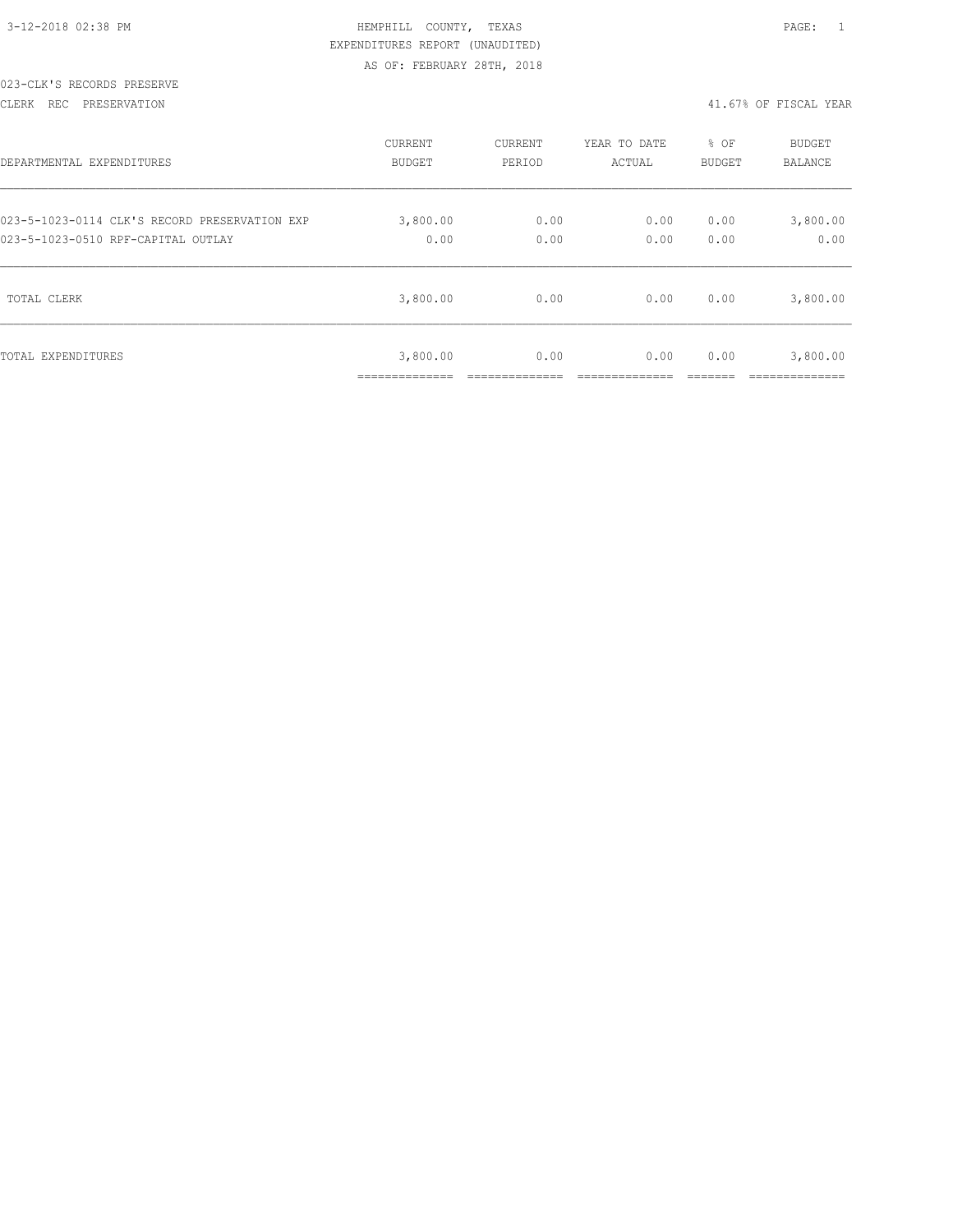#### 024-JUSTICE COURT TECH FUND JUSTICE COURT TECH 41.67% OF FISCAL YEAR

| DEPARTMENTAL EXPENDITURES     | CURRENT<br><b>BUDGET</b>                 | CURRENT<br>PERIOD | YEAR TO DATE<br>ACTUAL | % OF<br>BUDGET | <b>BUDGET</b><br>BALANCE |
|-------------------------------|------------------------------------------|-------------------|------------------------|----------------|--------------------------|
| 024-5-2024-0114 TECH EXPENSES | 9,000.00                                 | 0.00              | 0.00                   | 0.00           | 9,000.00                 |
| TOTAL JUSTICE COURT TECH      | 9,000.00                                 | 0.00              | 0.00                   | 0.00           | 9,000.00                 |
| TOTAL EXPENDITURES            | 9,000.00<br>-----------<br>------------- | 0.00              | 0.00                   | 0.00           | 9,000.00<br>__________   |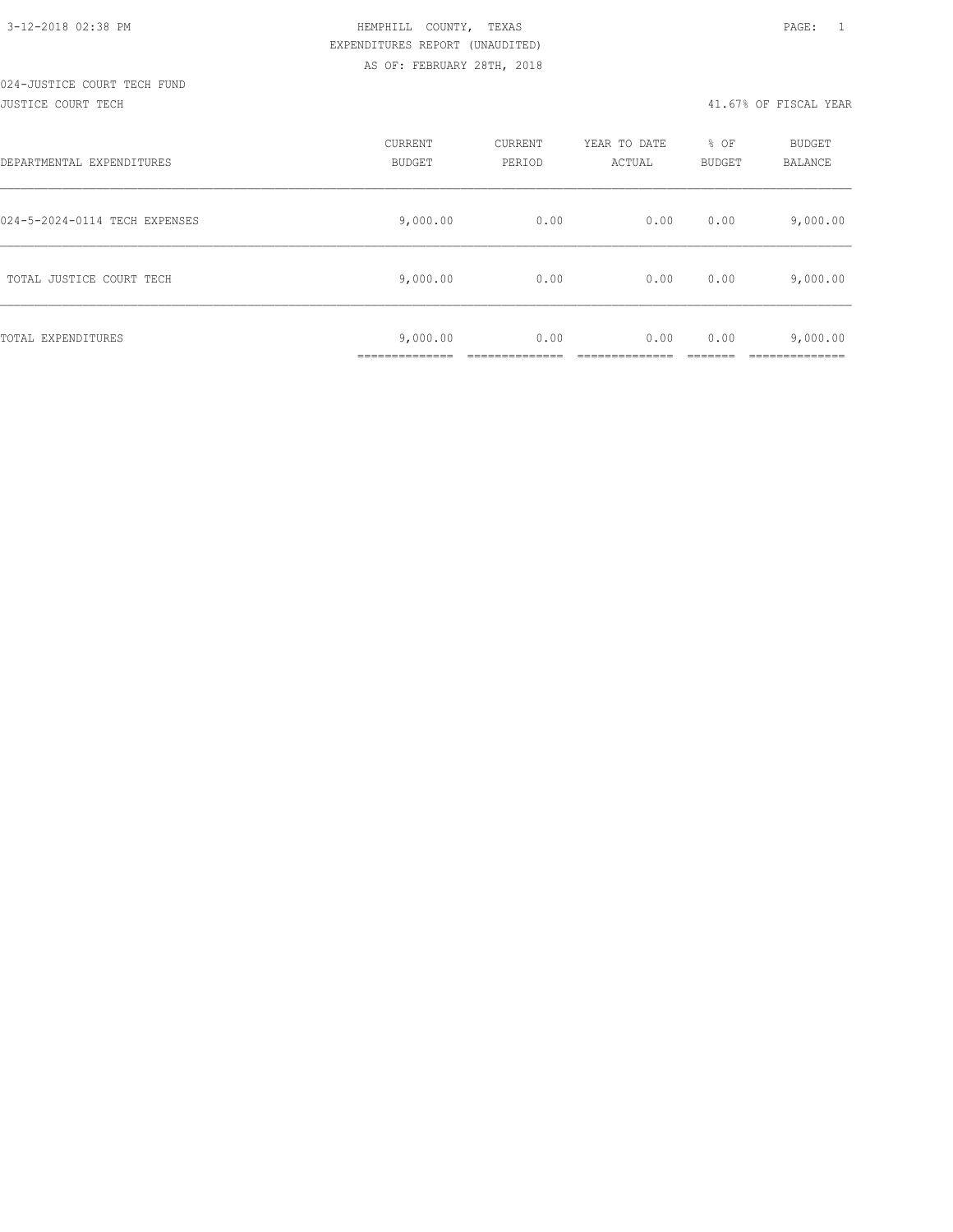#### CLERK'S TECH FUND 41.67% OF FISCAL YEAR

| DEPARTMENTAL EXPENDITURES             | CURRENT<br><b>BUDGET</b> | CURRENT<br>PERIOD | YEAR TO DATE<br>ACTUAL | % OF<br>BUDGET | BUDGET<br>BALANCE      |
|---------------------------------------|--------------------------|-------------------|------------------------|----------------|------------------------|
| 026-5-2026-0114 CLERK'S TECH EXPENSES | 1,500.00                 | 0.00              | 0.00                   | 0.00           | 1,500.00               |
| TOTAL CLERK'S TECH FUND               | 1,500.00                 | 0.00              | 0.00                   | 0.00           | 1,500.00               |
| TOTAL EXPENDITURES                    | 1,500.00<br>.            | 0.00              | 0.00                   | 0.00           | 1,500.00<br>__________ |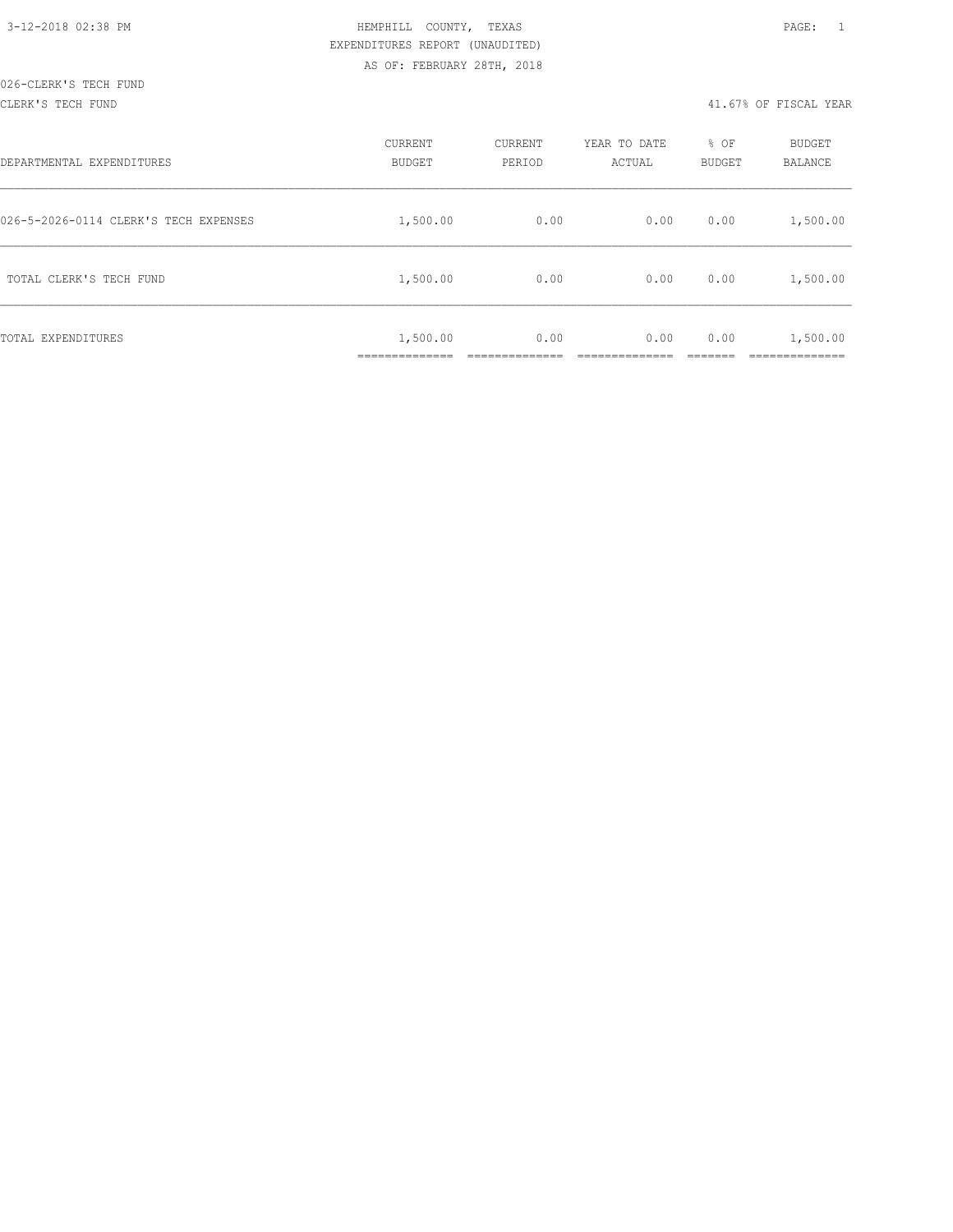# 029-PRETRIAL INTERVENTION FUN

PRETRIAL INTERVENTION 41.67% OF FISCAL YEAR

| DEPARTMENTAL EXPENDITURES   | <b>CURRENT</b><br><b>BUDGET</b> | CURRENT<br>PERIOD | YEAR TO DATE<br>ACTUAL | % OF<br><b>BUDGET</b> | BUDGET<br><b>BALANCE</b> |
|-----------------------------|---------------------------------|-------------------|------------------------|-----------------------|--------------------------|
| 029-5-2029-0112 EDUCATION   | 600.00                          | 0.00              | 0.00                   | 0.00                  | 600.00                   |
| 029-5-2029-0128 SUPPLIES    | 600.00                          | 0.00              | 0.00                   | 0.00                  | 600.00                   |
| 029-5-2029-0168 LAW BOOKS   | 800.00                          | 0.00              | 0.00                   | 0.00                  | 800.00                   |
| TOTAL PRETRIAL INTERVENTION | 2,000.00                        | 0.00              | 0.00                   | 0.00                  | 2,000.00                 |
| TOTAL EXPENDITURES          | 2,000.00<br>_____________       | 0.00              | 0.00                   | 0.00                  | 2,000.00<br>___________  |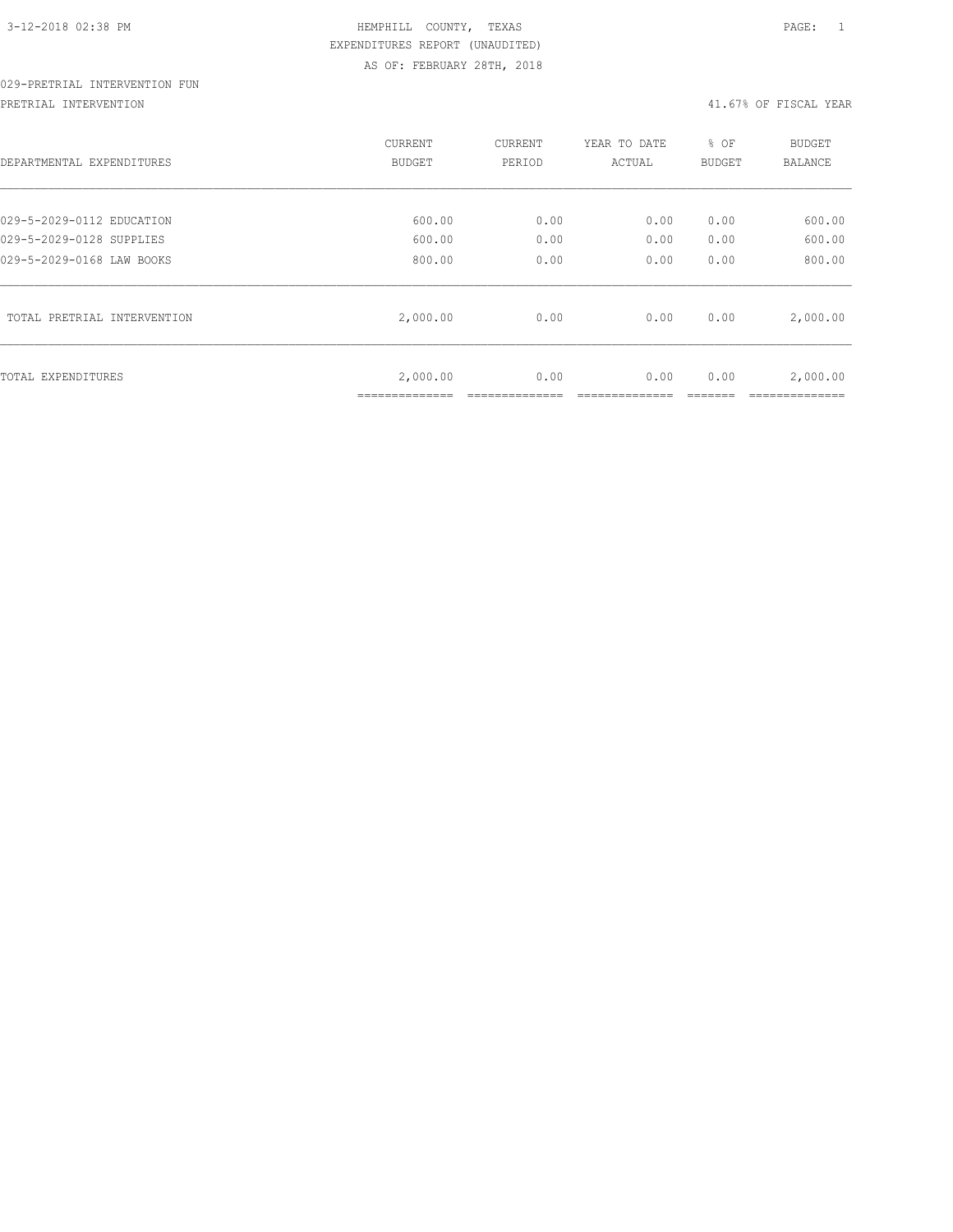# 032-CHK COLLECTION/CO ATTY

#### CHECK COLLECTION 41.67% OF FISCAL YEAR

|                                    | <b>CURRENT</b>              | <b>CURRENT</b>                                                                                                                                                                                                            | YEAR TO DATE | % OF | <b>BUDGET</b> |
|------------------------------------|-----------------------------|---------------------------------------------------------------------------------------------------------------------------------------------------------------------------------------------------------------------------|--------------|------|---------------|
| DEPARTMENTAL EXPENDITURES          | <b>BUDGET</b>               | PERIOD<br>ACTUAL<br><b>BUDGET</b><br>7,000.00<br>0.00<br>0.00<br>0.00<br>0.00<br>0.00<br>0.00<br>0.00<br>0.00<br>0.00<br>0.00<br>0.00<br>8,500.00<br>0.00<br>0.00<br>0.00<br>0.00<br>0.00<br>0.00<br>0.00<br>0.00<br>0.00 | BALANCE      |      |               |
|                                    |                             |                                                                                                                                                                                                                           |              |      |               |
| 032-5-2032-0109 OTHER MISC. EXP    |                             |                                                                                                                                                                                                                           |              |      | 7,000.00      |
| 032-5-2032-0128 SUPPLIES           |                             |                                                                                                                                                                                                                           |              |      | 0.00          |
| 032-5-2032-0168 LAW LIBRARY- BOOKS |                             |                                                                                                                                                                                                                           |              |      | 0.00          |
| 032-5-2032-0510 CAPITAL OUTLAY     |                             |                                                                                                                                                                                                                           |              |      | 8,500.00      |
| TOTAL CHECK COLLECTION             | 15,500.00                   |                                                                                                                                                                                                                           |              |      | 15,500.00     |
| TOTAL EXPENDITURES                 | 15,500.00<br>============== |                                                                                                                                                                                                                           |              |      | 15,500.00     |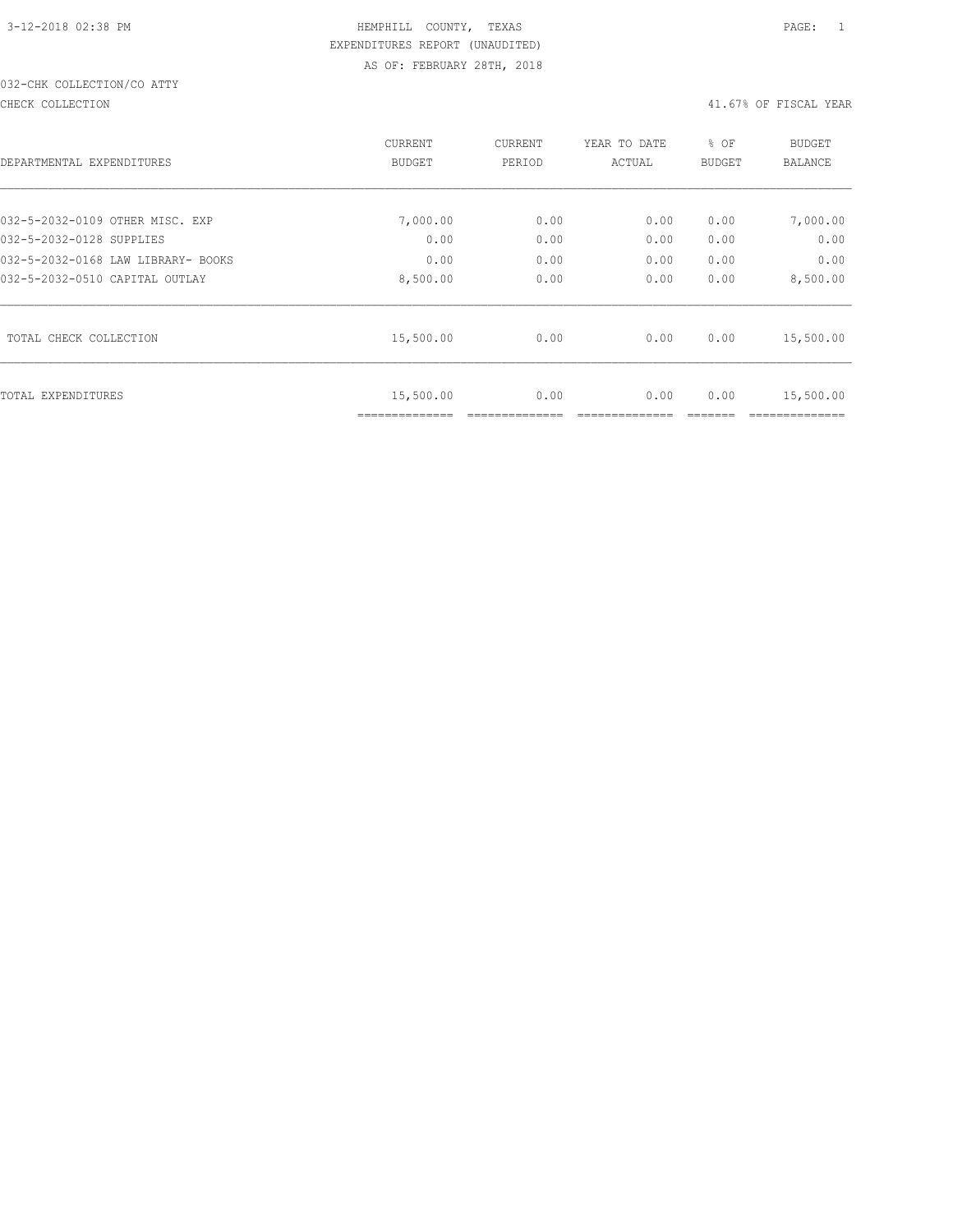#### ANNUAL LEOSE/LAW 41.67% OF FISCAL YEAR

| DEPARTMENTAL EXPENDITURES            | CURRENT<br><b>BUDGET</b>                   | CURRENT<br>PERIOD | YEAR TO DATE<br>ACTUAL | % OF<br>BUDGET | <b>BUDGET</b><br>BALANCE |
|--------------------------------------|--------------------------------------------|-------------------|------------------------|----------------|--------------------------|
| 036-5-3036-0112 CONTINUING EDUCATION | 10,000.00                                  | 0.00              | 0.00                   | 0.00           | 10,000.00                |
| TOTAL ANNUAL LEOSE/LAW               | 10,000.00                                  | 0.00              | 0.00                   | 0.00           | 10,000.00                |
| TOTAL EXPENDITURES                   | 10,000.00<br>. _ _ _ _ _ _ _ _ _ _ _ _ _ _ | 0.00              | 0.00                   | 0.00           | 10,000.00                |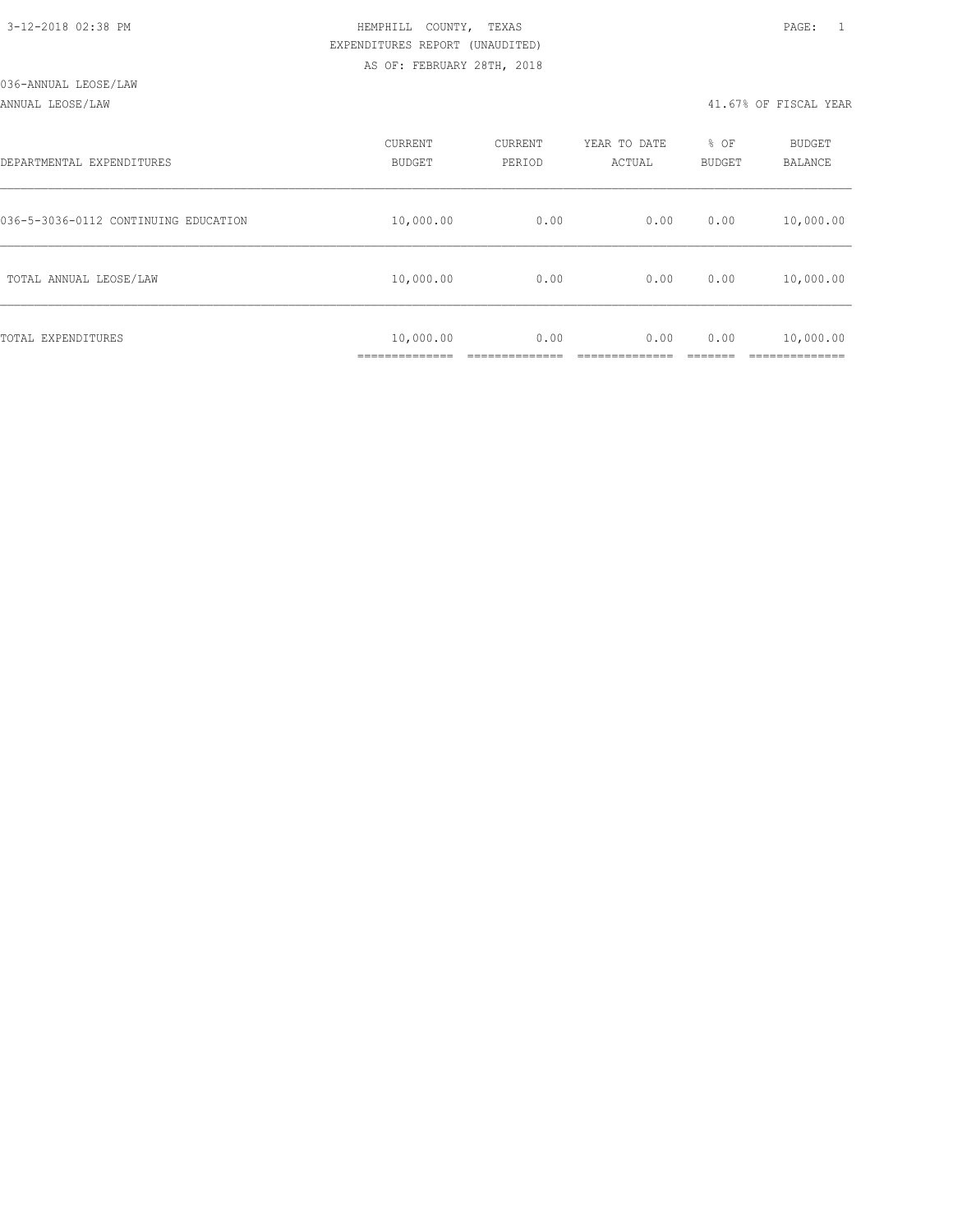046-SCAAP

SCAAP 41.67% OF FISCAL YEAR

| DEPARTMENTAL EXPENDITURES              | <b>CURRENT</b><br><b>BUDGET</b> | CURRENT<br>PERIOD | YEAR TO DATE<br>ACTUAL | % OF<br><b>BUDGET</b> | BUDGET<br><b>BALANCE</b> |
|----------------------------------------|---------------------------------|-------------------|------------------------|-----------------------|--------------------------|
| 046-5-3046-0124 CONTRACT LABOR/JBI     | 16,000.00                       | 0.00              | 0.00                   | 0.00                  | 16,000.00                |
| 046-5-3046-0183 REPAIRS & IMPROVEMENTS | 35,000.00                       | 0.00              | 0.00                   | 0.00                  | 35,000.00                |
| 046-5-3046-0185 OTHER APPROVED EXP     | 20,000.00                       | 0.00              | 0.00                   | 0.00                  | 20,000.00                |
| TOTAL SCAAP                            | 71,000.00                       | 0.00              | 0.00                   | 0.00                  | 71,000.00                |
| TOTAL EXPENDITURES                     | 71,000.00                       | 0.00              | 0.00                   | 0.00                  | 71,000.00                |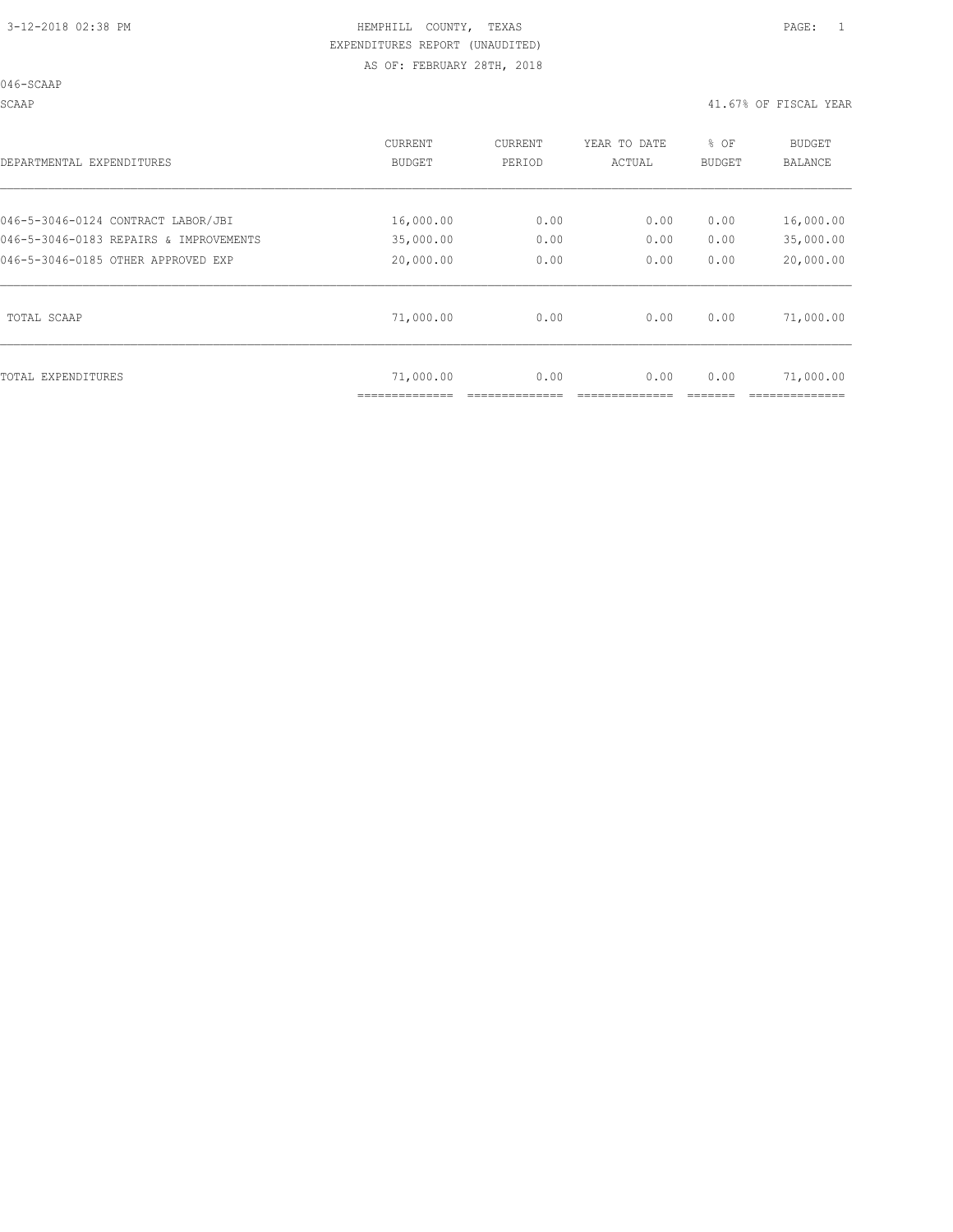|                           | EXPENDITURES REPORT (UNAUDITED) |         |              |        |                       |
|---------------------------|---------------------------------|---------|--------------|--------|-----------------------|
|                           | AS OF: FEBRUARY 28TH, 2018      |         |              |        |                       |
| 047-SHERIFF COMMISSARY    |                                 |         |              |        |                       |
|                           |                                 |         |              |        | 41.67% OF FISCAL YEAR |
|                           |                                 |         |              |        |                       |
|                           | CURRENT                         | CURRENT | YEAR TO DATE | % OF   | BUDGET                |
| DEPARTMENTAL EXPENDITURES | BUDGET                          | PERIOD  | ACTUAL       | BUDGET | BALANCE               |
|                           |                                 |         |              |        |                       |
|                           |                                 |         |              |        |                       |
| TOTAL EXPENDITURES        | 0.00                            | 0.00    | 0.00         | 0.00   | 0.00                  |
|                           | ==============                  |         |              |        |                       |

3-12-2018 02:38 PM HEMPHILL COUNTY, TEXAS PAGE: 1